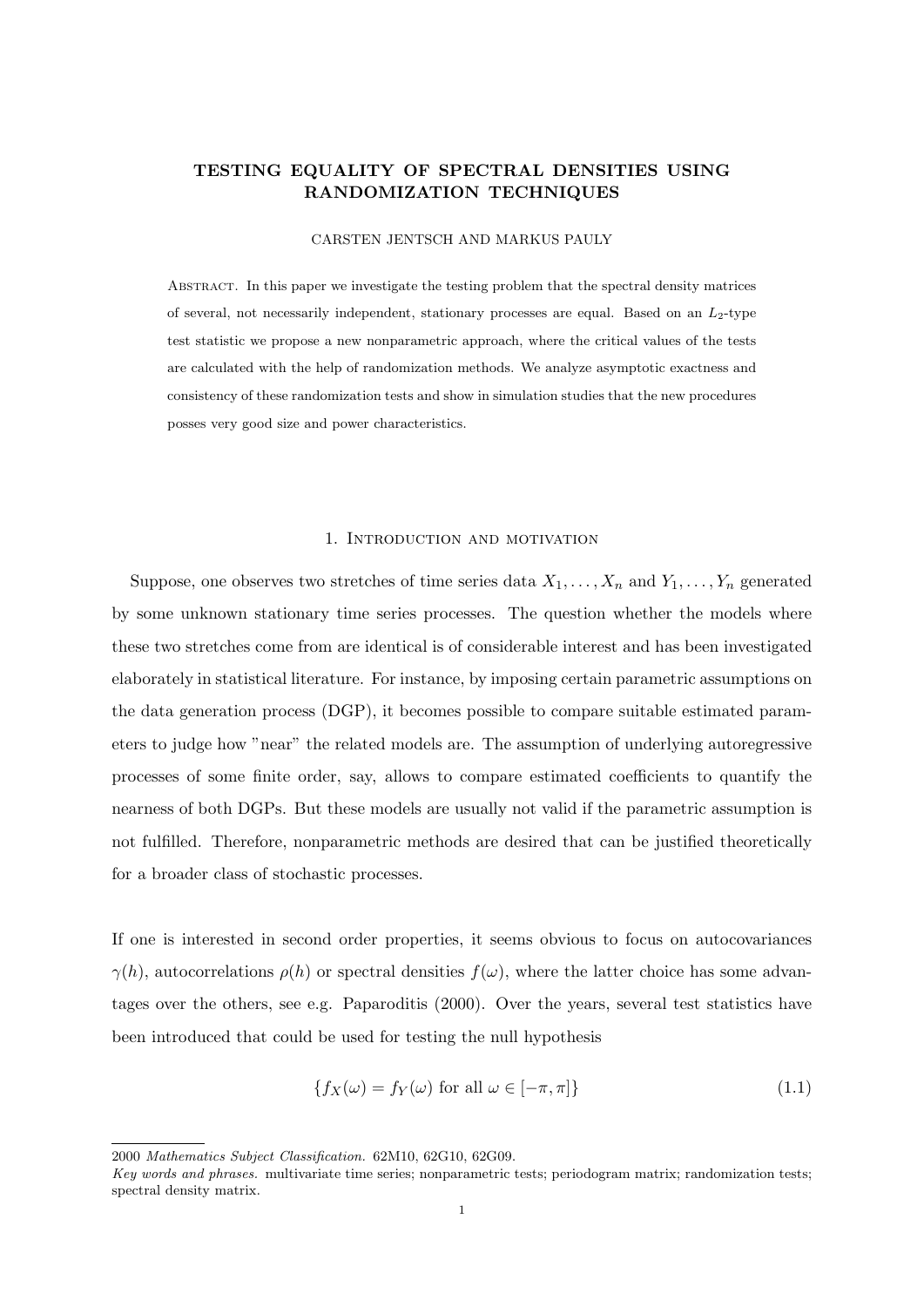versus the alternative  $\{f_X \neq f_Y \}$  on a set of positive  $\lambda$ -measure}. These may be periodogrambased, see e.g. Coates and Diggle (1986), Pötscher and Reschenhofer (1988), Diggle and Fisher (1991), Caiado et al (2006, 2009) and Preuss and Hildebrandt (2012), or based on kernel spectral density estimators, see e.g. Maharaj (2002), Eichler (2008) or Dette and Paparoditis (2009). Jentsch and Pauly (2012) have investigated the asymptotic properties of test statistics closely related to "periodogram-based distances" proposed by Caiado et al (2009). They show that contrary to integrated periodograms these tests are usually not consistent which is caused by the use of non-consistent estimators for the spectral densities, the periodograms. In contrast to that,  $L_2$ -type statistics based on the smoothed periodogram are shown to be consistent, see Paparoditis (2000, 2005), Eichler (2008), Dette and Paparoditis (2009) and Jentsch (2010). A possible test statistic for testing equality of spectral densities is therefore a suitable inflated version of

$$
\int_{-\pi}^{\pi} (\widehat{f}_X(\omega) - \widehat{f}_Y(\omega))^2 d\omega, \tag{1.2}
$$

where  $f_X$  and  $f_Y$  are nonparametric kernel estimators of the spectras. Central limit theorems for such statistics can be found in the above mentioned literature. For instance, Paparoditis (2000) has emphasized that statistics of this kind converge very slowly to a normal distribution, which results in a poor performance of the corresponding asymptotic test, particularly for small sample sizes. Therefore, other approaches as bootstrap or resampling techniques in general are needed to improve the small sample behaviour of these tests. Paparoditis (2000, 2005) has used a (parametric) ARMA-bootstrap for goodness-of-fit testing and Dette and Paparoditis (2009) have proposed a different approach based on the asymptotic Wishart-distribution of periodogram matrices.

In this paper, we consider the more general testing problem of comparing the spectral density matrices of several, not necessarily independent, stationary processes. As motivated above we will use an  $L_2$ -type statistic of the form  $(1.2)$  which is adjusted for this multiple sample testing problem. To overcome the slow convergence speed of our test statistic we propose a resampling method to compute critical values, the randomization technique, that exploits the well-known asymptotic independence of periodograms  $I_n(\omega)$  and  $I_n(\lambda)$  for different frequencies  $\omega \neq \lambda$  with  $\omega, \lambda \in [0, \pi]$ . A nice feature of this approach is that only one tuning parameter, the bandwidth of the involved kernel spectral densities, has to be selected. This can be done automatically by selection procedures based on cross validation as has been proposed by Beltrão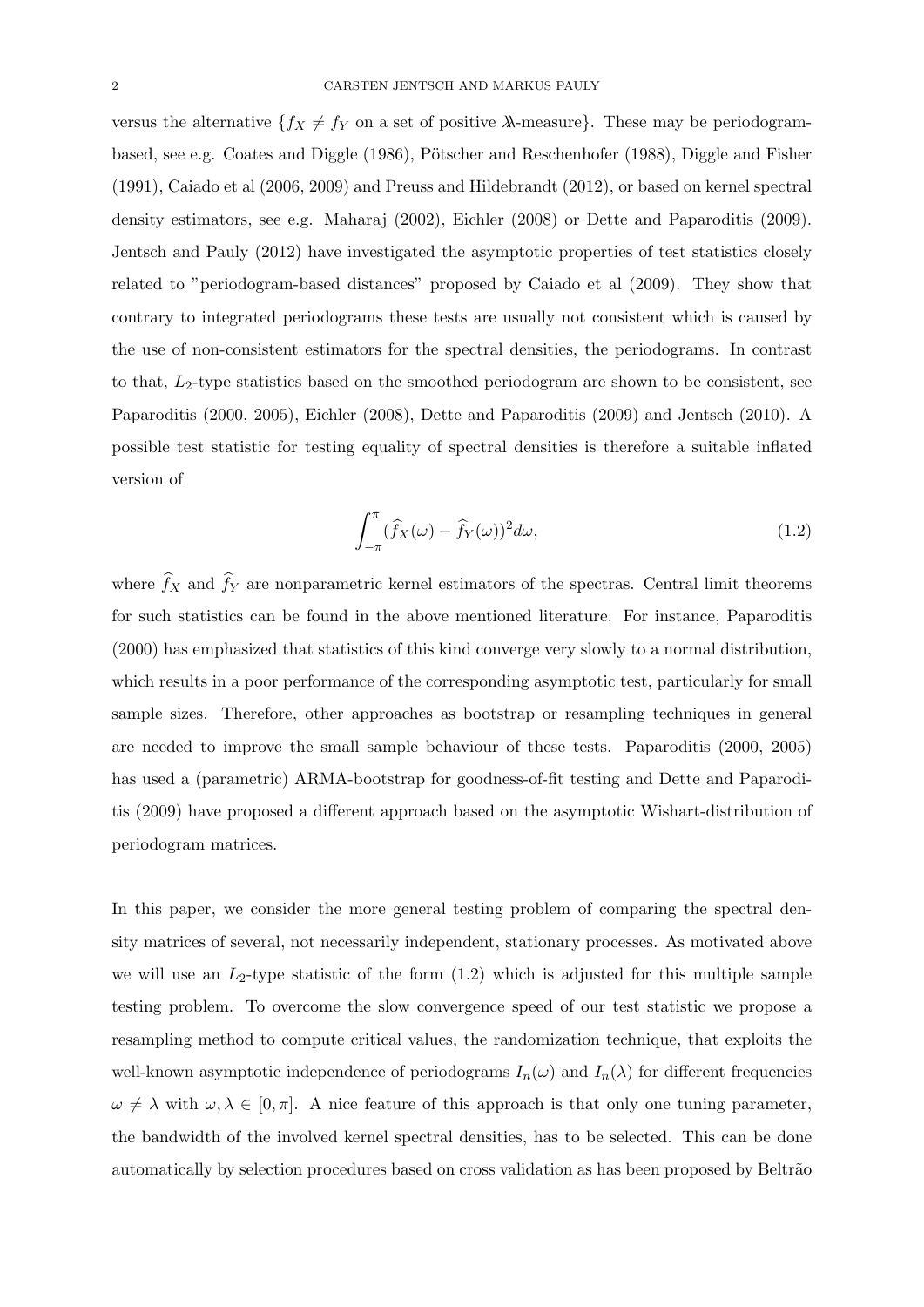and Bloomfield (1987) and Robinson (1991). In comparison to other mainstream resampling techniques as e.g. the autoregressive sieve or block bootstrap techniques, it has the advantage that no other tuning parameter as order or block length has to be assessed in addition to the bandwidth. It is worth noting that these choices appear to be very crucial in applications and the performance of the corresponding tests usually reacts very sensitive on the choice of these quantities. Nevertheless, these procedures are not applicable (at least) directly, because they do not mimic the desired null distribution under the alternative automatically. Moreover, the usage of randomization methods is very natural and has also been proposed by Diggle and Fisher (1991) for the special (and included) testing problem of comparing the spectral densities of two independent univariate stationary time series. This idea has been adopted by Maharaj (2002) for comparing evolutionary spectra of univariate nonstationary time series. In both papers the authors (only) account for the application of this procedure with the help of simulations and the following nice heuristic. Recall that a randomization test holds the prescribed level  $\alpha$  exact for finite sample sizes if the data is invariant under the corresponding randomization group, see e.g. Lehmann and Romano (2005). Since  $I_{n,X}(\omega)$  and  $I_{n,Y}(\omega)$  are asymptotically exchangeable in the case of independent time series, one would suggest that a randomization test, say  $\varphi_n^*$ , for (1.1) based on periodograms or functions of periodograms is at least asymptotically exact, i.e.  $E(\varphi_n^*) \to \alpha$  holds as  $n \to \infty$ . However, this is only a conjecture and so far the randomization technique has not been analyzed in this context from a mathematical point of view in the literature. This is without question meaningful since it is offhand not clear in which situations it is applicable. We will close this gap in the next sections by investigating more general and in mathematical detail whether at all and, if true, under which possibly needed additional assumptions randomization-based testing procedures lead to success, i.e. asymptotically exact and consistent tests. Amongst others it will turn out that this can be done effectively for testing the special null hypothesis (1.1).

The paper is organized as follows. In the next Subsection 1.1 we introduce our notation, state the general testing problem and define the  $L_2$ -type test statistic. Section 2 presents the main assumptions on the process and states asymptotic results for the test statistic which lead to an asymptotically exact and consistent benchmark test. The randomization procedure together with a corresponding discussion about its consistency is described in Section 3. Based on our theoretical results we compare the proposed tests in the special situation of testing for (1.1) in an extensive simulation study in Section 4, where the effects of dependence and bandwidth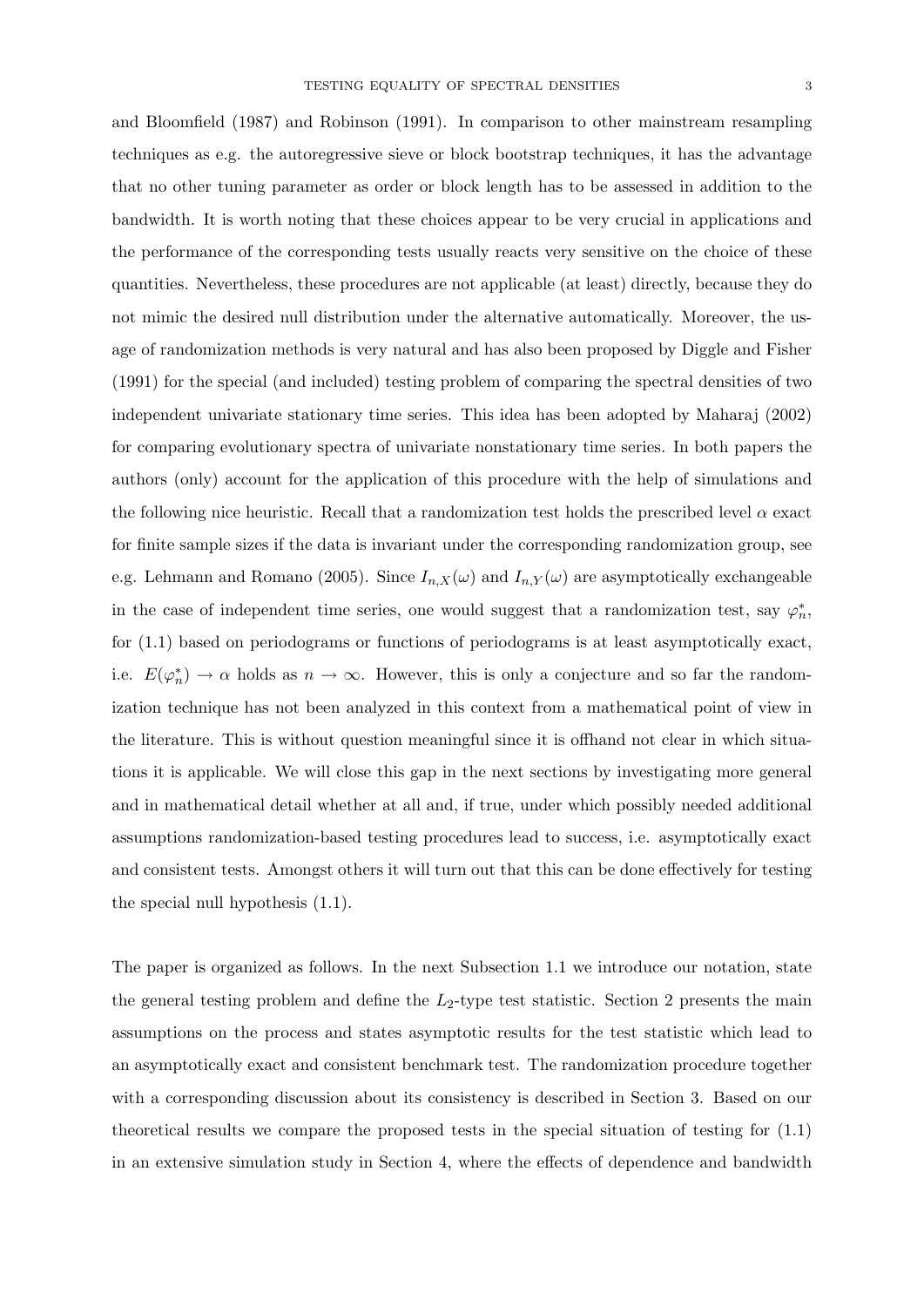choice on the size and power behavior of both types of tests are investigated. All proofs are deferred to Section 6.

#### 1.1. Notation and formulation of the problem.

We consider a d-dimensional zero mean stationary process  $(\underline{X}_t, t \in \mathbb{Z})$  with  $d = pq, p, q \in \mathbb{N}$ and  $q \geq 2$ . Under suitable assumptions, the process  $(\underline{X}_t, t \in \mathbb{Z})$  posses a continuous  $(d \times d)$ spectral density matrix f given by

$$
\mathbf{f}(\omega) := \frac{1}{2\pi} \sum_{h=-\infty}^{\infty} \mathbf{\Gamma}(h) \exp(-ih\omega), \quad \omega \in [-\pi, \pi],
$$

where  $\Gamma(h) := E(\underline{X}_{t+h} \underline{X}_t^T), h \in \mathbb{Z}$ , are the corresponding autocovariance matrices. To introduce our testing problem of interest we write

$$
\mathbf{f}(\omega) = \begin{pmatrix} f_{11}(\omega) & f_{12}(\omega) & \cdots & f_{1d}(\omega) \\ f_{21}(\omega) & f_{22}(\omega) & & f_{2d}(\omega) \\ \vdots & \ddots & \vdots \\ f_{d1}(\omega) & f_{d2}(\omega) & \cdots & f_{dd}(\omega) \end{pmatrix} = \begin{pmatrix} \mathbf{F}_{11}(\omega) & \mathbf{F}_{12}(\omega) & \cdots & \mathbf{F}_{1q}(\omega) \\ \mathbf{F}_{21}(\omega) & \mathbf{F}_{22}(\omega) & & \mathbf{F}_{2q}(\omega) \\ \vdots & \ddots & \vdots \\ \mathbf{F}_{q1}(\omega) & \mathbf{F}_{q2}(\omega) & \cdots & \mathbf{F}_{qq}(\omega) \end{pmatrix}, \omega \in [-\pi, \pi],
$$

where  $\mathbf{F}_{mn}(\omega)$  are  $(p \times p)$  block matrices with  $\mathbf{F}_{mn}(\omega) = \overline{\mathbf{F}_{nm}(\omega)}^T$  for all  $m, n$ . Here and throughout the paper, all matrix-valued quantities are written as bold letters, all vector-valued quantities are underlined,  $\overline{A}$  denotes the complex conjugation and  $A<sup>T</sup>$  the transposition of a complex matrix A.

In this general setup, we want to test whether all  $(p \times p)$  spectral density matrices  $\mathbf{F}_{kk}$  of the q (sub-)processes  $(\underline{X}_{t,k}, t \in \mathbb{Z}), k = 1, \ldots, q$  with

$$
\underline{X}_{t,k} = (X_{t,(k-1)p+1},\ldots,X_{t,kp})^T
$$

are identical. Precisely, suppose we have observations  $\underline{X}_1, \ldots, \underline{X}_n$  at hand and we want to test the null hypothesis

$$
H_0: \{ \mathbf{F}_{11}(\omega) = \mathbf{F}_{22}(\omega) = \cdots = \mathbf{F}_{qq}(\omega) \text{ for all } \omega \in [-\pi, \pi] \}
$$
(1.3)

against the alternative

$$
H_1: \{ \exists k_1, k_2 \in \{1, \ldots, q\}, A \subset \mathcal{B} \text{ with } \lambda(A) > 0 \text{ such that } \mathbf{F}_{k_1 k_1}(\omega) \neq \mathbf{F}_{k_2 k_2}(\omega) \ \forall \ \omega \in A \},
$$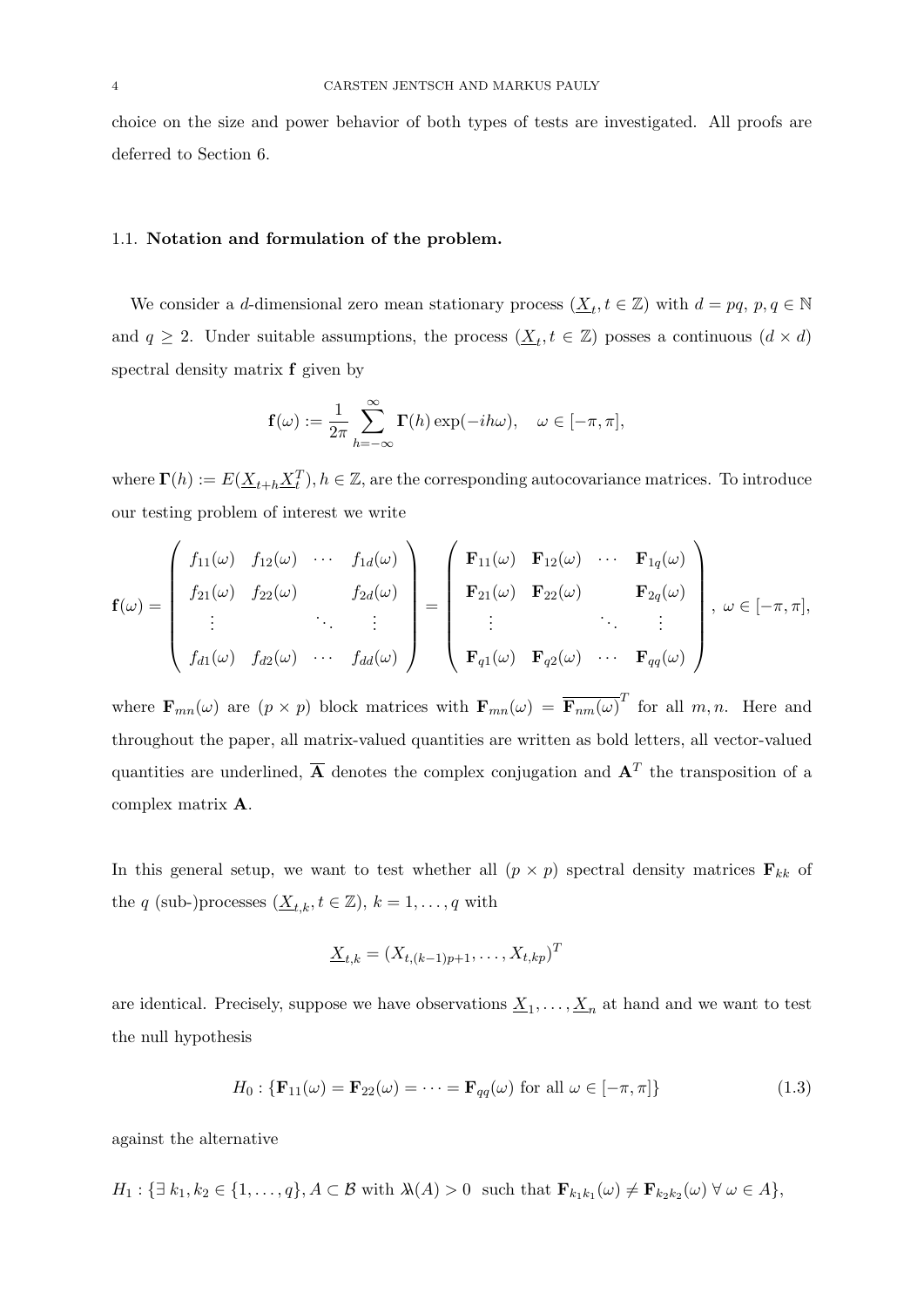where  $\lambda$  denotes the one-dimensional Lebesgue-measure on the Borel  $\sigma$ -algebra  $\beta$ . Observe that this general framework includes (1.1).

Consider now the periodogram matrix  $\mathbf{I}(\omega) := \underline{J}(\omega) \overline{J(\omega)}^T$  based on  $\underline{X}_1, \ldots, \underline{X}_n$ , where

$$
\underline{J}(\omega) := \frac{1}{\sqrt{2\pi n}} \sum_{t=1}^{n} \underline{X}_t e^{-it\omega}, \quad \omega \in [-\pi, \pi]
$$
\n(1.4)

is the corresponding d-variate discrete Fourier transform (DFT). For a better comparison with the spectral density matrix f we write as above

$$
\mathbf{I}(\omega) = \begin{pmatrix} I_{11}(\omega) & I_{12}(\omega) & \cdots & I_{1d}(\omega) \\ I_{21}(\omega) & I_{22}(\omega) & & I_{2d}(\omega) \\ \vdots & & \ddots & \vdots \\ I_{d1}(\omega) & I_{d2}(\omega) & \cdots & I_{dd}(\omega) \end{pmatrix} = \begin{pmatrix} \mathbf{I}_{11}(\omega) & \mathbf{I}_{12}(\omega) & \cdots & \mathbf{I}_{1q}(\omega) \\ \mathbf{I}_{21}(\omega) & \mathbf{I}_{22}(\omega) & & \mathbf{I}_{2q}(\omega) \\ \vdots & & \ddots & \vdots \\ \mathbf{I}_{q1}(\omega) & \mathbf{I}_{q2}(\omega) & \cdots & \mathbf{I}_{qq}(\omega) \end{pmatrix}, \omega \in [-\pi, \pi],
$$

where  $\mathbf{I}_{mn}(\omega)$  are  $(p \times p)$  block matrices with  $\mathbf{I}_{mn}(\omega) = \overline{\mathbf{I}_{nm}(\omega)}^T$  for all  $m, n$ . Moreover, we define its pooled block diagonal periodogram matrix by

$$
\widetilde{\mathbf{I}}(\omega_k) := \frac{1}{q} \sum_{j=1}^q \mathbf{I}_{jj}(\omega_k).
$$

With that we can introduce the kernel estimator

$$
\widehat{\mathbf{f}}(\omega) := \frac{1}{n} \sum_{k=-\lfloor \frac{n-1}{2} \rfloor}^{\lfloor \frac{n}{2} \rfloor} K_h(\omega - \omega_k) \mathbf{I}(\omega_k), \quad \omega \in [-\pi, \pi]
$$

for the spectral density matrix  $f(\omega)$ , where  $\lfloor x \rfloor$  is the integer part of  $x \in \mathbb{R}$ ,  $\omega_k := 2\pi \frac{k}{n}$  $\frac{k}{n}, k =$  $-\lfloor \frac{n-1}{2} \rfloor, \ldots, \lfloor \frac{n}{2} \rfloor$  $\frac{n}{2}$  are the Fourier frequencies, K is a nonnegative symmetric kernel function satisfying  $\int K(x)dx = 2\pi$ , h is the bandwidth and  $K_h(\cdot) := \frac{1}{h}K(\frac{1}{h})$  $\frac{1}{h}$ ). Note that the periodogram is understood as a  $2\pi$ -periodically extended function on the real line throughout the paper. Moreover, we write as above

$$
\widehat{\mathbf{f}}(\omega) = \begin{pmatrix}\n\widehat{f}_{11}(\omega) & \widehat{f}_{12}(\omega) & \cdots & \widehat{f}_{1d}(\omega) \\
\widehat{f}_{21}(\omega) & \widehat{f}_{22}(\omega) & \widehat{f}_{2d}(\omega) \\
\vdots & \ddots & \vdots \\
\widehat{f}_{d1}(\omega) & \widehat{f}_{d2}(\omega) & \cdots & \widehat{f}_{dd}(\omega)\n\end{pmatrix} = \begin{pmatrix}\n\widehat{\mathbf{F}}_{11}(\omega) & \widehat{\mathbf{F}}_{12}(\omega) & \cdots & \widehat{\mathbf{F}}_{1q}(\omega) \\
\widehat{\mathbf{F}}_{21}(\omega) & \widehat{\mathbf{F}}_{22}(\omega) & \cdots & \widehat{\mathbf{F}}_{2q}(\omega) \\
\vdots & \ddots & \vdots \\
\widehat{\mathbf{F}}_{q1}(\omega) & \widehat{\mathbf{F}}_{q2}(\omega) & \cdots & \widehat{\mathbf{F}}_{qq}(\omega)\n\end{pmatrix}, \omega \in [-\pi, \pi],
$$

where  $\widehat{\mathbf{F}}_{mn}(\omega)$  are uniformly consistent estimators of the  $(p \times p)$  block matrices  $\mathbf{F}_{mn}(\omega)$  for all  $m, n$ , i.e. convergence  $\sup_{\omega} \|\widetilde{\mathbf{F}}_{mn}(\omega) - \mathbf{F}_{mn}(\omega)\|$  → 0 holds almost surely. Here and throughout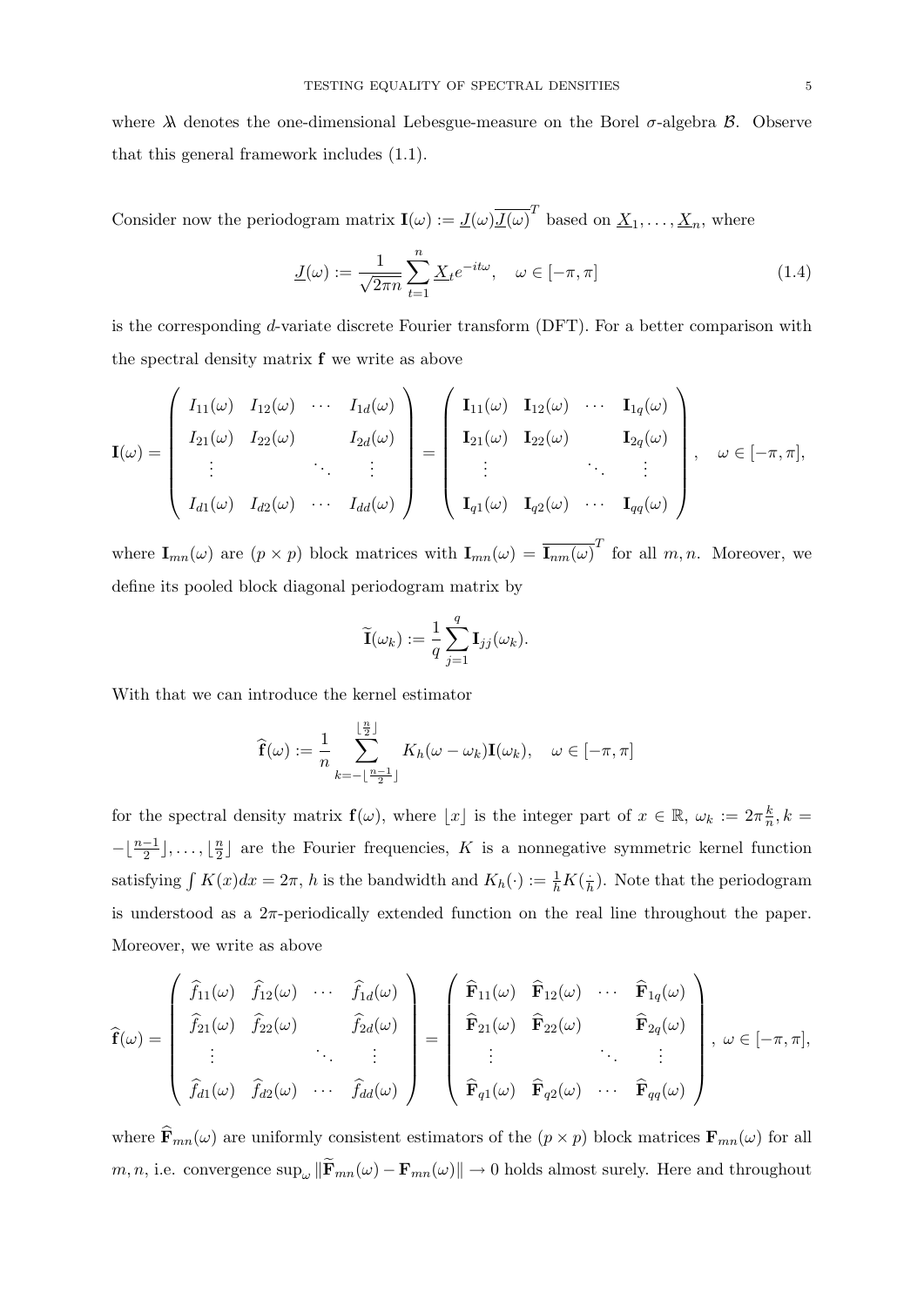the paper,  $\|\cdot\|$  denotes the Euclidean or Frobenius norm, i.e. for a matrix  $\mathbf{A} = (a_{ij})_{1 \leq i,j \leq p} \in$  $\mathbb{C}^{p\times p}$  we set

$$
\|\mathbf{A}\|^2 := \text{tr}(\mathbf{A}\overline{\mathbf{A}}^T) = \sum_{i,j=1}^p |a_{ij}|^2,
$$

where  $\text{tr}(\cdot)$  stands for the trace of a matrix, i.e.  $\text{tr}(\mathbf{A}) := \sum_{i=1}^{p} a_{ii}$ .

For testing  $H_0$  we now propose the  $L_2$ -type test statistic

$$
T_n := nh^{\frac{1}{2}} \int_{-\pi}^{\pi} \sum_{r=1}^{q} \left\| \frac{1}{n} \sum_{k=-\lfloor \frac{n-1}{2} \rfloor}^{\lfloor \frac{n}{2} \rfloor} K_h(\omega - \omega_k) (\mathbf{I}_{rr}(\omega_k) - \widetilde{\mathbf{I}}(\omega_k)) \right\|^2 d\omega
$$
\n
$$
= nh^{\frac{1}{2}} \int_{-\pi}^{\pi} \sum_{r=1}^{q} \left\| \widehat{\mathbf{F}}_{rr}(\omega) - \widetilde{\mathbf{F}}(\omega) \right\|^2 d\omega,
$$
\n(1.5)

where  $\tilde{\mathbf{F}}(\omega) := \frac{1}{q} \sum_{j=1}^{q} \hat{\mathbf{F}}_{jj}(\omega)$  is the pooled spectral density estimator.

For a better understanding of the asymptotic results in the following sections, it is interesting to note that

$$
\mathbf{I}_{rr}(\omega_k) - \widetilde{\mathbf{I}}(\omega_k) = -\frac{1}{q} \sum_{j=1}^{q} (1 - q\delta_{jr}) \mathbf{I}_{jj}(\omega_k)
$$

holds, where  $\delta_{jr} = 1$  if  $j = r$  and  $\delta_{jr} = 0$  otherwise.

#### 2. The unconditional test

For deriving an asymptotically exact test for (1.3) we will in the sequel apply a result of Eichler (2008) for a general class of  $L_2$ -type statistics that includes the form (1.5). Therefore we have to impose some assumptions.

### 2.1. Assumptions.

First of all we assume some strong mixing conditions for the DGP [compare Assumption 3.1. in Eichler (2008)].

#### Assumption 2.1.

 $(\underline{X}_t, t \in \mathbb{Z})$  is a zero mean d-variate stationary stochastic process defined on a probability space  $(\Omega, \mathcal{F}, \mathbb{P})$ . Furthermore, for any  $k > 0$ , the kth order cumulants of  $(\underline{X}_t, t \in \mathbb{Z})$  satisfy the mixing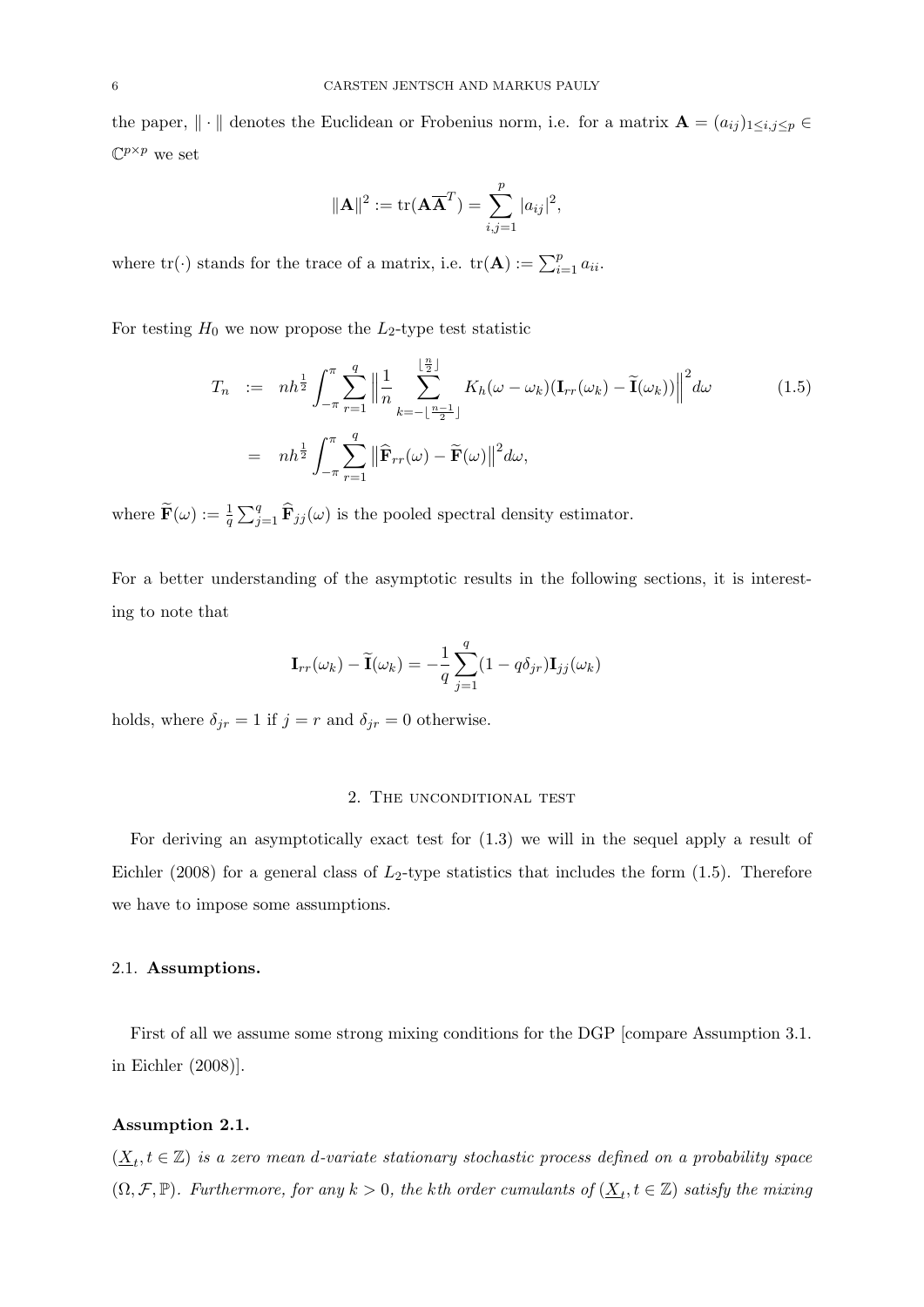conditions

$$
\sum_{u_1,\dots,u_{k-1}\in\mathbb{Z}} (1+|u_j|^2)|c_{a_1,\dots,a_k}(u_1,\dots,u_{k-1})| < \infty \tag{2.1}
$$

for all  $j = 1, ..., k - 1$  and  $a_1, ..., a_k = 1, ..., d$ , where

$$
c_{a_1,\ldots,a_k}(u_1,\ldots,u_{k-1}) = cum(X_{u_1,a_1},\ldots,X_{u_{k-1},a_{k-1}},X_{0,a_k})
$$

is the kth order joint cumulant of  $X_{u_1, a_1}, \ldots, X_{u_{k-1}, a_{k-1}}, X_{0, a_k}$  [cf. Brillinger (1981) for the definition].

Note that the above assumption requires the existence of the moments of all orders. However, in the case that we presume that our process has a linear structure, it can be weakened. See Remark 3.2 below.

Our second assumption on the kernel function  $K$  and the bandwidth h ensures the consistency of the kernel density estimators. It is similar to and implies Assumption 3.3 of Eichler (2008).

### Assumption 2.2.

(i) The kernel  $K$  is a bounded, symmetric, nonnegative and Lipschitz-continuous function with compact support  $[-\pi, \pi]$  and

$$
\int_{-\pi}^{\pi} K(\omega) d\omega = 2\pi.
$$

Furthermore,  $K(\omega)$  has continuous Fourier transform  $k(u)$  such that

$$
\int k^2(u)du < \infty \quad \text{and} \quad \int k^4(u)du < \infty. \tag{2.2}
$$

(ii) The bandwidth  $h = h(n)$  is such that  $h^{9/2}n \to 0$  and  $h^2n \to \infty$  as  $n \to \infty$ .

In comparison to the notation in Eichler (2008), remark that a factor  $2\pi$  is incorporated in K. Moreover, for a better lucidity we define the positive constants

$$
A_K := \frac{1}{2\pi} \int_{-\pi}^{\pi} K^2(v) dv \quad \text{and} \quad B_K := \frac{1}{\pi^2} \int_{-2\pi}^{2\pi} \left( \int_{-\pi}^{\pi} K(v) K(v+z) dv \right)^2 dz. \tag{2.3}
$$

Furthermore, we like to point out that the optimal rate of  $h \approx n^{-1/5}$  (by means of an averaged mean integrated squared error type criterion) for estimating the spectral density is not covered by our assumptions. However, assumptions of such kind are commonly imposed in the literature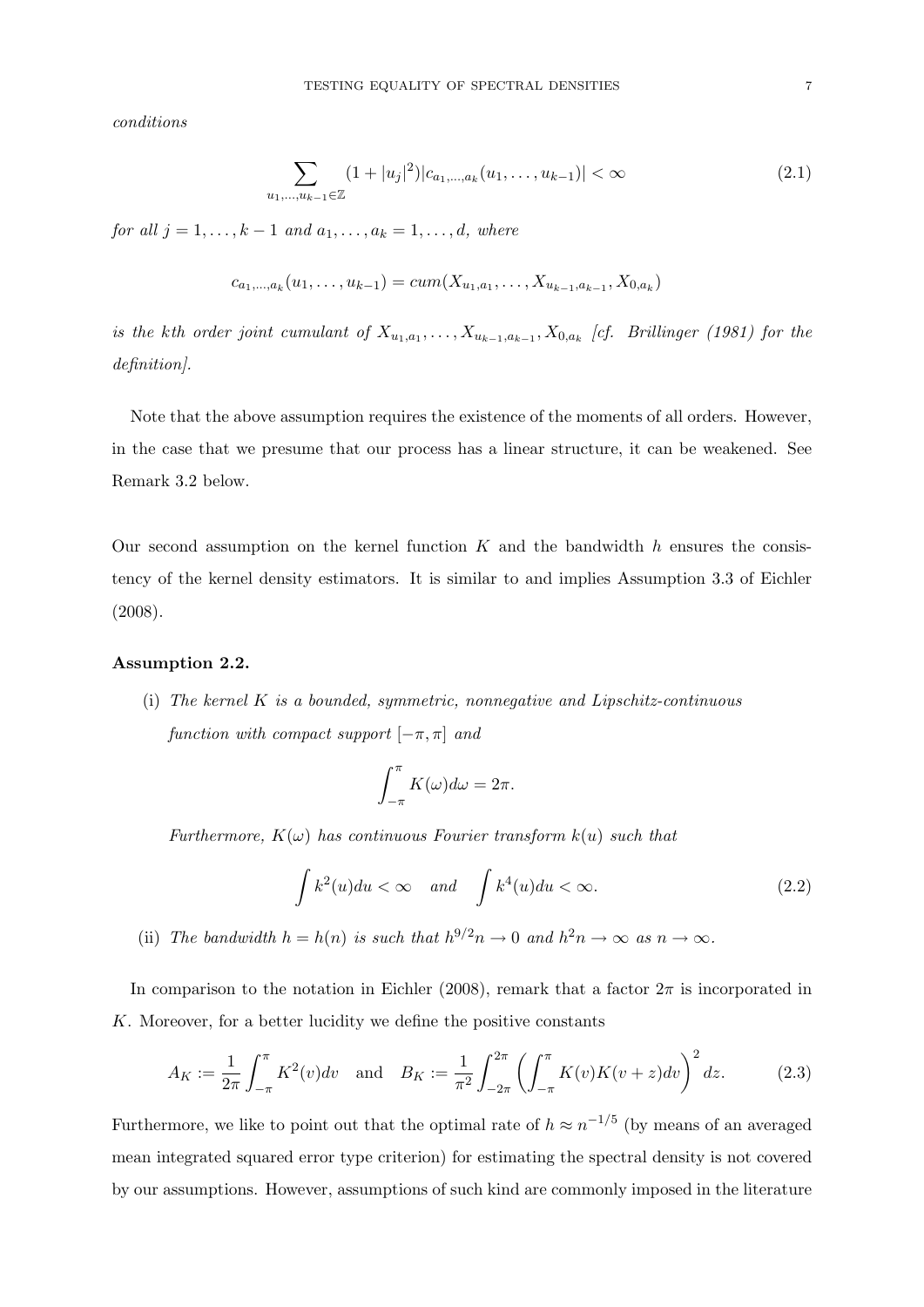in order to reduce the bias of the smoothed kernel estimator leading to a central limit theorem for  $T_n$ , see Theorem 2.1 below. Compare for instance Taniguchi and Kondo (1993), Taniguchi et al. (1996), Taniguchi and Kakizawa (2000), Eichler (2008) or Dette and Paparoditis (2009), who used similar (non-optimal) assumptions on the rate of the bandwidth.

### 2.2. Asymptotic results for  $T_n$ .

We are now ready to state a CLT for the test statistic  $T_n$  given in (1.5).

# **Theorem 2.1** (Asymptotic null distribution of  $T_n$ ).

Suppose that Assumptions 2.1 and 2.2 are fulfilled. If  $H_0$  is true, it holds

$$
T_n - \frac{\mu_0}{\sqrt{h}} \xrightarrow{\mathcal{D}} \mathcal{N}(0, \tau_0^2)
$$

as  $n \to \infty$ , where

$$
\mu_0 = A_K \int_{-\pi}^{\pi} \left( \frac{1}{q} \sum_{j_1, j_2=1}^q (-1 + q \delta_{j_1 j_2}) |tr(\mathbf{F}_{j_1 j_2}(\omega))|^2 \right) d\omega \tag{2.4}
$$

and

$$
\tau_0^2 = B_K \int_{-\pi}^{\pi} \left( \frac{1}{q^2} \sum_{j_1, j_2, j_3, j_4 = 1}^q (-1 + q \delta_{j_1 j_2}) (-1 + q \delta_{j_3 j_4}) |tr(\mathbf{F}_{j_1 j_3}(\omega) \overline{\mathbf{F}_{j_2 j_4}(\omega)}^T)|^2 \right) d\omega, \quad (2.5)
$$

where  $\mathbf{F}_{jj}(\omega) = \mathbf{F}_{11}(\omega)$  holds for all  $\omega$  and  $j = 1, \ldots, q$ . Here and throughout the paper,  $\stackrel{\mathcal{D}}{\longrightarrow}$ denotes convergence in distribution.

Remark that we have chosen the above representation of  $\mu_0$  and  $\tau_0^2$  for notational convenience. It is of course possible to split the sums above and to rewrite the expressions by using  $\mathbf{F}_{jj} = \mathbf{F}_{11}$ .

It is interesting to note that we do not need the assumption of positive definite spectral density block matrices since we do not work with ratio-type test statistics, see e.g. Eichler (2008) for  $p = 1$  and  $q = 2$  or Dette and Paparoditis (2009) for the case  $p = 1$ .

We give one important example which is possibly of most relevant interest, where we compare two real-valued spectral densities.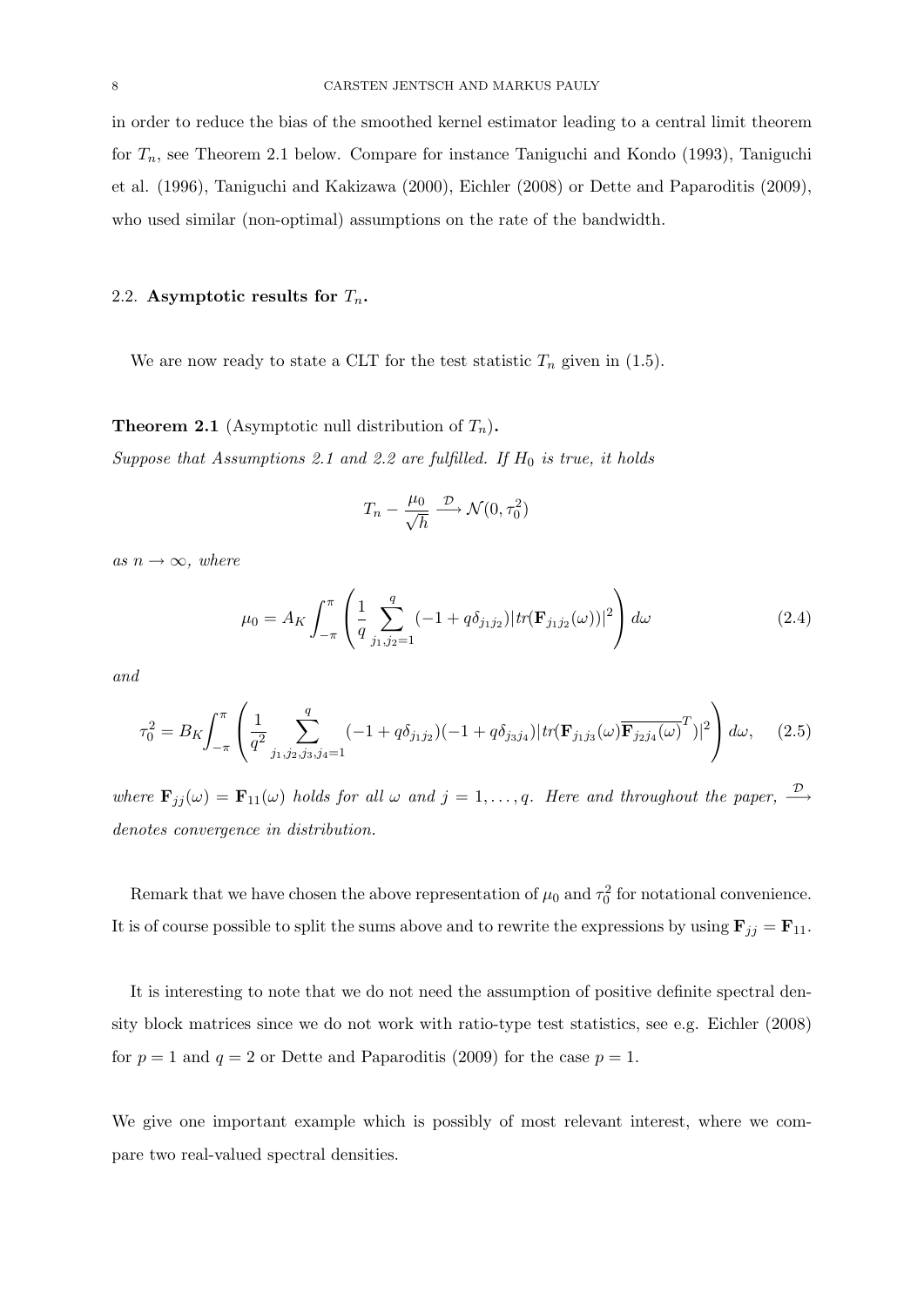**Example 2.1** (The case  $p = 1$  and  $q = 2$ ).

For  $p = 1$  and  $q = 2$ , the quantities  $\mu_0$  and  $\tau_0^2$  defined in Theorem 2.1 become

$$
\mu_0 = A_K \int_{-\pi}^{\pi} f_{11}^2(\omega) (1 - C_{12}(\omega)) d\omega
$$

and

$$
\tau_0^2 = B_K \int_{-\pi}^{\pi} f_{11}^4(\omega) (1 - C_{12}(\omega))^2 d\omega,
$$

where  $C_{jk}(\omega) = \frac{|f_{jk}(\omega)|^2}{f_{ijk}(\omega)f_{kk}(\omega)}$  $\frac{f_{jjk}(\omega)}{f_{jj}(\omega)f_{kk}(\omega)}$  1 $(f_{jj}(\omega)f_{kk}(\omega) > 0)$  is the squared coherence between the two components j and k of  $(\underline{X}_t, t \in \mathbb{Z})$  [cf. Hannan (1970), p.43].

Since  $\mu_0$  and  $\tau_0^2$  are in general unknown we have to estimate them before we can apply the above results for testing (1.3). Following Eichler (2008, Remark 3.7) we can estimate both quantities by substituting  $\mathbf{F}_{jk}$  in their expressions by the corresponding consistent estimators  $\mathbf{F}_{jk}$ . Rewriting the right hand side of the equations (2.4) and (2.5) under  $H_0$  by means of the equality  $\mathbf{F}_{jj} = \frac{1}{q}$  $\frac{1}{q}\sum_{i=1}^{q} \mathbf{F}_{ii}$  this leads to

$$
\widehat{\mu} := A_K \int_{-\pi}^{\pi} \left( (q-1)|\text{tr}(\widetilde{\mathbf{F}}(\omega))|^2 - \frac{1}{q} \sum_{\substack{j_1,j_2=1 \ j_1 \neq j_2}}^q |\text{tr}(\widehat{\mathbf{F}}_{j_1j_2}(\omega))|^2 \right) d\omega \tag{2.6}
$$

as an adequate estimator for  $\mu_0$ . Similarly we construct a consistent estimator  $\hat{\tau}^2$  for  $\tau_0^2$ . Note that it is in applications more convenient to use a discretized version of  $\hat{\mu}$ , where the last integral is approximated by its Riemann sum.

Now we are ready to define the unconditional test

$$
\varphi_n := \mathbf{1}_{(u_{1-\alpha},\infty)}((T_n - h^{-1/2}\widehat{\mu})/\widehat{\tau}),
$$

where  $u_{1-\alpha}$  denotes the  $(1-\alpha)$ -quantile of the standard normal distribution. Its properties are summarized in the following theorem.

### Theorem 2.2.

Suppose that the Assumptions 2.1 and 2.2 hold. Then the test  $\varphi_n$  is not only of asymptotic level  $\alpha$ , i.e.  $E(\varphi_n) \to \alpha$  holds if  $H_0$  is true, but also consistent for testing  $H_0$  versus  $H_1$ , i.e.  $E(\varphi_n) \to 1$  under  $H_1$  as  $n \to \infty$ .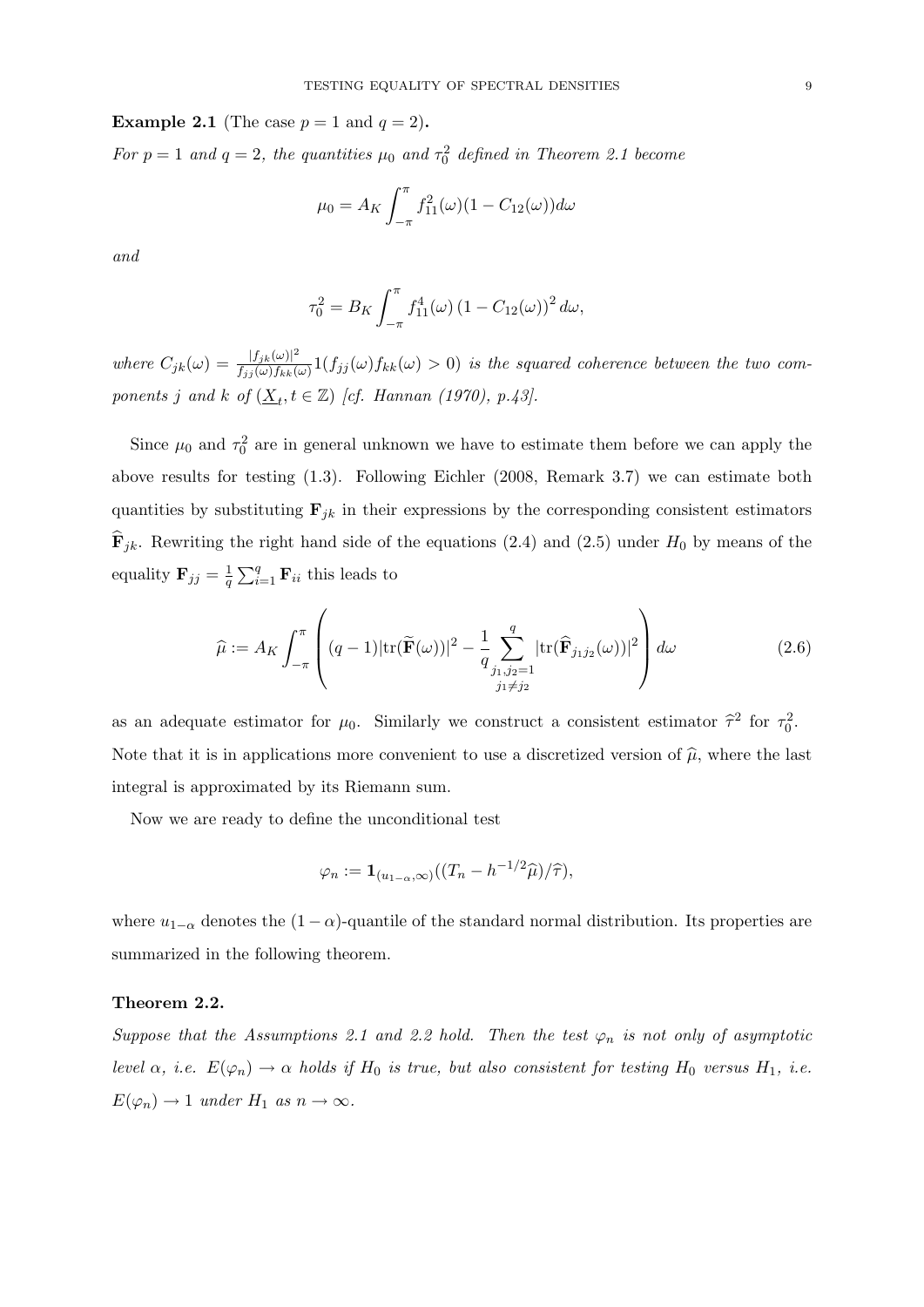#### 2.3. Power under local alternatives.

When studying the behavior of the test  $\varphi_n$  under local alternatives we have to consider observations  $\underline{X}_1^n, \ldots, \underline{X}_n^n$  that come from sequences of d-dimensional zero-mean processes  $(\underline{X}_t^n, t \in \mathbb{Z})$ with spectral density matrices given by

$$
\mathbf{f}^{n}(\omega) = \mathbf{f}(\omega) + \alpha_{n}\mathbf{g}(\omega). \tag{2.7}
$$

Following Eichler (2008) we suppose that f is nonnegative definite, Hermitian and satisfies  $H_0$  and that  $\alpha_n \to 0$  as  $n \to \infty$ . Moreover, **f** and **g** are assumed to be twice continuously differentiable. In addition, for every  $n \in \mathbb{N}$  the sequence of processes  $(\underline{X}_t^n, t \in \mathbb{Z})$  satisfies the strong mixing condition (2.1) uniformly in n, where we replace  $c_{a_1,...,a_k}(u_1,...,u_{k-1})$  by  $cum(X_{u_1,a_1}^n, \ldots, X_{u_{k-1},a_{k-1}}^n, X_{0,a_k}^n)$  (the kth order joint cumulant of  $X_{u_1,a_1}^n, \ldots, X_{u_{k-1},a_{k-1}}^n, X_{0,a_k}^n)$ . Under these assumptions it can be deduced from Theorem 5.4 in Eichler (2008) that the test  $\varphi_n$  can detect local alternatives up to an order of  $\alpha_n = h^{-1/4} n^{-1/2}$ . To be concrete we have the following result.

#### Theorem 2.3.

Under the conditions stated above the asymptotic power of the test  $\varphi_n$  under local alternatives (2.7) with  $\alpha_n = h^{-1/4} n^{-1/2}$  is given by  $\lim_{n\to\infty} E(\varphi_n) = 1 - \Phi(u_{1-\alpha} - \nu/\tau_0)$ , where  $\Phi$  denotes the cdf. of the standard normal distribution and the detection shift  $\nu$  is defined as

$$
\nu = \int_{-\pi}^{\pi} vec(\overline{\mathbf{g}(\omega)})^T \mathbf{\Gamma} vec(\mathbf{g}(\omega)) d\omega.
$$

Here the  $(d^2 \times d^2)$  matrix  $\mathbf{\Gamma} = (\Gamma_{r,s})_{r,s}$  has the entries

$$
\Gamma_{i+(j-1)d,k+(\ell-1)d} = \begin{cases}\n\frac{q-1}{q} & \text{for } |i-k| = |j-l| = 0 \text{ and } (i,j) \in \Xi \\
-\frac{1}{q} & \text{for } |i-k| = |j-l| \in p\mathbb{N} \text{ and } (i,j) \in \Xi \\
0 & \text{otherwise,} \n\end{cases}
$$

with  $\Xi = \bigcup_{c=1}^{q} \{(r, s) : 1 + (c-1)p \le r, s \le cp\}.$ 

Note, that the same detection order has also been found by Paparoditis (2000).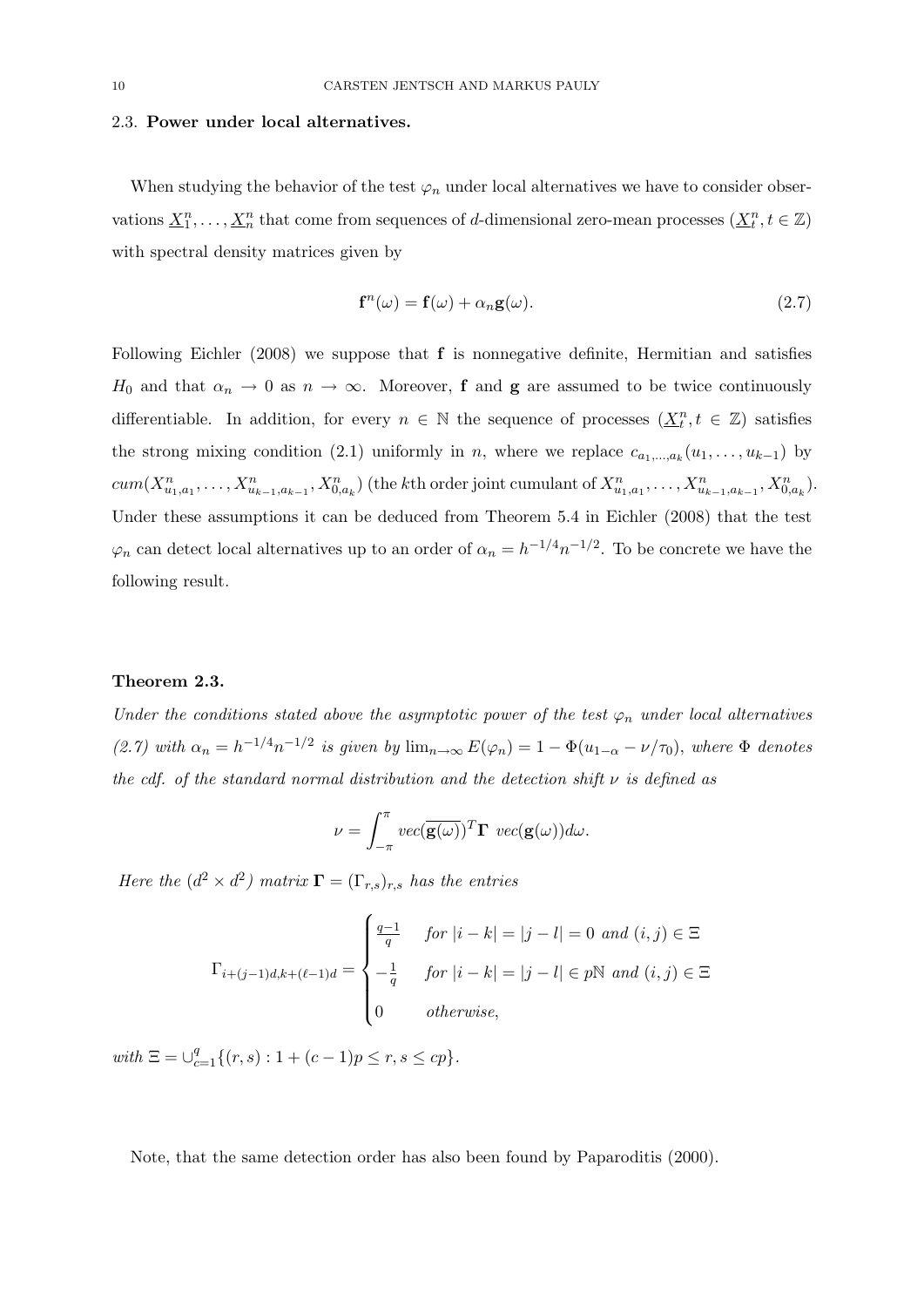#### 3. The randomization tests

Although the asymptotic performance of the unconditional test proposed above seems to be satisfactory, it is well-known that the convergence speed of  $L_2$ -type statistics like  $(1.5)$  is rather slow [see Härdle and Mammen  $(1993)$  as well as Paparoditis  $(2000, 2005)$  for more details]. For small or moderate sample sizes, we therefore expect that the above Gaussian approximation will not perform pretty well in applications. Our simulations in Section 4 support this presumption. To overcome this hitch we propose in the following a suitable randomization technique for approximating the finite sample distribution of our test statistic. This method leads to so called randomization tests that use more appropriate, data-dependent critical values.

Let  $\pi_k : (\widetilde{\Omega}, \widetilde{\mathcal{F}}, \widetilde{\mathbb{P}}) \to \mathcal{S}_q, k = 0, \ldots, \lfloor \frac{n}{2} \rfloor$  $\frac{n}{2}$ ], with

$$
\pi_k = (\pi_k(1), \dots, \pi_k(q))^T
$$
\n(3.1)

be a sequence of independent and uniformly distributed random variables on the symmetric group  $S_q$  (the set of all permutations of  $(1,\ldots,q)$ ) defined on some further probability space  $(\widetilde{\Omega}, \widetilde{\mathcal{F}}, \widetilde{\mathbb{P}})$ . In what follows, we assume that  $(\pi_k)_k$  and  $(\underline{X}_t)_t$  are independent (defined as random variables on the joint probability space  $(\Omega \times \widetilde{\Omega}, \mathcal{F} \otimes \widetilde{\mathcal{F}}, \mathbb{P} \otimes \widetilde{\mathbb{P}})$ ). Conditional on the observations  $\underline{X}_1, \ldots, \underline{X}_n$  the corresponding randomization test statistic is given by

$$
T_n^* = nh^{\frac{1}{2}} \int_{-\pi}^{\pi} \sum_{r=1}^q \left\| \frac{1}{n} \sum_{k=-\lfloor \frac{n-1}{2} \rfloor}^{\lfloor \frac{n}{2} \rfloor} K_h(\omega - \omega_k) (\mathbf{I}_{\pi_k(r), \pi_k(r)}(\omega_k) - \widetilde{\mathbf{I}}(\omega_k)) \right\|^2 d\omega,
$$

where we set  $\pi_{-k} := \pi_k$  and  $\pi_{k+sn} := \pi_k$  for  $s \in \mathbb{Z}$  to maintain the symmetry properties of a spectral density matrix. Note that similar to the unconditional case, it holds

$$
\mathbf{I}_{\pi_k(r), \pi_k(r)}(\omega_k) - \widetilde{\mathbf{I}}(\omega_k) = -\frac{1}{q} \sum_{j=1}^q (1 - q \delta_{j, \pi_k(r)}) \mathbf{I}_{jj}(\omega_k).
$$

# 3.1. Asymptotic results for  $T_n^*$ .

In the following we will analyze in which situations our randomization method leads to asymptotically valid tests, i.e. whether some suitable centered  $T_n^*$  converges to the same distribution as  $T_n - h^{-1/2}\mu_0$ . Therefore we have to exploit the limiting behavior of the randomization statistic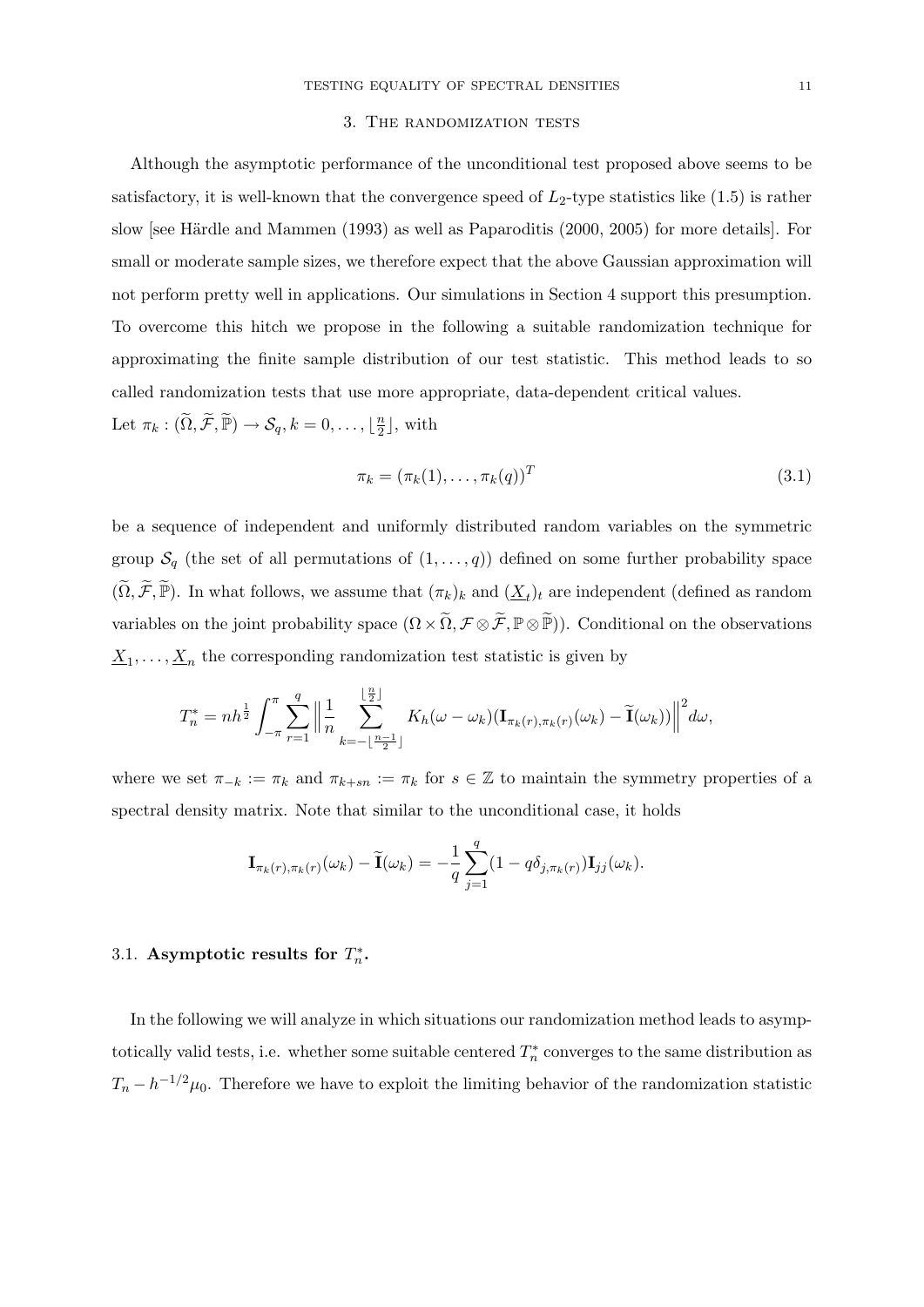$T_n^*$ . It will turn out that we have to center  $T_n^*$  at

$$
\widehat{\mu}^* := A_K \int_{-\pi}^{\pi} \left( \frac{1}{q} \sum_{j_1, j_2=1}^q (-1 + q \delta_{j_1 j_2}) \left\{ |\text{tr}(\widehat{\mathbf{F}}_{j_1 j_2}(\omega))|^2 + \text{tr}(\widehat{\mathbf{F}}_{j_1 j_1}(\omega) \overline{\widehat{\mathbf{F}}_{j_2 j_2}(\omega)}^T) \right\} \right) d\omega. \quad (3.2)
$$

to gain asymptotic normality.

# **Theorem 3.1** (Asymptotic distribution of  $T_n^*$ ).

Suppose that the mixing condition (2.1) holds for all  $k \leq 32$ . Under the Assumption 2.2 we have (conditioned on  $\underline{X}_1,\ldots,\underline{X}_n$ ) convergence in distribution

$$
T_n^* - \frac{\widehat{\mu}^*}{\sqrt{h}} \xrightarrow{\mathcal{D}} \mathcal{N}(0, \tau^{*2})
$$
\n(3.3)

in probability as  $n \to \infty$ , where  $\widehat{\mu}^*$  is as in (3.2) and  $\tau^{*2}$  is defined by

$$
\tau^{*2} := B_K \int_{-\pi}^{\pi} \frac{1}{q^2} \sum_{j_1, j_2, j_3, j_4=1}^{q} \left( -1 + q \delta_{j_1 j_3} \delta_{j_2 j_4} + \frac{q}{q-1} (1 - \delta_{j_1 j_3}) (1 - \delta_{j_2 j_4}) \right) \times \left\{ |tr(\mathbf{F}_{j_1 j_3}(\omega) \overline{\mathbf{F}_{j_2 j_4}(\omega)}^T) |^2 + tr(\mathbf{F}_{j_1 j_1}(\omega) \overline{\mathbf{F}_{j_2 j_2}(\omega)}^T) tr(\overline{\mathbf{F}_{j_3 j_3}(\omega)} \mathbf{F}_{j_4 j_4}(\omega)^T) \right\} d\omega.
$$
 (3.4)

Note, that the conditions of the above theorem are weaker than the assumptions of Theorem 2.1. Moreover, remark that the centering term  $\hat{\mu}^*$  defined in (3.2) fulfills  $\hat{\mu}^* = \mu^* + o_P(\sqrt{\pi})$  $(h),$ where

$$
\mu^* := A_K \int_{-\pi}^{\pi} \left( \frac{1}{q} \sum_{j_1, j_2 = 1}^q (-1 + q \delta_{j_1 j_2}) \left\{ |\text{tr}(\mathbf{F}_{j_1 j_2}(\omega))|^2 + \text{tr}(\mathbf{F}_{j_1 j_1}(\omega) \overline{\mathbf{F}_{j_2 j_2}(\omega)}^T) \right\} \right) d\omega. \quad (3.5)
$$

Hence, to compare the above results with Theorem 2.1 we have to analyze  $\mu^*$  and  $\tau^{*2}$  under  $H_0$  which leads to  $\mu_0^*$  and  $\tau_0^{*2}$  in the following remark.

### Remark 3.1.

Under  $H_0$  the constants  $\mu^*$  and  $\tau^{*2}$  of Theorem 3.1 reduce to

$$
\mu_0^* = A_K \int_{-\pi}^{\pi} \left( \frac{1}{q} \sum_{j_1, j_2=1}^q (-1 + q \delta_{j_1 j_2}) \left\{ |tr(\mathbf{F}_{j_1 j_2}(\omega))|^2 \right\} \right) d\omega = \mu_0 \tag{3.6}
$$

and

$$
\tau_0^{*2} = B_K \int_{-\pi}^{\pi} \frac{1}{q^2} \sum_{j_1, j_2, j_3, j_4=1}^{q} \left( -1 + q \delta_{j_1 j_3} \delta_{j_2 j_4} + \frac{q}{q-1} (1 - \delta_{j_1 j_3}) (1 - \delta_{j_2 j_4}) \right) \times |tr(\mathbf{F}_{j_1 j_3}(\omega) \overline{\mathbf{F}_{j_2 j_4}(\omega)}^T)|^2 d\omega,
$$
\n(3.7)

where  $\mathbf{F}_{jj}(\omega) = \mathbf{F}_{11}(\omega)$  holds for all  $\omega$  and  $j = 1, \ldots, q$ .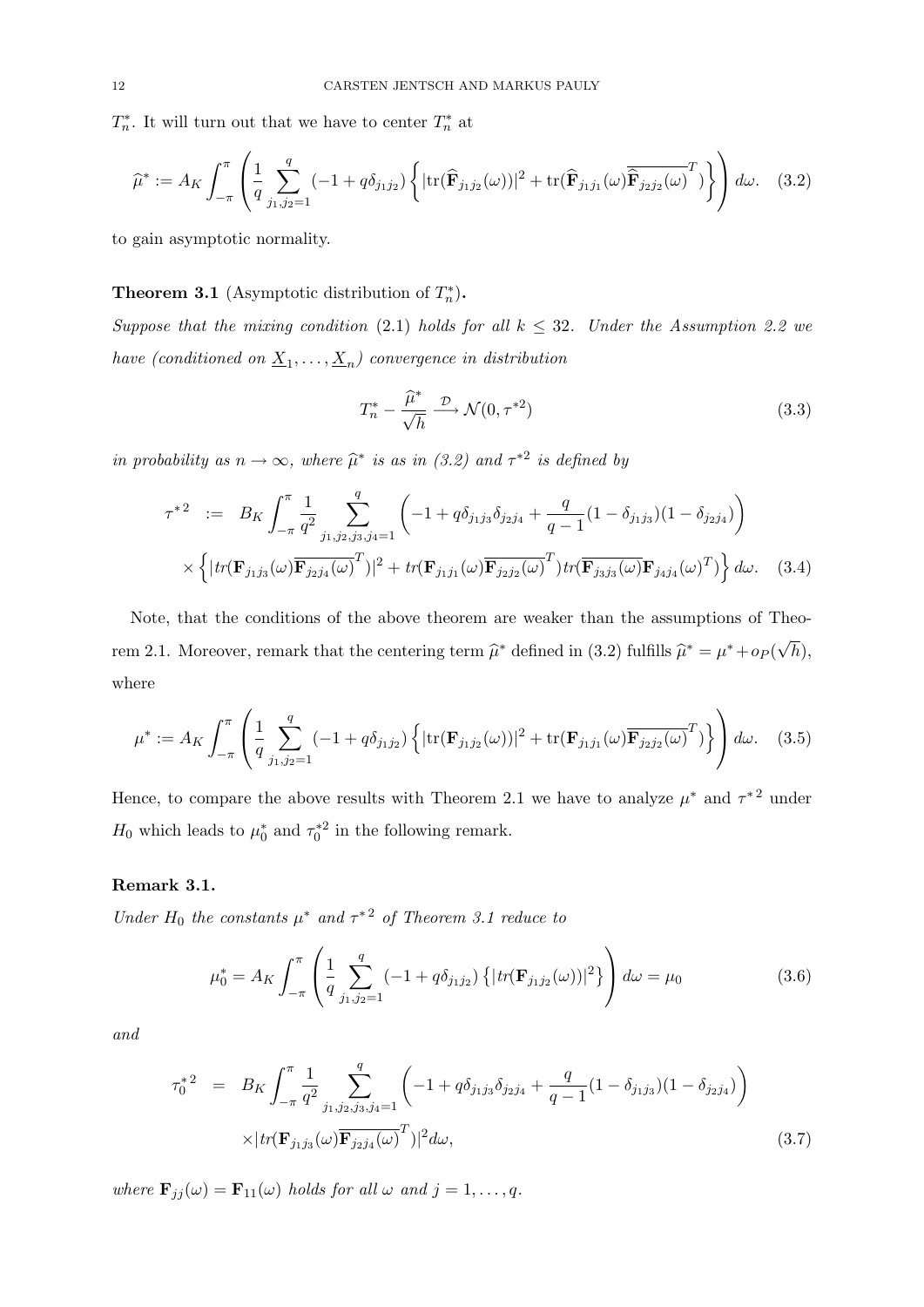It is interesting to note that the unconditional and conditional centering parts  $\mu_0$  in (2.4) and  $\mu_0^*$  in (3.6) coincide. Moreover,  $T_n - h^{-1/2}\mu_0$  as well as  $T_n^* - h^{-1/2}\hat{\mu}^*$  posses a Gaussian limit distribution under the null. However, in order to construct an asymptotically exact randomization test based on  $T_n^* - h^{-1/2}\hat{\mu}^*$  we have to be sure that the limit variances  $\tau_0^2$  in (2.5) and  $\tau_0^{*2}$ in  $(3.7)$  under  $H_0$  are equal as well. This will be discussed in more detail in the next subsection. Here we just state an example (corresponding to Example 2.1) where this requirement is fulfilled.

**Example 3.1** (The case  $p = 1$  and  $q = 2$ ).

For  $p = 1$  and  $q = 2$  the quantities  $\mu^*$  and  $\tau^{*2}$  defined in Theorem 3.1 become

$$
\mu^* = A_K \int_{-\pi}^{\pi} \frac{1}{2} \left\{ (f_{11}(\omega) - f_{22}(\omega))^2 + f_{11}^2(\omega) + f_{22}^2(\omega) - 2|f_{12}(\omega)|^2 \right\} d\omega
$$

and

$$
\tau^{*2} = B_K \int_{-\pi}^{\pi} \frac{1}{4} \left\{ (f_{11}(\omega) - f_{22}(\omega))^4 + (f_{11}^2(\omega) + f_{22}^2(\omega) - 2|f_{12}(\omega)|^2)^2 \right\} d\omega.
$$

Under  $H_0$ , we have

$$
\mu_0^* = A_K \int_{-\pi}^{\pi} f_{11}^2(\omega)(1 - C_{12}(\omega)) d\omega = \mu_0
$$

and

$$
\tau_0^{*2} = B_K \int_{-\pi}^{\pi} f_{11}^4(\omega) (1 - C_{12}(\omega))^2 d\omega = \tau_0^2.
$$

### 3.2. The randomization test procedures.

Based on the conditional CLTs above we can now define different randomization tests. The first natural approach is to use the test  $\varphi_{n,cent}^* := \mathbf{1}_{(c_{n,cent}^*(\alpha), \infty)}(T_n - h^{-1/2}\widehat{\mu})$ , where  $c_{n,cent}^*(\alpha)$ is the data-dependent  $(1 - \alpha)$ -quantile of the conditional distribution of  $T_n^* - h^{-1/2}\hat{\mu}^*$  given the data. As typical for resampling methods, note that we still use the same test statistic as for the unconditional case and only apply the randomization statistic to calculate the critical value. By Theorems 2.1 and 3.1 this test will be asymptotically exact, i.e.  $E(\varphi_{n,cent}^*) \to \alpha$ holds under  $H_0$ , if the asymptotic variances  $\tau_0^2$  and  $\tau_0^{*2}$  of the test statistic  $T_n - h^{-1/2}\hat{\mu}$  and its randomization version  $T_n^* - h^{-1/2}\hat{\mu}^*$  posses the same limit under the null. Although  $T_n^* - h^{-1/2}\hat{\mu}^*$ does in general not mimic the null distribution under the alternative, the following corollary shows that  $\varphi_{n,cent}^*$  will also be asymptotically consistent in these situations. Before we state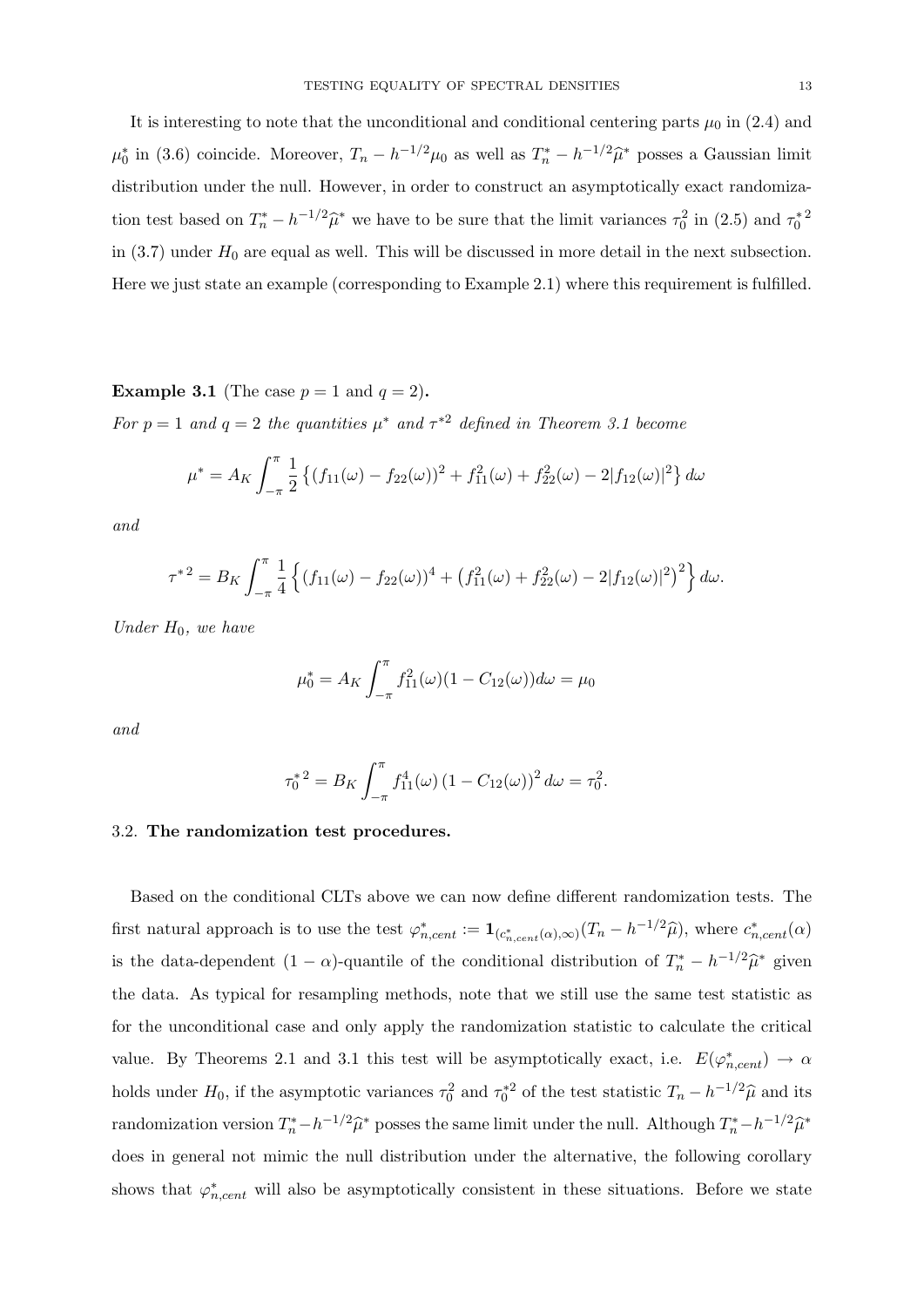these properties we like to introduce a computational less demanding version of the above test. Therefore note that Remark 3.1 implies that the difference  $h^{-1/2}(\hat{\mu}^* - \hat{\mu})$  converges to zero in probability under  $H_0$ . Hence it may be convenient to use the test

$$
\varphi_n^* := \mathbf{1}_{(c_n^*(\alpha), \infty)}(T_n) \tag{3.8}
$$

without centering part, where  $c_n^*(\alpha)$  is the data-dependent  $(1 - \alpha)$ -quantile of the conditional distribution of  $T_n^*$ . For completeness we shortly explain the numerical algorithm for the implementation of  $\varphi_n^*$ . The algorithm for  $\varphi_{n,cent}^*$  is analogue.

- Step 1: Compute the test statistic  $T_n$  as given in (1.5) based on data  $\underline{X}_1, \ldots, \underline{X}_n$ .
- Step 2: Generate independent random permutations  $\pi_0, \ldots, \pi_{\lfloor \frac{n}{2} \rfloor}$  as in (3.1) that are uniformly distributed on the symmetric group  $S_q$ .
- Step 3: Calculate the randomization statistic  $T_n^*$  (given  $\underline{X}_1, \ldots, \underline{X}_n$ )
- Step 4: Repeat the Steps 2 and 3 B-times, where B is large, which leads to  $T_n^{*(1)}, \ldots, T_n^{*(B)}$ .
- Step 5: Reject the null hypothesis  $H_0$  if  $B^{-1} \sum_{b=1}^B \mathbf{1}\{T_n > T_n^{*(b)}\} > \alpha$ .

In the sequel we analyze the asymptotic properties of both tests  $\varphi_n^*$  and  $\varphi_{n,cent}^*$  and compare it with the unconditional benchmark test  $\varphi_n$ .

Corollary 3.1 (Exactness and consistency of  $\varphi_n^*$  and  $\varphi_{n,cent}^*$ ). Suppose the assumptions of Theorem 2.1 are satisfied. (a) If  $H_0$  is true, the following assertions are equivalent:

(i) The randomization test  $\varphi_n^*$  is asymptotically exact and equivalent to  $\varphi_n$ , i.e.

$$
E(|\varphi_n - \varphi_n^*|) \to 0 \quad \text{as } n \to \infty. \tag{3.9}
$$

(ii) It holds

$$
0 = \sum_{\substack{j_1,j_3=1 \ j_1 \neq j_3}}^{q} ((q-1)^3 - 1)|tr(\mathbf{F}_{j_1j_3}(\omega)\overline{\mathbf{F}_{j_1j_3}(\omega)}^T)|^2
$$
  
\n
$$
-2 \sum_{\substack{j_1,j_3,j_4=1 \ all \neq}}^{q} ((q-1)^2 + 1)|tr(\mathbf{F}_{j_1j_3}(\omega)\overline{\mathbf{F}_{j_1j_4}(\omega)}^T)|^2
$$
(3.10)  
\n
$$
+ \sum_{\substack{j_1,j_2,j_3,j_4=1 \ j_1 \neq j_3, j_2 \neq j_4, j_1 \neq j_2, j_3 \neq j_4}}^{q} (q-2)|tr(\mathbf{F}_{j_1j_3}(\omega)\overline{\mathbf{F}_{j_2j_4}(\omega)}^T)|^2.
$$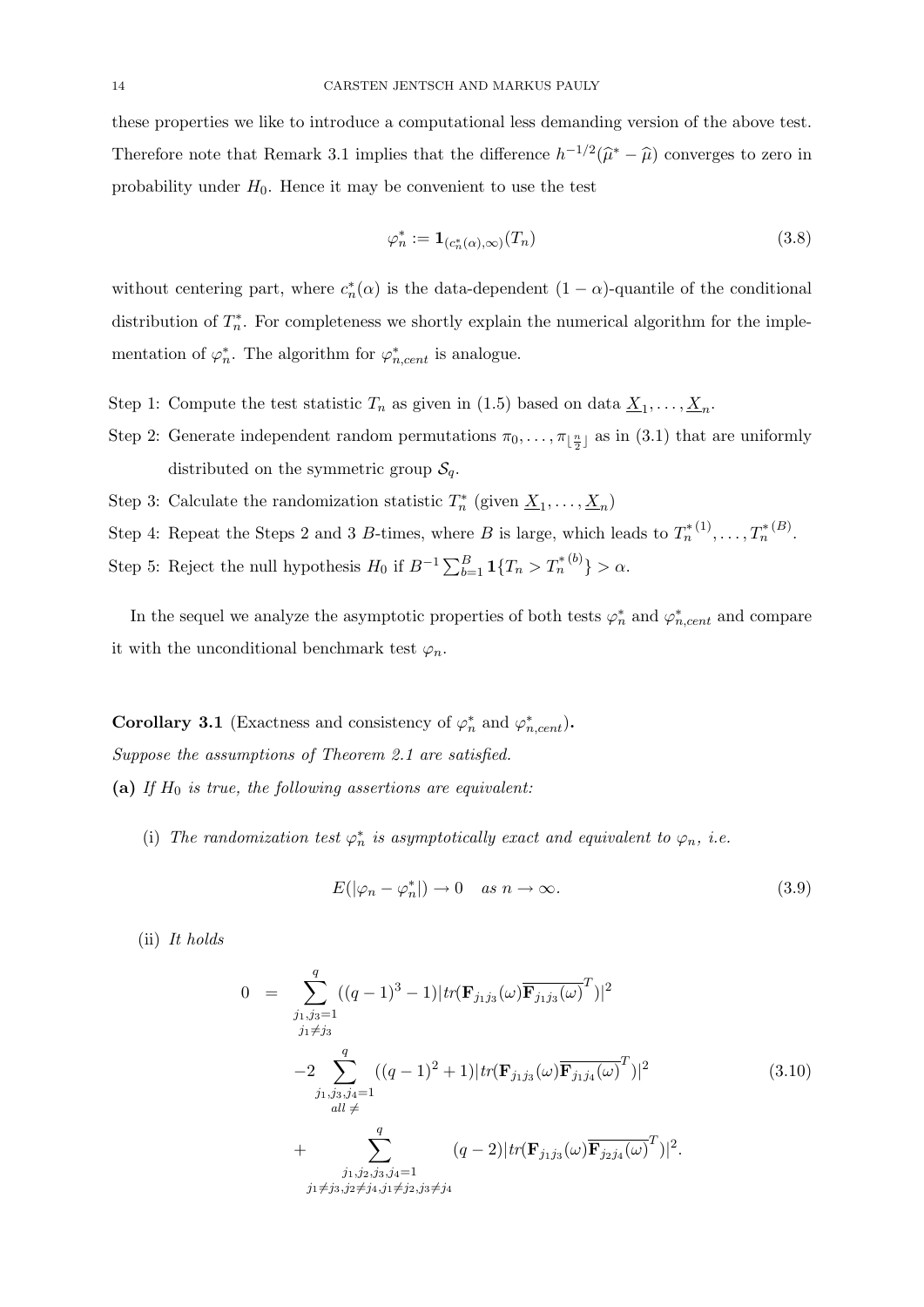Moreover, if (3.10) holds,  $\varphi_n^*$  will also be asymptotically consistent, i.e.  $E(\varphi_n^*) \to 1$  under  $H_1$ as  $n \to \infty$ .

(b) The above statement (a) also holds true for  $\varphi_{n,cent}^*$  instead of  $\varphi_n^*$ .

Note that the asymptotic equivalence (3.9) implies that both tests posses the same power for contiguous alternatives. Moreover, remark that the above stated consistency of the tests is caused by the fact that  $T_n - h^{-1/2}\hat{\mu}$  converges to  $+\infty$  in probability for fixed alternatives, see the proof section for more details, and the non-degenerated limit law of its randomization version. In the following we will give some necessary and sufficient conditions for (ii) above.

**Corollary 3.2** (Necessary and sufficient conditions for exactness of  $\varphi_n^*$  and  $\varphi_{n,cent}^*$ ).

Suppose that the assumptions of Theorem 2.1 hold.

- (i) In the case  $q = 2$ , that is, we are testing for the equality of two  $(p \times p)$  spectral density matrices, condition (ii) of Corollary 3.1 is fulfilled for all  $p \in \mathbb{N}$ .
- (ii) For any  $q, p \in \mathbb{N}, q \geq 2$ , a sufficient condition for condition (ii) of Corollary 3.1 is

$$
\mathbf{F}_{ij}(\omega) = \mathbf{F}_{12}(\omega) \tag{3.11}
$$

for all  $\omega \in [-\pi, \pi]$  and all  $i, j \in \{1, ..., q\}$  with  $i \neq j$ . This means that all  $(p \times p)$  block matrices on all secondary diagonals have to be equal and Hermitian everywhere.

(iii) For  $p = 1$  and  $q \ge 2$ , a sufficient condition weaker than (ii) above is

$$
|f_{ij}(\omega)|^2 = |f_{12}(\omega)|^2
$$

for all  $\omega \in [-\pi, \pi]$  and all  $i, j \in \{1, \ldots, q\}$  with  $i \neq j$ .

(iv) For  $p = 1$  and  $q = 3$  the condition

$$
|f_{ij}(\omega)|^2 = |f_{12}(\omega)|^2
$$

for all  $\omega \in [-\pi, \pi]$  and all  $i, j \in \{1, 2, 3\}$  with  $i \neq j$  is not only sufficient, but also necessary for condition (ii) of Corollary 3.1.

Note that the randomization tests  $\varphi_n^*$  and  $\varphi_{n,cent}^*$  are asymptotically exact particularly in the case of uncorrelated *p*-variate (sub-)time series  $\underline{X}_1, \ldots, \underline{X}_q$  due to (ii) above. Intuitively, this makes sense because permuting the block diagonal matrices distorts the correlation structure between these time series, if there is any. This explains also why both randomization tests are asymptotically exact in the more general case of equal covariance structure between the time series  $\underline{X}_1, \ldots, \underline{X}_q$  as shown in (ii) and (iii) of Corollary 3.2 above, which is often denoted by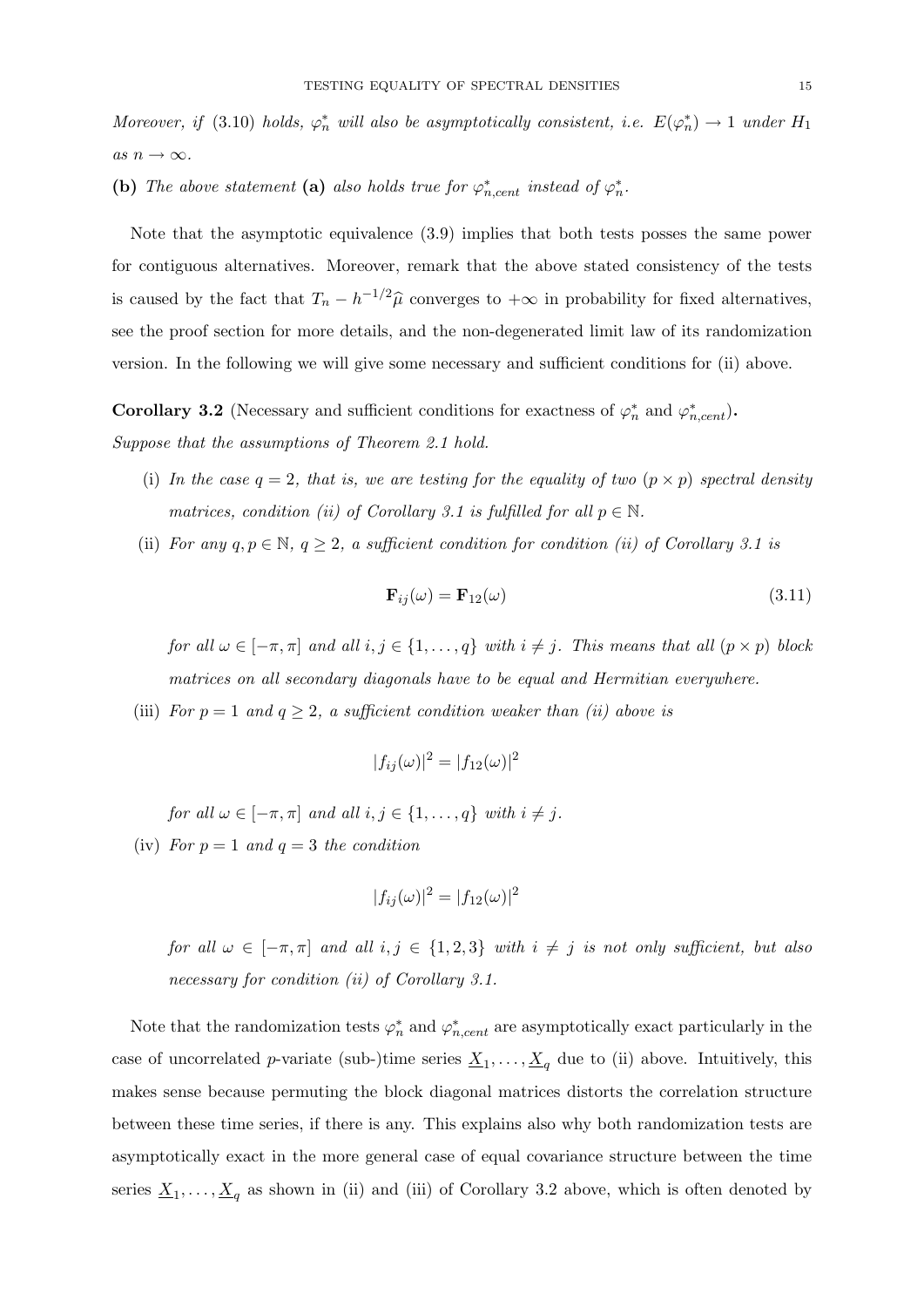equicorrelatedness.

Observe that due to the sophisticated condition in Corollary 3.1, a result for general  $q \geq 3$ equivalent to (iv) in Corollary 3.2 does not seem to be achievable.

Nevertheless there is an obvious possibility for constructing another randomization test that works even if the presumption  $(3.10)$  of Corollary 3.1 is not fulfilled. We just have to impose an estimator for the conditional limit variance  $\tau^*$ <sup>2</sup> of  $T_n^*$  as introduced in Theorem 3.1. An appropriate candidate is given by

$$
\widehat{\tau}^{*2} := B_K \int_{-\pi}^{\pi} \frac{1}{q^2} \sum_{j_1, j_2, j_3, j_4=1}^{q} \left( -1 + q \delta_{j_1 j_3} \delta_{j_2 j_4} + \frac{q}{q-1} (1 - \delta_{j_1 j_3}) (1 - \delta_{j_2 j_4}) \right) \times \left\{ \text{tr}(\widehat{\mathbf{F}}_{j_1 j_1}(\omega) \overline{\widehat{\mathbf{F}}_{j_2 j_2}(\omega)}^T) \text{tr}(\widehat{\mathbf{F}}_{j_3 j_3}(\omega) \overline{\widehat{\mathbf{F}}_{j_4 j_4}(\omega)}^T) + |\text{tr}(\widehat{\mathbf{F}}_{j_1 j_3}(\omega) \overline{\widehat{\mathbf{F}}_{j_2 j_4}(\omega)}^T)|^2 \right\} d\omega \quad (3.12)
$$

and the corresponding randomization test is  $\varphi_{n,stud}^* := \mathbf{1}_{(c^*_{n,stud}(\alpha), \infty)}((T_n - h^{-1/2}\widehat{\mu})/\widehat{\tau})$ , where  $c_{n,stud}^*(\alpha)$  denotes the data-dependent  $(1 - \alpha)$ -quantile of the conditional distribution of  $(T_n^*$  $h^{-1/2}\hat{\mu}^*/\hat{\tau}^*$  given the data. Let us shortly state its properties.

# Corollary 3.3.

Suppose that the assumptions of Theorem 2.1 hold. Then the test  $\varphi_{n,stud}^*$  is not only of asymptotic level  $\alpha$  under  $H_0$  but also consistent for testing  $H_0$  versus  $H_1$ , i.e.  $E(\varphi_{n,stud}^*) \to 1$  under  $H_1$  as  $n \to \infty$ .

Finally, we like to note that some of the assumptions can be weakened for linear processes. In particular, by combining Theorem 3.1 above with results of Dette and Paparoditis (2009) we gain the following remark.

# Remark 3.2 (Exactness and consistency of the tests for linear processes).

If the process posses a linear structure, i.e.  $\underline{X}_t = \sum_{j=-\infty}^{\infty} \Psi_j \underline{e}_{t-j}$  for a d-dimensional i.i.d. white noise  $(\underline{e}_t, t \in \mathbb{Z})$  and a sequence of  $(d \times d)$ -matrices  $(\mathbf{\Psi}_j)_j = ((\psi_j(r, s))_{r,s})_j$ , Condition (2.2) is not needed and the mixing Assumption 2.1 in the above Corollaries 3.1-3.3 can be substituted by the summable condition  $\sum_j |j|^{1/2} |\psi_j(r, s)| < \infty$  and the moment condition  $E(\|e_t\|^{32}) < \infty$ .

For the two sample testing problem as described in the introductory part our randomization test has a nice reading as a symmetry test. This is part of the following remark.

**Remark 3.3** (The case  $q = 2$ : Interpretation as a conditional symmetry test).

Remark that we can rewrite (in distributional equality) the summands of our randomization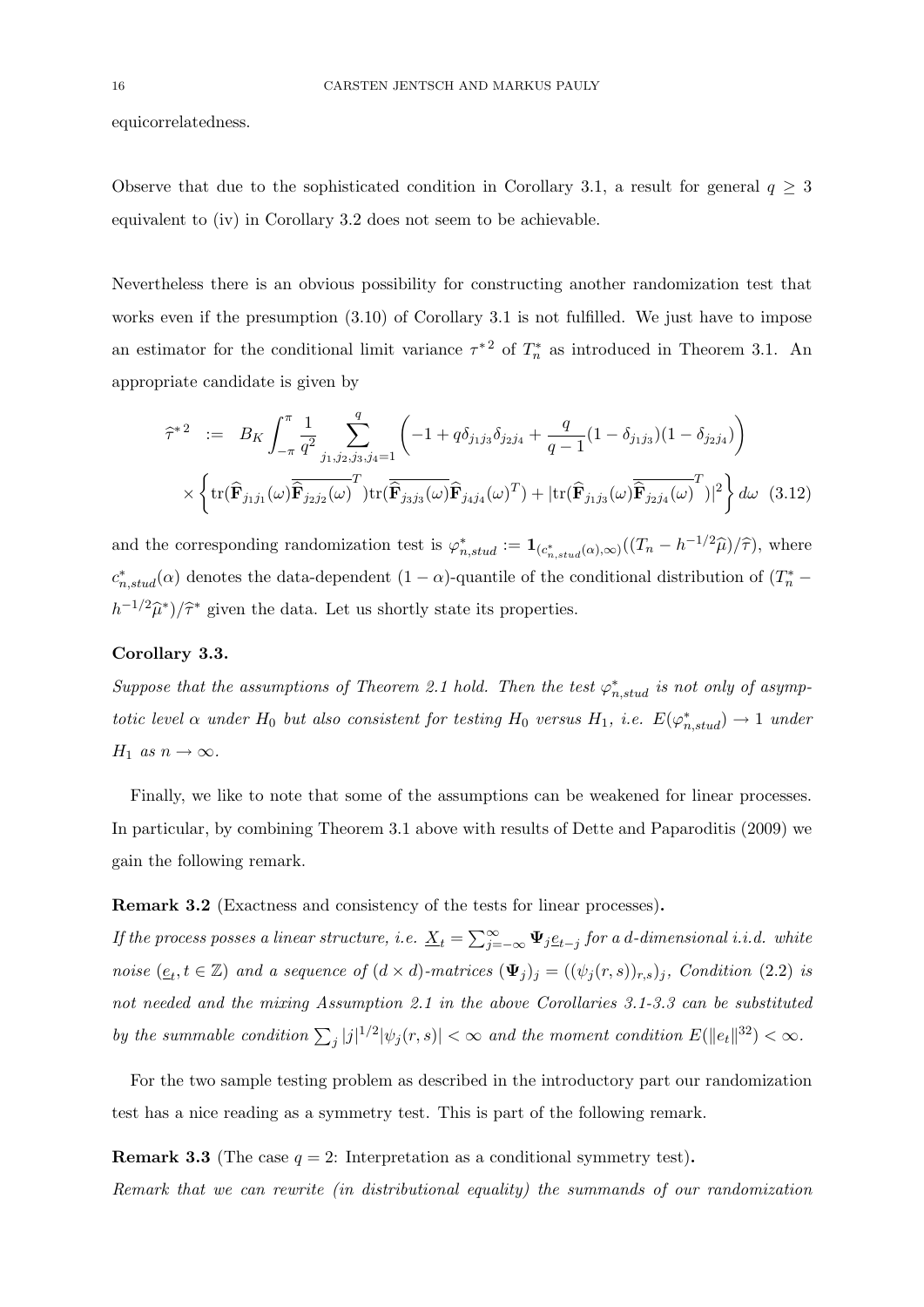statistic for  $q = 2$  as

$$
\mathbf{I}_{\pi_k(r),\pi_k(r)}(\omega_k) - \widetilde{\mathbf{I}}(\omega_k) \stackrel{\mathcal{D}}{=} \frac{1}{2} e_k(\mathbf{I}_{11}(\omega_k) - \mathbf{I}_{22}(\omega_k)),
$$

where  $(e_k)_{k>0}$  are i.i.d. signs, i.e. independent and on  $\{+1, -1\}$  uniformly distributed r.v.s, and we set  $e_{-k} := e_k$  as well as  $e_{k+sn} := e_k$  for  $s \in \mathbb{Z}$ . Hence the above defined randomization tests can be interpreted as some general kind of conditional symmetry tests in this situation.

#### Remark 3.4 (Choice and influence of the bandwidth).

As already mentioned in the introduction our randomization approach has the nice advantage that the bandwidth is the only tuning parameter that has to be assessed. This feature becomes even better as we will see in our extensive simulation study, see Section 4 below, where our approach does not react very sensitive to variations of the bandwidth h. However, it is of course desirable to have a detached principle for selecting the bandwidth. Therefore we use a data driven cross validation method for choosing h for the kernel spectral density estimation. This method is due to Beltrão and Bloomfield  $(1987)$  and Robinson  $(1991)$  and has also been applied by Paparoditis (2000, 2005, 2009).

Finally, we also like to discuss the local power of all randomization tests.

#### Corollary 3.4.

Suppose that the assumptions of Theorem 2.3 hold.

- (i) In this case the test  $\varphi_{n,stud}^*$  has the same local power as the asymptotic test  $\varphi_n$ , i.e. we have  $E(\varphi_{n,stud}^*) \to 1 - \Phi(u_{1-\alpha} - \nu/\tau_0)$  under local alternatives (2.7) with  $\alpha_n =$  $h^{-1/4}n^{-1/2}$ , where  $\nu$  is given in Theorem 2.3.
- (ii) In addition, suppose that **f** in (2.7) satisfies (3.10). Then  $\varphi_n^*$  and  $\varphi_{n,cent}^*$  also posses the same power under local alternatives (2.7) with  $\alpha_n = h^{-1/4} n^{-1/2}$ .

## 4. Simulation studies

In this section we illustrate the performance of the randomization procedure in comparison with the asymptotic (unconditional) benchmark test  $\varphi_n$  as described in the previous sections.

For better lucidity we thereby only analyze the finite sample behavior of the computational least-demanding randomization test  $\varphi_n^*$  as proposed in (3.8). The other two randomization procedures from Section 3 behave similar to or slightly worse than  $\varphi_n^*$ . For more details we refer the reader to our supplementary material [cf. Jentsch and Pauly (2013)].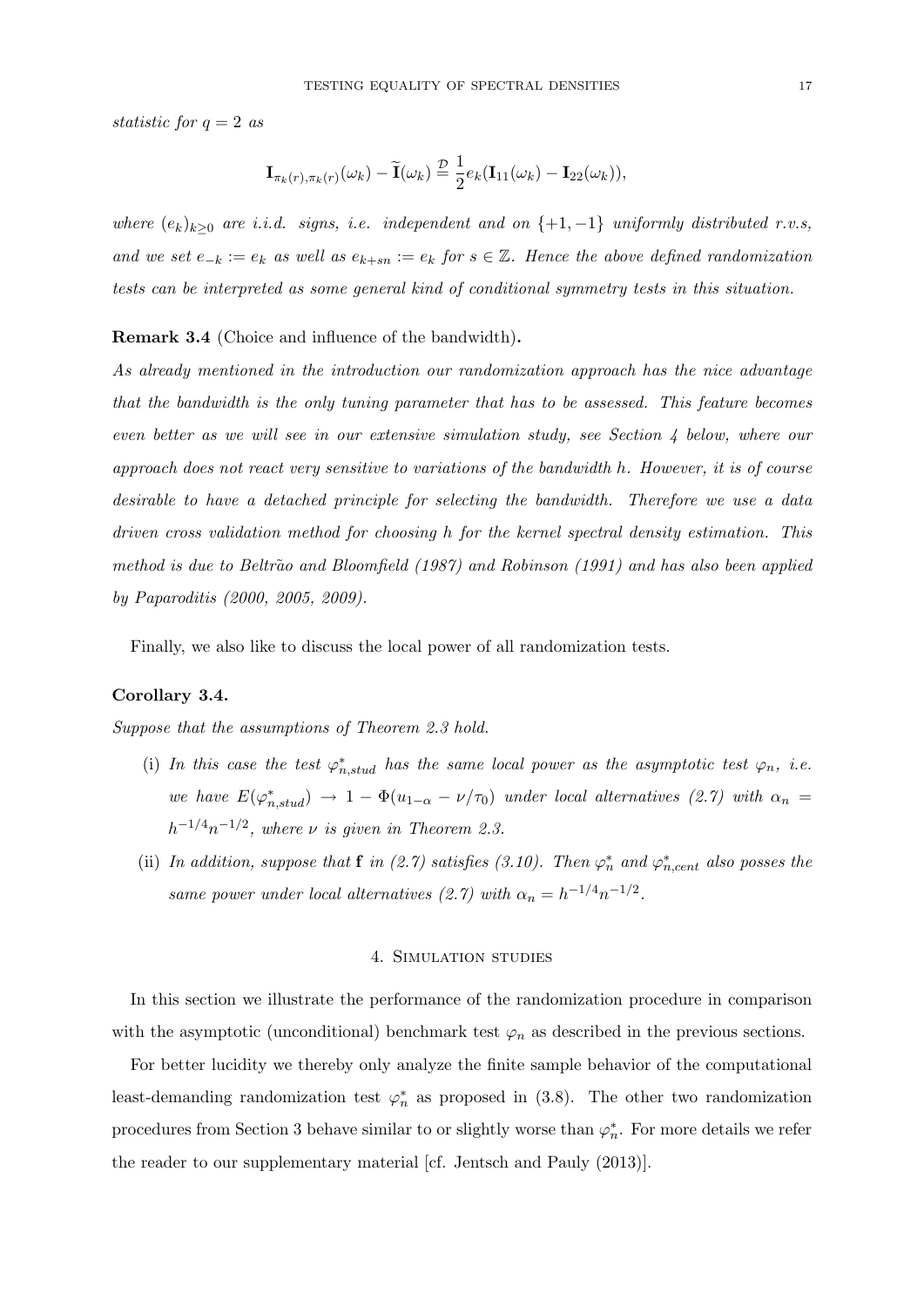|          |                  |             |               |             | $AR_1$        |             |               | AR <sub>2</sub> |               |             |               |             |                  | AR <sub>3</sub> |               |             |               |             |               |
|----------|------------------|-------------|---------------|-------------|---------------|-------------|---------------|-----------------|---------------|-------------|---------------|-------------|------------------|-----------------|---------------|-------------|---------------|-------------|---------------|
|          | $\boldsymbol{n}$ |             | 50            |             | 100           |             | 200           |                 | 50            |             | 100           |             | 200              | 50              |               |             | 100           |             | 200           |
| $\alpha$ | $\boldsymbol{c}$ | $\varphi_n$ | $\varphi_n^*$ | $\varphi_n$ | $\varphi_n^*$ | $\varphi_n$ | $\varphi_n^*$ | $\varphi_n$     | $\varphi_n^*$ | $\varphi_n$ | $\varphi_n^*$ | $\varphi_n$ | $\varphi_n^*$    | $\varphi_n$     | $\varphi_n^*$ | $\varphi_n$ | $\varphi_n^*$ | $\varphi_n$ | $\varphi_n^*$ |
| 1        | 0.5              | 5.5         | 1.5           | 8.5         | 2.0           | 6.5         | 1.0           | 10.0            | 1.5           | 7.5         | 1.3           | 7.3         | 1.8              | 17.8            | 2.8           | 13.0        | 1.3           | 11.3        | 1.0           |
|          | 1                | 11.3        | 1.3           | 10.5        | 1.0           | 11.3        | 0.8           | 13.8            | 1.5           | 11.3        | 2.3           | 12.0        | 1.3              | 27.0            | 2.0           | 20.0        | 1.5           | 21.8        | 1.8           |
|          | 1.5              | 9.8         | 1.5           | 17.0        | 1.8           | 10.5        | 1.8           | 16.8            | 0.5           | 13.3        | $1.0\,$       | 11.5        | 1.5              | 36.3            | 2.0           | 26.5        | 1.3           | 24.0        | 1.0           |
| 5        | 0.5              | 10.5        | 5.0           | 14.5        | 5.8           | 12.3        | 4.8           | 14.3            | 6.0           | 14.8        | 4.5           | 12.3        | 6.8              | 27.3            | 7.5           | 20.8        | 5.8           | 17.5        | 4.8           |
|          | 1                | 17.0        | 8.3           | 17.3        | 6.3           | 17.3        | 4.5           | 20.5            | 5.5           | 17.8        | 6.3           | 18.5        | 7.0              | 33.5            | 6.5           | 27.3        | 5.3           | 27.3        | 6.3           |
|          | 1.5              | 18.0        | 5.3           | 21.8        | 8.3           | 17.5        | 5.3           | 23.5            | 4.8           | 18.5        | 4.8           | 17.5        | 4.8              | 42.5            | 7.3           | 33.8        | 4.3           | 30.8        | 5.8           |
| 10       | 0.5              | 15.0        | 8.3           | 20.3        | 11.8          | 18.3        | 10.8          | 20.0            | 11.0          | 19.0        | 10.0          | 16.3        | 11.0             | 33.0            | 12.8          | 28.8        | 11.5          | 22.5        | 10.5          |
|          | 1                | 19.8        | 12.3          | 22.0        | 12.0          | 23.8        | 11.3          | 24.8            | 11.5          | 23.5        | 11.5          | 21.3        | 12.8             | 38.0            | 13.3          | 33.5        | 9.8           | 32.8        | 11.5          |
|          | 1.5              | 22.3        | 8.0           | 27.3        | 13.3          | 21.8        | 11.8          | 27.3            | 11.3          | 24.3        | 9.0           | 23.8        | 9.3              | 48.0            | 13.8          | 41.0        | 8.5           | 34.3        | 10.0          |
|          |                  |             |               |             |               |             |               |                 |               |             |               |             |                  |                 |               |             |               |             |               |
|          |                  |             |               |             | $MA_1$        |             |               | MA <sub>2</sub> |               |             |               |             |                  |                 |               |             | $MA_3$        |             |               |
|          | $\boldsymbol{n}$ |             | 50            |             | 100           | 200         | 50            |                 |               | 100<br>200  |               |             | 50               |                 | 100           |             | 200           |             |               |
| $\alpha$ | $\boldsymbol{c}$ | $\varphi_n$ | $\varphi_n^*$ | $\varphi_n$ | $\varphi_n^*$ | $\varphi_n$ | $\varphi_n^*$ | $\varphi_n$     | $\varphi_n^*$ | $\varphi_n$ | $\varphi_n^*$ | $\varphi_n$ | $\varphi_n^*$    | $\varphi_n$     | $\varphi_n^*$ | $\varphi_n$ | $\varphi_n^*$ | $\varphi_n$ | $\varphi_n^*$ |
| 1        | 0.5              | 4.0         | 2.0           | 4.0         | 1.5           | 4.8         | 1.8           | 6.0             | 1.8           | 5.8         | 0.5           | 4.0         | $\overline{1.3}$ | 6.5             | 1.3           | 5.3         | 1.8           | 5.3         | 1.3           |
|          | 1                | 5.0         | 1.5           | 4.3         | 2.0           | 5.5         | 1.5           | 7.5             | 1.8           | 4.3         | 0.5           | 5.5         | 1.8              | 8.3             | 2.0           | 6.5         | 1.0           | 5.8         | 1.8           |
|          | 1.5              | 3.3         | 0.5           | 4.0         | 1.5           | 3.3         | 0.5           | 9.5             | 1.3           | 6.8         | 1.3           | 7.0         | 1.0              | 11.5            | 1.0           | 8.5         | 2.0           | 11.0        | 2.5           |
| 5        | 0.5              | 7.8         | 5.8           | 8.5         | 5.0           | 8.5         | 6.8           | 11.0            | 5.5           | 10.0        | 5.3           | 11.3        | 5.3              | 11.0            | 5.8           | 10.5        | 6.3           | 8.8         | 5.5           |
|          | 1                | 8.8         | 5.0           | 9.5         | 4.8           | 10.0        | 6.5           | 13.5            | 7.3           | 8.0         | 4.8           | 11.3        | 6.0              | 13.5            | 7.3           | 12.0        | 6.5           | 11.8        | 5.5           |
|          | 1.5              | 8.3         | 4.8           | 7.5         | 4.3           | 9.5         | 6.3           | 14.3            | 6.5           | 11.0        | 5.3           | 11.5        | 5.3              | 17.8            | 5.0           | 13.5        | 5.5           | 17.0        | 7.5           |
| 10       | 0.5              | 13.0        | 8.3           | 13.5        | 10.3          | 12.3        | 11.5          | 13.8            | 9.5           | 16.0        | 10.3          | 15.8        | 10.3             | 16.0            | 9.8           | 16.5        | 10.8          | 12.8        | 11.3          |
|          | 1                | 12.8        | 11.3          | 14.0        | 11.5          | 12.0        | 11.5          | 18.5            | 12.8          | 13.0        | 11.0          | 16.8        | 12.3             | 17.8            | 11.0          | 15.8        | 11.5          | 16.3        | 9.5           |
|          | 1.5              | 11.5        | 10.5          | 12.8        | 10.3          | 13.3        | 13.0          | 18.0            | 13.5          | 14.5        | 11.0          | 15.3        | 10.8             | 23.0            | 8.8           | 18.0        | 9.3           | 20.8        | 12.8          |

TABLE 1. Actual size of  $\varphi_n$  and  $\varphi_n^*$  for nominal size  $\alpha \in \{1\%, 5\%, 10\%\},$  sample size  $n \in \{50, 100, 200\}$ , bandwidth  $h = c \cdot h_{CV}$  for  $c \in \{0.5, 1, 1.5\}$ , autoregressive models  $AR_1 - AR_3$  and moving-average models  $MA_1 - MA_3$ , all with Gaussian innovations.

|           |              |                  |             |               |             | $AR_3$        |             |               | $MA_3$      |               |             |               |             |               |  |
|-----------|--------------|------------------|-------------|---------------|-------------|---------------|-------------|---------------|-------------|---------------|-------------|---------------|-------------|---------------|--|
|           |              | $\, n$           |             | 50            |             | 100           |             | 200           |             | 50            |             | 100           |             | 200           |  |
| $\{e_t\}$ | $\alpha$     | $\boldsymbol{c}$ | $\varphi_n$ | $\varphi_n^*$ | $\varphi_n$ | $\varphi_n^*$ | $\varphi_n$ | $\varphi_n^*$ | $\varphi_n$ | $\varphi_n^*$ | $\varphi_n$ | $\varphi_n^*$ | $\varphi_n$ | $\varphi_n^*$ |  |
| Logistic  | $\mathbf{1}$ | 0.5              | 16.3        | 3.3           | 15.8        | 2.5           | 14.3        | 2.0           | 6.8         | 2.8           | 6.3         | $1.5\,$       | 8.0         | 2.0           |  |
|           |              | 1                | 33.8        | 4.0           | 23.3        | 0.8           | 21.0        | 1.8           | 9.8         | 1.8           | 9.0         | 2.0           | 10.0        | 2.8           |  |
|           |              | 1.5              | 39.3        | $3.3\,$       | 36.3        | 2.0           | 29.8        | $2.5\,$       | 16.5        | 4.8           | 14.5        | 1.8           | 10.5        | 2.5           |  |
|           | 5            | 0.5              | 26.8        | 6.5           | 23.8        | 7.3           | 21.0        | 7.0           | 12.8        | 9.3           | 12.0        | 6.8           | 13.5        | 8.3           |  |
|           |              | 1                | 40.8        | 8.0           | 30.5        | 7.3           | 27.5        | 4.8           | 17.0        | 8.5           | 16.5        | 8.3           | 17.0        | 9.3           |  |
|           |              | 1.5              | 46.3        | 7.5           | 45.3        | 7.5           | 34.8        | 8.8           | 24.0        | 11.0          | 20.0        | 7.8           | 17.5        | 6.5           |  |
|           | 10           | 0.5              | 33.3        | 13.5          | 27.8        | 11.8          | 24.5        | 12.8          | 17.5        | 13.3          | 16.5        | 13.5          | 17.0        | 15.3          |  |
|           |              | 1                | 45.5        | 12.3          | 35.0        | 11.5          | 33.0        | 10.3          | 19.8        | 13.5          | 21.5        | 14.0          | 21.8        | 16.3          |  |
|           |              | 1.5              | 51.5        | 12.5          | 49.0        | 15.3          | 39.5        | 13.5          | 27.3        | 17.5          | 25.0        | 15.5          | 21.8        | 11.5          |  |
| Double    | $\mathbf{1}$ | 0.5              | 18.0        | 2.3           | 11.3        | 0.5           | 11.0        | 0.8           | 11.5        | 3.3           | 10.5        | 3.8           | 10.3        | 4.0           |  |
| -exp.     |              | 1                | 27.8        | 2.8           | 27.8        | $2.0\,$       | 20.0        | 2.0           | 16.0        | 4.0           | 17.0        | 4.8           | 14.3        | 4.0           |  |
|           |              | 1.5              | 34.0        | $2.5\,$       | 31.8        | $3.8\,$       | 30.8        | 1.3           | 17.0        | 1.5           | 18.3        | 2.8           | 17.5        | 4.0           |  |
|           | 5            | 0.5              | 29.0        | 6.5           | 20.0        | 5.5           | 19.0        | 4.8           | 17.8        | 10.3          | 17.3        | 10.8          | 16.8        | 8.5           |  |
|           |              | 1                | 35.5        | 7.3           | 36.5        | 7.3           | 25.5        | 4.3           | 20.8        | 12.0          | 23.5        | 13.5          | 20.3        | 14.8          |  |
|           |              | 1.5              | 42.3        | 9.0           | 38.8        | 7.5           | 37.3        | 4.8           | 23.8        | 8.0           | 25.0        | 9.5           | 23.0        | 12.8          |  |
|           | 10           | 0.5              | 36.0        | 11.0          | 26.0        | 11.8          | 22.5        | 8.8           | 23.0        | 16.5          | 22.3        | 15.5          | 19.8        | 15.8          |  |
|           |              | 1                | 43.8        | 13.5          | 40.5        | 13.3          | 29.8        | 10.3          | 26.0        | 17.8          | 28.3        | 23.0          | 23.5        | 20.0          |  |
|           |              | $1.5\,$          | 46.5        | 14.3          | 42.5        | 14.5          | 40.5        | 12.3          | 29.0        | 15.3          | 29.5        | 16.5          | 27.5        | 20.5          |  |

TABLE 2. Actual size of  $\varphi_n$  and  $\varphi_n^*$  for nominal size  $\alpha \in \{1\%, 5\%, 10\%\},$  sample size  $n \in \{50, 100, 200\}$ , bandwidth  $h = c \cdot h_{CV}$  for  $c \in \{0.5, 1, 1.5\}$ , autoregressive model  $AR_3$  and moving-average model  $MA_3$ , both with logistic and doubleexponential distribution of the innovations.

#### 4.1. The setup.

Suppose we observe bivariate time series data  $(\underline{X}_t = (X_{t,1}, X_{t,2})^T, t = 1, \ldots, n)$  and we want to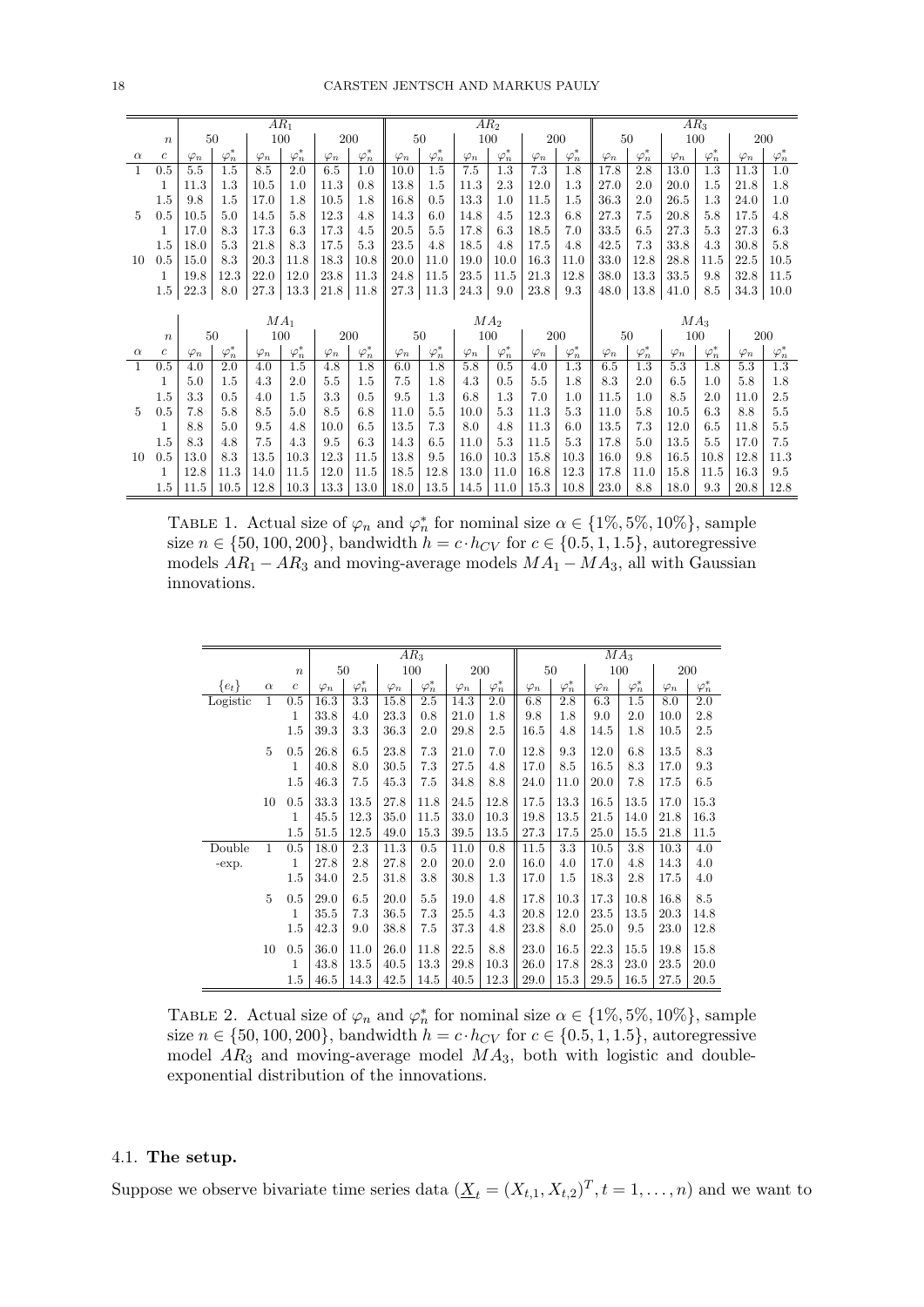|           |              | $\it i$          |             |               | 1           |               |             |               |             |               |             | $\overline{2}$ |             |               |             |               |             | 3             |             |               |
|-----------|--------------|------------------|-------------|---------------|-------------|---------------|-------------|---------------|-------------|---------------|-------------|----------------|-------------|---------------|-------------|---------------|-------------|---------------|-------------|---------------|
|           |              | $\boldsymbol{n}$ |             | 50            | 100         |               |             | $200\,$       |             | 50            |             | 100            |             | 200           |             | 50            |             | 100           | 200         |               |
| model     | $\alpha$     | $\boldsymbol{c}$ | $\varphi_n$ | $\varphi_n^*$ | $\varphi_n$ | $\varphi_n^*$ | $\varphi_n$ | $\varphi_n^*$ | $\varphi_n$ | $\varphi_n^*$ | $\varphi_n$ | $\varphi_n^*$  | $\varphi_n$ | $\varphi_n^*$ | $\varphi_n$ | $\varphi_n^*$ | $\varphi_n$ | $\varphi_n^*$ | $\varphi_n$ | $\varphi_n^*$ |
| $GARCH_i$ | $\mathbf{1}$ | 0.5              | 13.0        | 3.5           | 11.8        | 3.8           | 14.0        | 3.3           | 11.0        | 3.5           | 15.0        | 2.3            | 14.5        | 2.5           | 12.8        | 2.5           | 14.8        | 4.5           | 16.8        | 6.5           |
|           |              | 1                | 15.0        | 2.8           | 14.5        | 2.8           | 14.3        | 3.5           | 12.5        | 2.5           | 21.8        | 4.5            | 17.3        | 3.5           | 16.3        | 4.0           | 16.0        | 3.8           | 17.8        | 4.3           |
|           |              | 1.5              | 17.3        | 3.0           | 16.0        | 3.5           | 21.5        | 3.0           | 22.3        | 3.8           | 18.8        | 4.0            | 22.0        | 3.8           | 22.3        | 3.8           | 21.5        | 4.0           | 20.5        | 3.5           |
|           | 5            | 0.5              | 20.5        | 11.0          | 17.5        | 9.8           | 22.8        | 10.8          | 19.5        | 12.0          | 24.0        | 11.8           | 22.3        | 9.8           | 20.0        | 11.5          | 23.0        | 13.0          | 23.5        | 14.0          |
|           |              | 1                | 21.3        | 12.0          | 20.3        | 10.3          | 21.5        | 9.0           | 18.8        | 8.3           | 28.0        | 14.3           | 23.3        | 12.5          | 22.8        | 9.5           | 22.5        | 11.0          | 25.8        | 11.3          |
|           |              | 1.5              | 25.8        | 7.3           | 21.3        | 8.8           | 26.5        | 11.3          | 29.8        | 11.0          | 24.8        | 12.0           | 26.8        | 13.0          | 25.8        | 12.0          | 28.0        | 14.0          | 27.0        | 9.8           |
|           | 10           | 0.5              | 24.0        | 16.8          | 22.5        | 15.3          | 27.3        | 19.0          | 26.5        | 18.0          | 28.3        | 17.8           | 28.8        | 19.5          | 27.5        | 20.8          | 28.0        | 19.8          | 29.3        | 21.5          |
|           |              | 1                | 28.3        | 18.5          | 27.0        | 16.5          | 28.8        | 17.3          | 25.8        | 14.3          | 32.5        | 22.5           | 27.5        | 18.3          | 29.3        | 17.5          | 29.0        | 18.5          | 31.3        | 19.0          |
|           |              | 1.5              | 29.8        | 13.5          | 25.5        | 13.8          | 32.3        | 17.5          | 33.8        | 17.8          | 29.8        | 16.8           | 30.5        | 19.5          | 30.3        | 18.8          | 33.5        | 20.5          | 31.8        | 17.5          |
| $TAR_i$   | 1            | 0.5              | 7.0         | 1.3           | 8.3         | 1.8           | 6.0         | 1.3           | 8.5         | 1.5           | 8.3         | 0.8            | 8.3         | 1.0           | 10.5        | 1.8           | 10.0        | 1.8           | 11.0        | 3.8           |
|           |              | 1                | 11.5        | 1.5           | 10.3        | 1.0           | 11.0        | 1.5           | 11.8        | 1.0           | 11.0        | 1.8            | 11.8        | 1.3           | 13.3        | 1.3           | 12.0        | 2.0           | 13.0        | 2.3           |
|           |              | 1.5              | 15.0        | 1.0           | 12.0        | 1.5           | 12.0        | 0.5           | 16.0        | 2.8           | 13.5        | 2.3            | 12.3        | 2.3           | 11.8        | 0.8           | 13.8        | 2.0           | 13.0        | 2.5           |
|           | 5            | 0.5              | 13.0        | 5.3           | 14.0        | 5.3           | 11.5        | 5.0           | 15.0        | 6.0           | 12.3        | 6.0            | 14.0        | 5.3           | 15.8        | 6.3           | 15.8        | 8.5           | 19.3        | 10.8          |
|           |              | 1                | 16.3        | 5.3           | 15.8        | 6.3           | 15.8        | 6.3           | 17.0        | 4.8           | 17.5        | 7.0            | 17.3        | 7.3           | 21.3        | 7.0           | 17.5        | 6.8           | 21.0        | 9.5           |
|           |              | 1.5              | 20.8        | 6.3           | 17.5        | 4.5           | 18.0        | 5.3           | 23.5        | 8.5           | 21.5        | 6.8            | 17.5        | 5.3           | 17.8        | 5.0           | 19.5        | 5.8           | 22.5        | 6.8           |
|           | 10           | 0.5              | 16.5        | 8.8           | 19.3        | 13.3          | 15.8        | 10.3          | 19.5        | 13.3          | 19.0        | 11.5           | 18.0        | 12.0          | 22.3        | 10.8          | 21.3        | 14.8          | 23.8        | 15.3          |
|           |              | 1                | 19.8        | 11.5          | 19.8        | 12.8          | 20.5        | 11.5          | 21.3        | 10.3          | 21.5        | 12.5           | 21.8        | 14.0          | 27.8        | 14.5          | 22.5        | 12.8          | 26.8        | 16.3          |
|           |              | 1.5              | 23.8        | 10.8          | 20.5        | 8.8           | 22.8        | 9.5           | 29.0        | 14.0          | 26.3        | 12.0           | 24.0        | 11.8          | 22.0        | 9.3           | 24.0        | 10.3          | 27.5        | 11.0          |
| $RCA_i$   | 1            | 0.5              | 6.5         | 2.5           | 7.0         | 1.3           | 8.3         | 0.8           | 9.0         | 1.8           | 11.3        | 2.3            | 11.8        | 2.5           | 10.3        | 3.0           | 12.3        | 4.0           | 11.8        | 2.8           |
|           |              | 1                | 12.3        | 1.0           | 11.0        | 2.0           | 12.0        | 2.5           | 10.8        | 1.8           | 13.5        | 2.5            | 13.0        | 0.8           | 15.0        | 3.8           | 12.8        | 0.8           | 12.3        | 2.0           |
|           |              | 1.5              | 12.5        | 2.5           | 13.3        | 1.8           | 14.3        | 1.5           | 15.5        | 4.0           | 12.0        | 1.5            | 15.8        | 2.0           | 15.8        | 0.8           | 16.5        | 1.8           | 17.3        | 2.3           |
|           | 5            | 0.5              | 13.0        | 6.5           | 13.8        | 7.5           | 14.8        | 5.5           | 14.3        | 6.5           | 18.8        | 9.3            | 18.8        | 8.3           | 17.8        | 9.0           | 18.5        | 11.3          | 19.8        | 10.8          |
|           |              | 1                | 18.0        | 7.0           | 17.3        | 5.0           | 19.0        | 5.8           | 16.3        | 7.3           | 21.0        | 8.5            | 20.0        | 7.3           | 20.3        | 8.5           | 19.0        | 6.8           | 18.8        | 8.3           |
|           |              | 1.5              | 18.8        | 6.8           | 17.8        | 4.8           | 21.5        | 6.3           | 23.8        | 8.0           | 18.3        | 4.0            | 22.0        | 7.8           | 20.8        | 6.8           | 25.5        | 8.3           | 24.5        | 7.3           |
|           | 10           | 0.5              | 20.5        | 12.3          | 21.0        | 13.3          | 17.5        | 11.0          | 20.8        | 14.0          | 24.0        | 15.8           | 23.3        | 15.0          | 22.8        | 14.3          | 25.5        | 18.8          | 24.5        | 16.3          |
|           |              | 1                | 22.3        | 11.8          | 21.5        | 10.3          | 23.0        | 12.8          | 21.8        | 12.3          | 26.0        | 15.0           | 25.0        | 15.0          | 25.8        | 13.8          | 23.8        | 14.3          | 24.3        | 14.8          |
|           |              | 1.5              | 23.5        | 12.3          | 20.8        | 8.3           | 27.0        | 13.3          | 28.3        | 14.5          | 21.0        | 9.8            | 25.5        | 13.8          | 26.0        | 12.8          | 31.8        | 14.8          | 29.5        | 15.5          |

TABLE 3. Actual size of  $\varphi_n$  and  $\varphi_n^*$  for nominal size  $\alpha \in \{1\%, 5\%, 10\%\},$  sample size  $n \in \{50, 100, 200\}$ , bandwidth  $h = c \cdot h_{CV}$  for  $c \in \{0.5, 1, 1.5\}$  and non-linear models  $GARCH_i$ ,  $TAR_i$  and  $RCA_i$ , respectively.

| model            | $\alpha$ | $\boldsymbol{n}$ | 50   | 100  | 200  | 500  | 1000 | 2000 |
|------------------|----------|------------------|------|------|------|------|------|------|
| $AR_3$           | 1        |                  | 27.0 | 20.0 | 21.8 | 19.3 | 18.5 | 18.3 |
|                  | 5        |                  | 33.5 | 27.3 | 27.3 | 25.8 | 23.5 | 24.0 |
|                  | 10       |                  | 38.0 | 33.5 | 32.8 | 30.0 | 28.5 | 27.3 |
| MA <sub>3</sub>  | 1        |                  | 8.3  | 6.5  | 5.8  | 6.3  | 5.8  | 4.8  |
|                  | 5        |                  | 13.5 | 12.0 | 11.8 | 11.0 | 10.0 | 9.3  |
|                  | 10       |                  | 17.8 | 15.8 | 16.3 | 17.0 | 14.0 | 13.3 |
| $GARCH_3$        | 1        |                  | 16.3 | 16.0 | 17.8 | 16.8 | 13.3 | 13.5 |
|                  | 5        |                  | 22.8 | 22.5 | 25.8 | 26.3 | 19.5 | 20.8 |
|                  | 10       |                  | 29.3 | 29.0 | 31.3 | 30.0 | 27.3 | 26.0 |
| $TAR_3$          | 1        |                  | 13.3 | 12.0 | 13.0 | 10.0 | 8.5  | 7.8  |
|                  | 5        |                  | 21.3 | 17.5 | 21.0 | 15.5 | 15.3 | 14.8 |
|                  | 10       |                  | 27.8 | 22.5 | 26.8 | 20.3 | 21.3 | 17.8 |
| RCA <sub>3</sub> | 1        |                  | 15.0 | 12.8 | 12.3 | 13.5 | 11.8 | 11.5 |
|                  | 5        |                  | 20.3 | 19.0 | 18.8 | 19.8 | 18.8 | 17.8 |
|                  | 10       |                  | 25.8 | 23.8 | 24.3 | 25.3 | 24.3 | 22.0 |

TABLE 4. Actual size of  $\varphi_n$  for nominal size  $\alpha \in \{1\%, 5\%, 10\%\},$  sample size  $n \in \{50, 100, 200, 500, 1000, 2000\}$ , bandwidth  $h_{CV}$  and models  $AR_3$ ,  $MA_3$ ,  $GARCH_3$ ,  $TAR_3$  and  $RCA_3$ , respectively.

test the null hypothesis  $H_0$  of equality of both corresponding one-dimensional spectral densities  $f_1(\omega)$  and  $f_2(\omega)$ . In the setup of Section 1, this means  $q=2$ ,  $p=1$  and  $f_j(\omega) = \mathbf{F}_{jj}(\omega)$ ,  $j=1,2$ and we test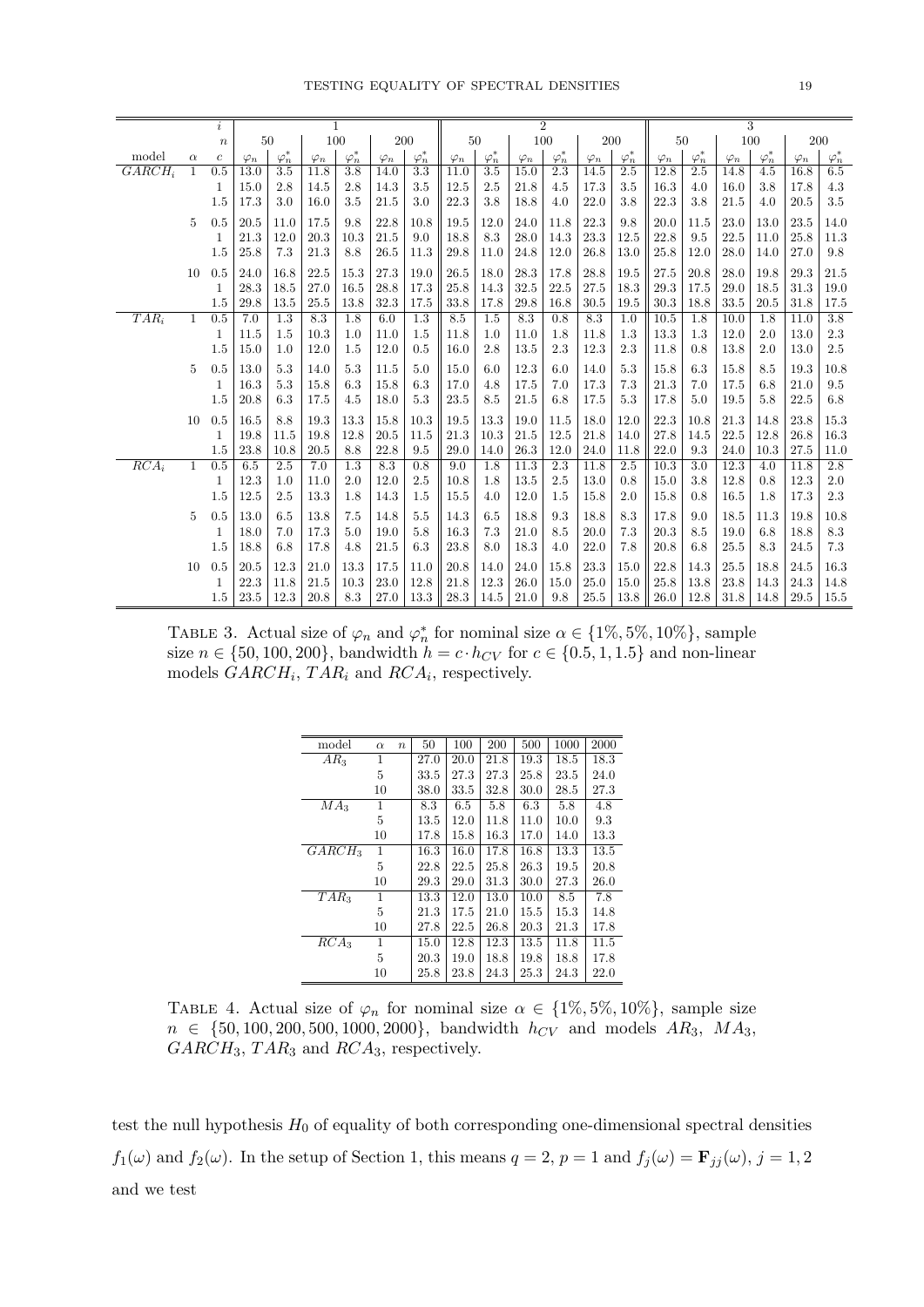|           |                |                  |                  | $AR_4$           |      |         | $AR_5$ |          |      | $AR_6$ |      |
|-----------|----------------|------------------|------------------|------------------|------|---------|--------|----------|------|--------|------|
|           |                | $\boldsymbol{n}$ | 50               | 100              | 200  | 50      | 100    | 200      | 50   | 100    | 200  |
| $\{e_t\}$ | $\alpha$       | $\overline{c}$   |                  |                  |      |         |        |          |      |        |      |
| Gauss     | $\mathbf{1}$   | 0.5              | 1.5              | $\overline{3.3}$ | 10.8 | $5.3\,$ | 9.0    | 35.0     | 4.8  | 19.3   | 64.3 |
|           |                | $\mathbf{1}$     | 3.0              | 5.3              | 10.0 | 4.5     | 11.8   | 37.0     | 6.8  | 19.0   | 67.0 |
|           |                | 1.5              | 3.8              | 2.5              | 11.5 | 3.8     | 10.0   | 36.8     | 5.3  | 20.5   | 67.5 |
|           | 5              | 0.5              | 7.5              | 14.3             | 32.3 | 16.5    | 29.0   | 64.8     | 19.0 | 49.5   | 89.0 |
|           |                | $\mathbf{1}$     | 8.5              | 15.3             | 25.8 | 14.5    | 33.8   | 70.3     | 23.3 | 51.5   | 91.0 |
|           |                | 1.5              | 12.5             | 12.3             | 33.0 | 12.8    | 29.5   | 71.0     | 20.3 | 48.3   | 89.3 |
|           | 10             | 0.5              | 16.5             | 24.0             | 46.3 | 28.5    | 46.8   | 80.8     | 31.5 | 72.5   | 95.0 |
|           |                | $\mathbf{1}$     | 17.0             | 26.0             | 39.0 | 26.0    | 47.5   | 83.8     | 39.5 | 71.8   | 96.3 |
|           |                | 1.5              | 18.8             | 25.0             | 46.5 | 23.3    | 43.3   | 84.5     | 36.0 | 64.3   | 97.3 |
| Logistic  | $\overline{1}$ | $0.\overline{5}$ | $\overline{3.3}$ | 5.0              | 10.8 | 6.3     | 10.0   | 36.8     | 8.0  | 24.0   | 64.5 |
|           |                | $\mathbf{1}$     | 3.8              | 4.8              | 11.0 | 6.5     | 12.5   | 31.5     | 7.3  | 16.3   | 70.0 |
|           |                | 1.5              | 2.8              | 5.8              | 10.5 | 6.0     | 12.3   | 34.3     | 10.3 | 22.3   | 66.5 |
|           | 5              | 0.5              | 10.0             | 17.0             | 29.3 | 16.5    | 31.5   | 65.5     | 22.8 | 55.5   | 88.3 |
|           |                | $\mathbf{1}$     | 11.3             | 16.5             | 26.5 | 20.3    | 33.3   | 64.5     | 21.8 | 53.0   | 90.0 |
|           |                | 1.5              | 9.0              | 18.3             | 26.8 | 16.3    | 30.0   | 64.5     | 24.5 | 52.5   | 91.0 |
|           | 10             | 0.5              | 18.0             | 26.5             | 45.3 | 25.8    | 48.5   | 77.3     | 37.8 | 69.8   | 94.8 |
|           |                | $\mathbf{1}$     | 18.5             | 26.0             | 44.0 | 29.5    | 50.5   | 81.0     | 35.5 | 71.5   | 96.0 |
|           |                | 1.5              | 18.3             | 26.5             | 39.0 | 26.5    | 44.0   | 81.5     | 39.5 | 70.5   | 98.3 |
| Double    | $\overline{1}$ | 0.5              | 4.0              | 5.0              | 9.8  | 6.3     | 10.3   | 39.8     | 10.3 | 24.0   | 59.3 |
| -exp.     |                | $\mathbf{1}$     | 6.0              | 6.0              | 8.5  | 5.8     | 13.8   | 38.3     | 8.8  | 23.5   | 65.5 |
|           |                | 1.5              | 4.5              | 6.8              | 12.5 | 8.0     | 15.0   | $35.3\,$ | 9.3  | 23.5   | 69.0 |
|           | 5              | 0.5              | 13.3             | 16.5             | 27.0 | 18.5    | 31.5   | 67.3     | 27.3 | 54.8   | 86.8 |
|           |                | $\mathbf{1}$     | 14.5             | 16.8             | 24.0 | 17.3    | 34.3   | 66.8     | 23.8 | 55.3   | 91.0 |
|           |                | 1.5              | 12.0             | 17.0             | 32.8 | 19.0    | 38.3   | 66.5     | 24.0 | 50.3   | 89.0 |
|           | 10             | 0.5              | 22.3             | 25.5             | 43.0 | 28.8    | 48.3   | 82.0     | 41.0 | 75.0   | 93.8 |
|           |                | $\mathbf{1}$     | 23.3             | 28.5             | 40.5 | 31.0    | 49.3   | 82.5     | 39.0 | 71.8   | 95.8 |
|           |                | 1.5              | 21.0             | 23.3             | 43.8 | 31.0    | 51.8   | 79.5     | 39.0 | 66.5   | 97.0 |

TABLE 5. Power of  $\varphi_n^*$  for nominal size  $\alpha \in \{1\%, 5\%, 10\%\},$  sample size  $n \in \{50, 100, 200\}$ , bandwidth  $h = c \cdot h_{CV}$  for  $c \in \{0.5, 1, 1.5\}$  and autoregressive models  $AR_4$ ,  $AR_5$  and  $AR_6$  with Gaussian, logistic and double-exponential distribution of the innovations.

$$
H_0: \{f_1(\omega) = f_2(\omega) \text{ for all } \omega \in [-\pi, \pi] \}
$$

against

$$
H_1: \{ \exists A \subset \mathcal{B}([-\pi,\pi]) \text{ with } \lambda(A) > 0 : f_1(\omega) \neq f_2(\omega) \text{ for all } \omega \in A \}.
$$

In the following, we consider data from several well-established time series models. In particular, our analysis includes Gaussian and non-Gaussian linear time series as well as non-linear time series models. The linear models under consideration cover moving average (MA) models and autoregressive (AR) models with innovations following Gaussian, logistic and doubleexponential distributions, respectively. GARCH models, threshold AR (TAR) and random coefficient autoregressive (RCA) models are investigated to cover important classes of non-linear time series.

Although GARCH processes are known to have power law tails [see Basrak et al. (2002), Section 4] and, consequently, only moments up to some finite order exists, we include GARCH models to investigate the general performance of the randomization approach for processes that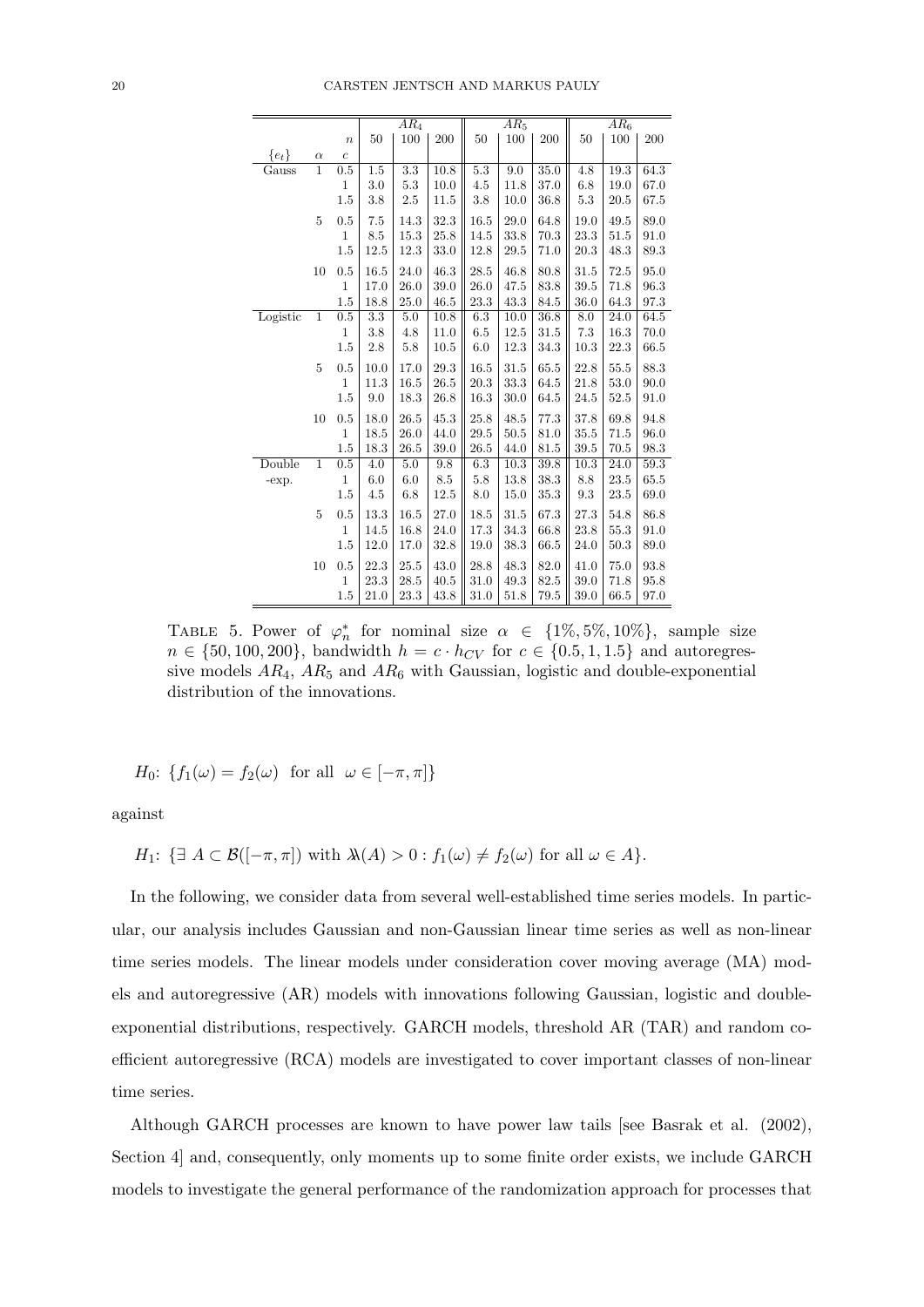|           |                |                  |                  | MA <sub>4</sub>  |                  |          | MA <sub>5</sub> |          |      | MA <sub>6</sub> |      |
|-----------|----------------|------------------|------------------|------------------|------------------|----------|-----------------|----------|------|-----------------|------|
|           |                | $\boldsymbol{n}$ | 50               | 100              | 200              | 50       | 100             | 200      | 50   | 100             | 200  |
| $\{e_t\}$ | $\alpha$       | $\overline{c}$   |                  |                  |                  |          |                 |          |      |                 |      |
| Gauss     | $\mathbf{1}$   | 0.5              | 3.3              | 7.0              | 14.3             | 4.5      | 12.3            | 34.8     | 12.8 | 29.8            | 65.5 |
|           |                | $\mathbf{1}$     | 4.8              | 11.0             | 17.8             | 7.8      | 19.5            | 38.0     | 12.3 | 38.3            | 69.0 |
|           |                | 1.5              | 3.3              | 9.5              | 20.8             | 9.5      | 19.0            | 44.3     | 14.0 | 34.8            | 76.5 |
|           | 5              | 0.5              | 10.0             | 17.0             | 31.0             | 13.8     | 29.3            | 54.0     | 31.5 | 50.0            | 84.8 |
|           |                | $\mathbf{1}$     | 12.8             | 21.5             | 34.3             | 21.8     | 40.3            | 62.8     | 29.8 | 62.0            | 87.0 |
|           |                | 1.5              | 12.5             | 20.8             | 39.0             | 23.3     | 39.0            | 66.3     | 29.3 | 62.0            | 90.0 |
|           | 10             | 0.5              | 19.8             | 26.8             | 41.3             | 22.8     | 41.0            | 64.5     | 41.5 | 63.8            | 91.5 |
|           |                | $\mathbf{1}$     | 20.0             | 34.0             | 47.3             | 31.8     | 53.0            | 74.5     | 43.0 | 72.0            | 94.3 |
|           |                | 1.5              | 23.3             | 30.5             | 50.0             | $35.3\,$ | 52.8            | $78.8\,$ | 43.3 | 74.5            | 95.5 |
| Logistic  | $\overline{1}$ | 0.5              | 2.5              | $\overline{3.8}$ | 8.3              | 3.0      | 10.8            | 16.0     | 9.3  | 14.8            | 30.0 |
|           |                | $\mathbf{1}$     | 2.5              | 7.0              | 12.3             | 5.3      | 11.8            | 14.5     | 10.8 | 20.0            | 36.8 |
|           |                | 1.5              | $2.5\,$          | 5.0              | 9.0              | 5.0      | 11.0            | $21.0\,$ | 10.3 | 14.8            | 40.0 |
|           | 5              | 0.5              | 13.5             | 13.3             | 19.0             | 13.5     | 23.5            | 29.5     | 22.5 | 29.0            | 49.0 |
|           |                | $\mathbf{1}$     | 11.8             | 13.3             | 22.8             | 14.8     | 26.0            | 34.3     | 24.3 | 39.3            | 59.5 |
|           |                | 1.5              | 10.8             | 12.3             | 22.0             | 15.3     | $24.8\,$        | 39.3     | 21.0 | 33.5            | 61.8 |
|           | 10             | 0.5              | 19.0             | 21.3             | 28.3             | 21.3     | 34.3            | 41.8     | 31.3 | 39.3            | 59.8 |
|           |                | 1                | 19.8             | 22.5             | 33.0             | 24.0     | 36.8            | 47.3     | 32.3 | 51.0            | 71.3 |
|           |                | 1.5              | 18.5             | 19.8             | 31.0             | 21.5     | 37.0            | 51.5     | 34.5 | 45.5            | 72.0 |
| Double    | $\overline{1}$ | 0.5              | $\overline{3.5}$ | 4.8              | $\overline{9.0}$ | 6.3      | 11.8            | 18.5     | 11.3 | 19.8            | 35.0 |
| -exp.     |                | $\mathbf{1}$     | 6.5              | 10.5             | 11.3             | 8.0      | 13.3            | 23.0     | 10.3 | 20.5            | 37.3 |
|           |                | 1.5              | 5.3              | 9.8              | 13.5             | 7.0      | 12.0            | 22.3     | 12.3 | 23.5            | 43.5 |
|           | 5              | 0.5              | 12.5             | 14.8             | 20.5             | 19.5     | 24.5            | 32.8     | 26.8 | 34.8            | 51.8 |
|           |                | $\mathbf{1}$     | 13.3             | 19.8             | 25.3             | 19.5     | 26.0            | 39.3     | 23.8 | 39.3            | 55.5 |
|           |                | 1.5              | 18.0             | 21.5             | 24.8             | 18.3     | 25.8            | 40.8     | 25.0 | 40.5            | 64.5 |
|           | 10             | 0.5              | 21.5             | 23.8             | 28.3             | 29.8     | $36.3\,$        | 42.3     | 35.8 | 45.0            | 60.5 |
|           |                | 1                | 23.0             | 27.3             | 36.3             | 29.3     | 35.8            | 48.5     | 33.0 | 50.3            | 64.5 |
|           |                | 1.5              | 26.5             | 34.0             | 36.5             | 26.8     | 36.5            | 49.3     | 34.0 | 50.3            | 73.8 |

TABLE 6. Power of  $\varphi_n^*$  for nominal size  $\alpha \in \{1\%, 5\%, 10\%\},$  sample size  $n \in$  $\{50, 100, 200\}$ , bandwidth  $h = c \cdot h_{CV}$  for  $c \in \{0.5, 1, 1.5\}$  and moving-average models  $MA<sub>4</sub>$ ,  $MA<sub>5</sub>$  and  $MA<sub>6</sub>$  with Gaussian, logistic and double-exponential distribution of the innovations.

go beyond our Assumptions 2.1. For the same reasons, we consider also RCA models in our simulation study.

The performance of the randomization test  $\varphi_n^*$  in comparison to the unconditional benchmark test  $\varphi_n$  is investigated under the null and under the alternative.

For all models under consideration, we have generated  $T = 400$  time series. For evaluation of the test statistic, the bandwidth has been chosen by cross validation as proposed in Remark 3.4 and is denoted by  $h_{CV}$ . Further, we use the Bartlett-Priestley kernel [see Priestley (1981), p448] for which the constants in (2.3) become  $A_K = \frac{6}{5}$  $\frac{6}{5}$  and  $B_K = \frac{2672\pi}{385}$  for this particular kernel function. For each time series, the test  $\varphi_n$  has been executed with critical values from normal approximation as discussed in Section 2 and the randomization test  $\varphi_n^*$  as discussed in Section 3, where  $B = 300$  randomization Monte Carlo replicates have been used.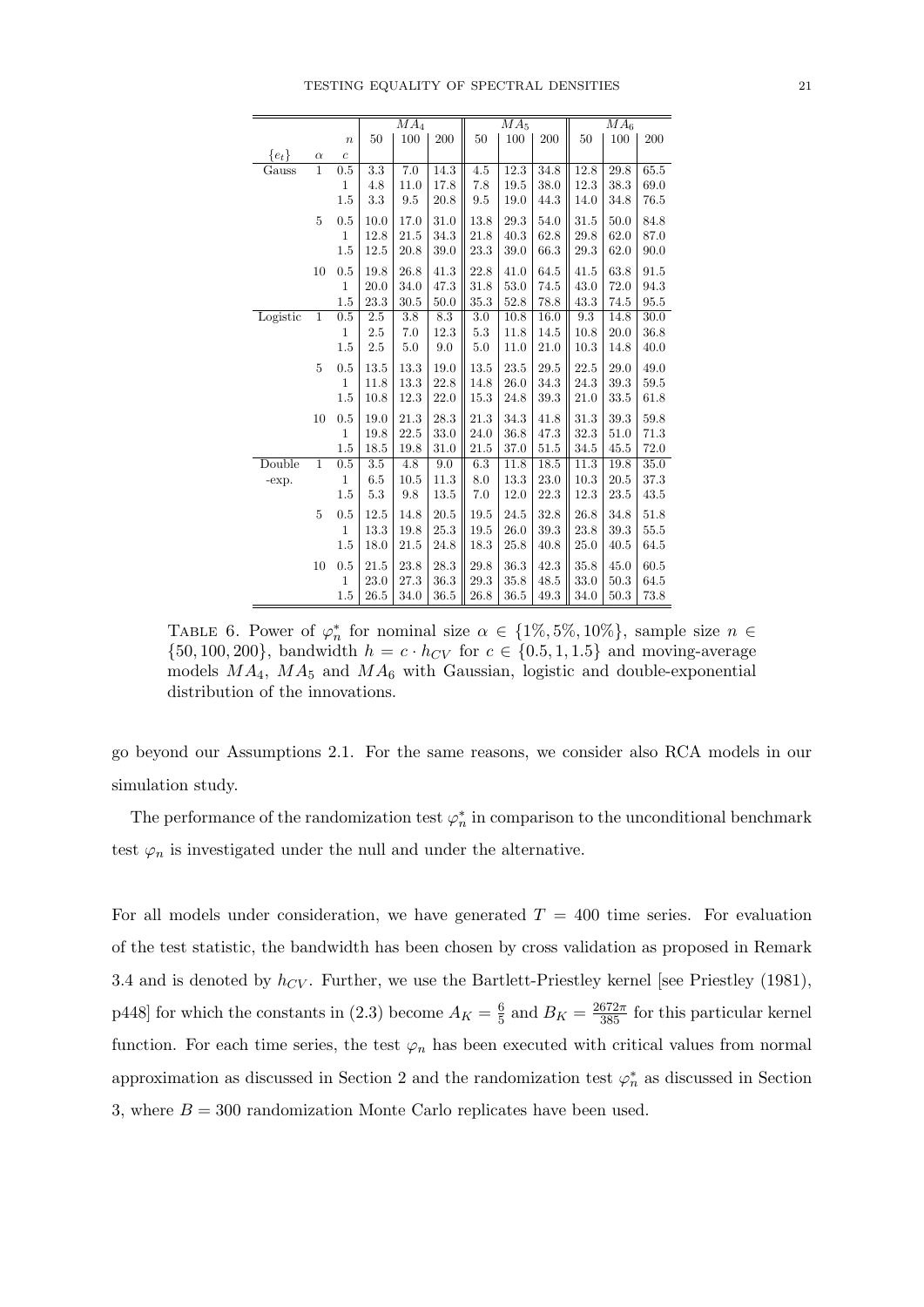|                    |                | i                |                  | $\overline{4}$   |                 |                  | $\overline{5}$   |                  |                  | $6\overline{6}$  |      |
|--------------------|----------------|------------------|------------------|------------------|-----------------|------------------|------------------|------------------|------------------|------------------|------|
|                    |                | $\boldsymbol{n}$ | 50               | 100              | 200             | 50               | 100              | 200              | 50               | $100\,$          | 200  |
| model              | $\alpha$       | $\boldsymbol{c}$ |                  |                  |                 |                  |                  |                  |                  |                  |      |
| $GARCH_i$          | $\mathbf{1}$   | 0.5              | $5.3\,$          | 6.5              | 8.5             | 12.3             | 22.8             | 42.0             | 21.0             | 53.5             | 86.3 |
|                    |                | $\mathbf{1}$     | 4.3              | 7.5              | 11.8            | 12.3             | 23.8             | 46.5             | 26.5             | 56.0             | 83.0 |
|                    |                | 1.5              | 4.0              | 5.3              | 11.3            | 12.8             | 24.0             | 46.8             | 25.5             | 55.3             | 83.5 |
|                    | $\overline{5}$ | 0.5              | 12.8             | 16.3             | 20.5            | 26.3             | 35.8             | 61.3             | 41.5             | 71.3             | 95.0 |
|                    |                | $\mathbf{1}$     | 10.3             | 17.8             | 25.3            | 24.5             | $38.5\,$         | 66.8             | 47.3             | 72.3             | 92.8 |
|                    |                | $1.5\,$          | 12.8             | 13.8             | 21.0            | 28.3             | 40.5             | 66.3             | 49.5             | 73.5             | 94.3 |
|                    | 10             | 0.5              | 19.8             | 24.5             | 27.3            | 37.0             | 48.8             | 70.3             | 56.5             | 82.5             | 96.3 |
|                    |                | $\mathbf{1}$     | 16.8             | 25.3             | 34.8            | 32.8             | 50.0             | 77.3             | 58.5             | 81.0             | 95.8 |
|                    |                | 1.5              | 21.3             | 23.0             | 33.0            | 37.3             | $51.5\,$         | 74.8             | 59.0             | 81.3             | 96.8 |
| $TAR_i$            | $\overline{1}$ | 0.5              | $\overline{2.5}$ | $\overline{2.3}$ | 3.5             | $\overline{2.0}$ | $\overline{1.3}$ | $\overline{2.8}$ | $\overline{2.0}$ | $\overline{3.8}$ | 6.8  |
|                    |                | $\mathbf{1}$     | 1.5              | 1.3              | 1.8             | 1.3              | 0.8              | 3.8              | 2.0              | 3.5              | 5.8  |
|                    |                | 1.5              | 1.5              | 1.5              | $2.8\,$         | $2.0\,$          | 1.3              | 1.0              | 1.8              | 1.5              | 3.3  |
|                    | $\overline{5}$ | 0.5              | 6.3              | 8.3              | 8.0             | 8.0              | 6.0              | 12.8             | 6.5              | 11.3             | 21.3 |
|                    |                | $\mathbf{1}$     | 6.5              | 5.5              | $4.5\,$         | 6.3              | 4.8              | 9.8              | 6.3              | 10.5             | 18.5 |
|                    |                | 1.5              | 5.8              | 5.5              | 7.8             | 6.3              | 5.5              | 5.8              | 5.8              | 6.5              | 12.5 |
|                    | 10             | 0.5              | 13.3             | 12.5             | $13.3\,$        | 12.8             | 10.3             | 22.3             | 14.0             | 22.5             | 30.8 |
|                    |                | $\mathbf{1}$     | 12.8             | 10.8             | 10.5            | 11.5             | 9.8              | 15.8             | 11.8             | 17.5             | 27.5 |
|                    |                | 1.5              | $11.5\,$         | $\rm 9.3$        | 12.5            | 11.8             | 11.0             | 9.0              | 13.8             | 14.0             | 19.3 |
| $\overline{RCA_i}$ | $\overline{1}$ | 0.5              | 1.8              | 1.3              | 2.3             | 2.5              | 3.0              | 2.8              | 2.3              | 6.0              | 10.5 |
|                    |                | $\mathbf{1}$     | 1.3              | 2.5              | $2.3\,$         | 1.5              | 3.8              | 2.5              | 2.8              | 5.8              | 12.0 |
|                    |                | 1.5              | $2.3\,$          | 0.8              | $1.3\,$         | 1.5              | 1.5              | $2.5\,$          | 3.8              | 5.8              | 12.0 |
|                    | $\overline{5}$ | 0.5              | 6.0              | 7.3              | 7.0             | 6.8              | 11.3             | 10.8             | 8.5              | 15.0             | 20.3 |
|                    |                | 1                | 5.8              | 7.0              | $\!\!\!\!\!8.3$ | 6.5              | 11.3             | 9.3              | 13.0             | 15.3             | 27.3 |
|                    |                | 1.5              | 6.8              | 7.5              | $5.5\,$         | 6.3              | 8.8              | 9.8              | 10.3             | 16.0             | 24.5 |
|                    | 10             | $0.5\,$          | 14.8             | 12.5             | 12.5            | 12.3             | 14.8             | 16.5             | 17.3             | 23.3             | 30.3 |
|                    |                | 1                | 10.0             | 14.3             | 12.3            | 12.5             | 16.5             | 15.0             | 23.3             | 23.8             | 39.3 |
|                    |                | 1.5              | 14.0             | 13.0             | 13.5            | 11.0             | 14.8             | 17.0             | 19.8             | 22.8             | 33.0 |

TABLE 7. Power of  $\varphi_n^*$  for nominal size  $\alpha \in \{1\%, 5\%, 10\%\},$  sample size  $n \in$  $\{50, 100, 200\}$ , bandwidth  $h = c \cdot h_{CV}$  for  $c \in \{0.5, 1, 1.5\}$  and non-linear models  $GARCH_i$ ,  $TAR_i$  and  $RCA_i$  for  $i = 4, 5, 6$ , respectively.

### 4.2. Analysis of the size.

To investigate the behavior of the tests under the null, we consider realizations from vector autoregressive models (VAR), vector moving-average models (VMA) to cover linear time series and from GARCH, TAR and RCA models to cover non-linear cases. We consider data from the bivariate vector AR(1) model

AR(1) 
$$
\underline{X}_t = \mathbf{A} \underline{X}_{t-1} + \underline{e}_t, \quad t \in \mathbb{Z},
$$
 (4.1)

where  $\underline{e}_t \sim (0, \Sigma_1)$  is an independent and identically distributed (i.i.d.) bivariate white noise with covariance matrix  $\Sigma_1$ , **A** is chosen from

$$
\mathbf{A}_1 = \left( \begin{array}{cc} 0.1 & 0 \\ 0 & 0.1 \end{array} \right), \quad \mathbf{A}_2 = \left( \begin{array}{cc} 0.5 & 0 \\ 0 & 0.5 \end{array} \right), \quad \mathbf{A}_3 = \left( \begin{array}{cc} 0.9 & 0 \\ 0 & 0.9 \end{array} \right)
$$

and  $\Sigma_1 = \text{Id}$  is the unit matrix. The VAR model corresponding to coefficient matrix  $\mathbf{A}_i$  is denoted by AR<sub>i</sub>. All models have been investigated for i.i.d. Gaussian innovations  $(\underline{e}_t, t \in \mathbb{Z})$ , whereas the most critical model  $AR_3$  has also been analyzed for logistic (with cdf.  $F(x)$ )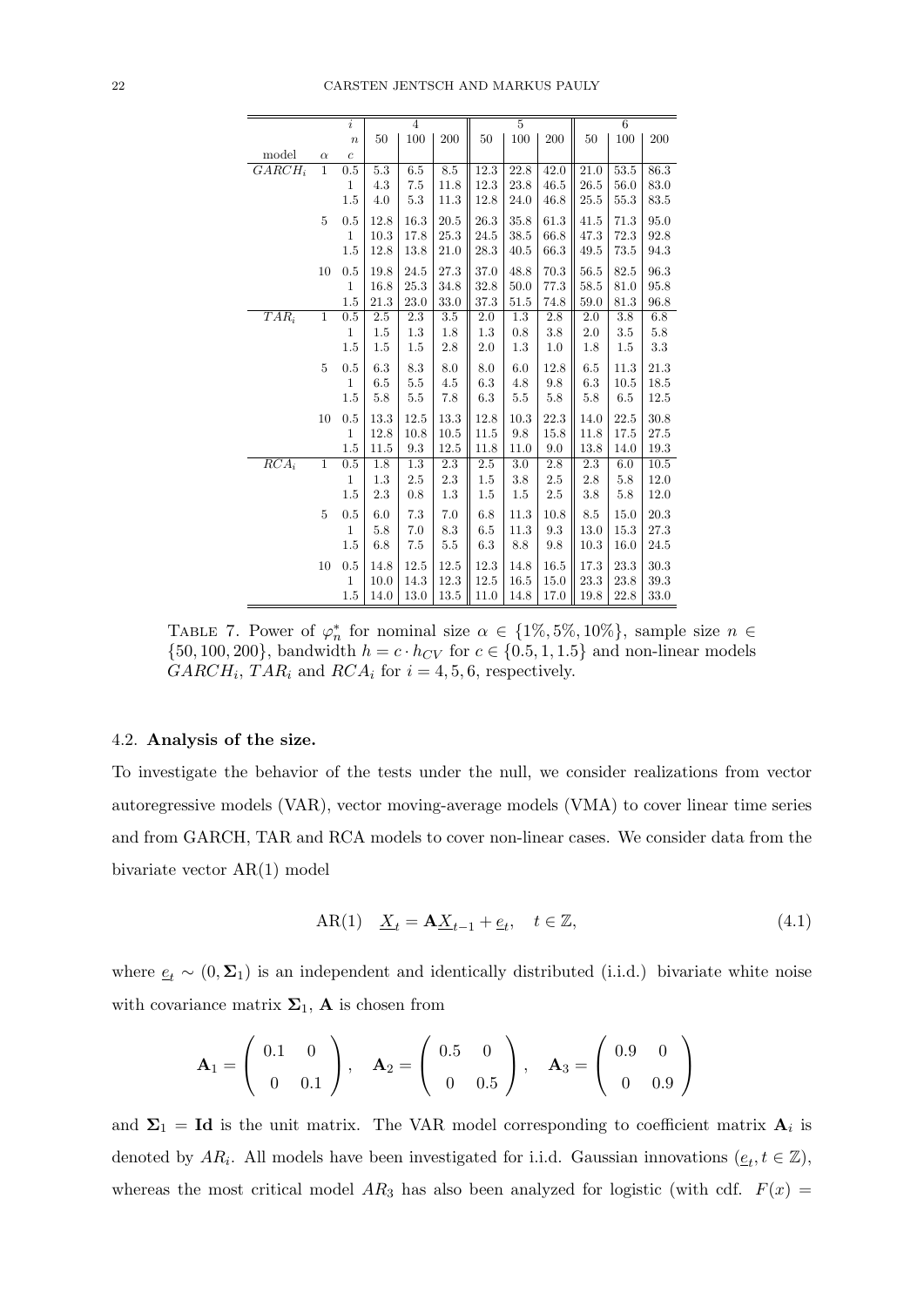$(1 + \exp(-x))^{-1}$  and double-exponential distributions (with pdf.  $f(x) = \exp(-|x|)/2$ ) of the i.i.d. innovations  $(\underline{e}_t, t \in \mathbb{Z})$ , respectively. Observe that due to the diagonal shape of all involved matrices  $\Sigma_1$  and  $\mathbf{A}_i$ , we are dealing with two *independent* univariate time series here. Furthermore, we consider data from the bivariate vector MA(1) model

$$
MA(1) \quad \underline{X}_t = \mathbf{B}\underline{e}_{t-1} + \underline{e}_t, \quad t \in \mathbb{Z},\tag{4.2}
$$

where  $\underline{e}_t \sim (0, \Sigma_2)$  is an i.i.d. bivariate white noise with covariance matrix  $\Sigma_2$ , **B** is chosen from

$$
\mathbf{B}_1 = \left( \begin{array}{cc} 0.1 & 0.5 \\ 0.5 & 0.1 \end{array} \right), \quad \mathbf{B}_2 = \left( \begin{array}{cc} 0.5 & 0.5 \\ 0.5 & 0.5 \end{array} \right), \quad \mathbf{B}_3 = \left( \begin{array}{cc} 0.9 & 0.5 \\ 0.5 & 0.9 \end{array} \right),
$$

and

$$
\Sigma_2 = \left(\begin{array}{cc} 1 & 0.5 \\ 0.5 & 1 \end{array}\right). \tag{4.3}
$$

The VMA model corresponding to  $\mathbf{B}_i$  is denoted by  $MA_i$ . Again all models have been investigated for i.i.d. Gaussian innovations  $(\underline{e}_t, t \in \mathbb{Z})$ , whereas the model  $MA_3$  has also been analyzed for logistic and double-exponential distributions of the innovations, respectively, as discussed above, but with covariance matrix  $\Sigma_2$ . In this setting, we are dealing with two *dependent* time series whose marginal spectral densities are equal due to the symmetric shape of  $\Sigma_2$  and  $B_i$ . Note that the application of the randomization technique to the case of two dependent time series is justified by Corollary 3.2(i). Also, we investigate three different non-linear time series models. First, we consider bivariate data  $(\underline{X}_t = (X_{t,1}, X_{t,2})^T, t = 1, \ldots, n)$  from two independent, but identically distributed univariate GARCH(1,1) processes  $\{X_{t,i}, t \in \mathbb{Z}\}, i = 1, 2$ , with

$$
GARCH(1,1) \quad X_{t,i} = \sigma_{t,i} e_{t,i}, \quad \sigma_{t,i}^2 = \omega + a X_{t-1,i}^2 + b \sigma_{t-1,i}^2, \quad t \in \mathbb{Z}, \tag{4.4}
$$

where  $\omega = 0.01$ ,  $a = 0.1$  and the coefficient b is chosen from

$$
b_1 = 0.2
$$
,  $b_2 = 0.3$ ,  $b_3 = 0.4$ .

The corresponding models are denoted by  $GARCH_i$ ,  $i = 1, 2, 3$  Further, two (centered) independent, but identically distributed univariate TAR(1) models  $\{X_{t,i}, t \in \mathbb{Z}\}, i = 1, 2$ , that follow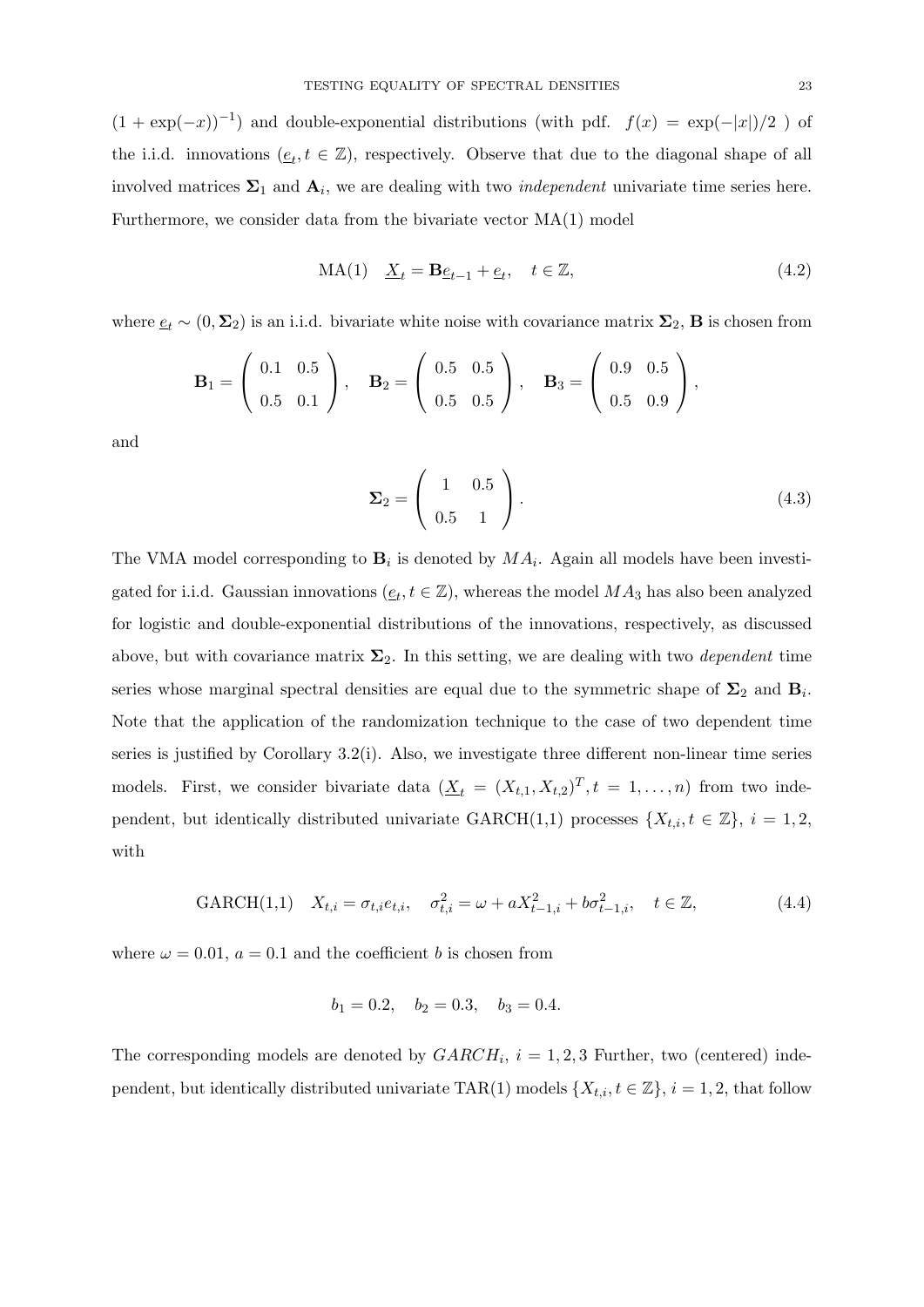the model equation

$$
\text{TAR}(1) \quad X_{t,i} = \begin{cases} a(1)X_{t-1,i} + e_{t,i}, & X_{t-1,i} < 0 \\ a(2)X_{t-1,i} + e_{t,i}, & X_{t-1,i} \ge 0 \end{cases}, \quad t \in \mathbb{Z} \tag{4.5}
$$

with coefficients  $\underline{a} = (a(1), a(2))'$  chosen from

$$
\underline{a}_1 = (-0.2, 0.1)^T
$$
,  $\underline{a}_2 = (-0.3, 0.2)^T$ ,  $\underline{a}_3 = (-0.4, 0.3)^T$ 

are studied and denoted by  $TAR_i$ ,  $i = 1, 2, 3$ . Also two independent, but identically distributed univariate RCA(1) models  $\{X_{t,i}, t \in \mathbb{Z}\}, i = 1, 2$ , that follow the model equation

$$
RCA(1) \quad X_{t,i} = a_t X_{t-1} + e_{t,i}, \quad t \in \mathbb{Z}, \tag{4.6}
$$

where  $a_t \sim \mathcal{N}(0, \sigma^2)$  are i.i.d. centered normally distributed random variables with standard deviation  $\sigma$  chosen from

$$
\sigma_1 = 0.1
$$
,  $\sigma_2 = 0.2$ ,  $\sigma_3 = 0.3$ 

are considered and denoted by  $RCA_i$ ,  $i = 1, 2, 3$ . For all non-linear models above, we have used (independent) standard normal i.i.d. white noise processes  $\{e_{t,i}\}.$ 

For nominal sizes  $\alpha \in \{1\%, 5\%, 10\%\}\$  and sample sizes  $n \in \{50, 100, 200\}\$ , the corresponding results for all combinations are displayed in Tables 1–3. To check how sensitive the tests react on the bandwidth choice, we report the simulation results for bandwidths  $c \cdot h_{CV}$  and  $c \in \{0.5, 1, 1.5\}$  to cover under-smoothing and over-smoothing with respect to the bandwidth  $h_{CV}$  chosen via cross validation.

To illustrate the slow convergence of the actual size of the unconditional test  $\varphi_n$  for the different models under the null and to emphasize the need of resampling techniques to resolve this issue, we report its performance also for larger sample sizes in Table 4.

# 4.3. Analysis of the power.

As can be seen in Tables 1–3, the asymptotic test tends to overreject the null hypothesis systematically in most situations and should not be applied, at least for the simulated sample sizes. In particular, for the autoregressive models where the actually achieved size is far too large compared to nominal size [see Tables 1-2], the unconditional benchmark test  $\varphi_n$  cannot be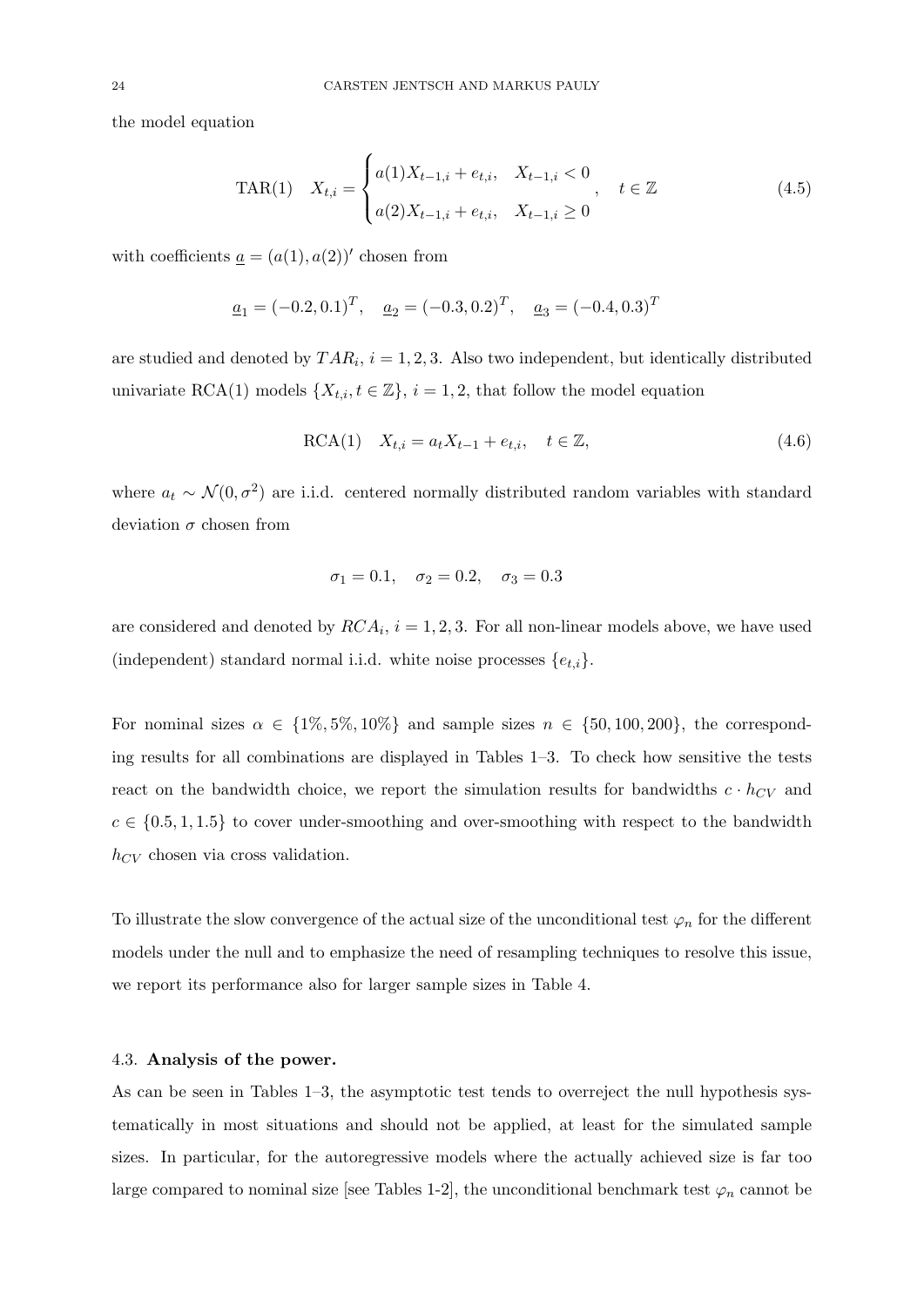judged. Moreover, even for larger sample sizes up to  $n = 2000$  it does not keep the prescribed level satisfactorily, see Table 4. Therefore we here only present the power behavior of the randomization test  $\varphi_n^*$ . However, we present a small power simulation study of  $\varphi_n$  as well as all other randomization tests in the supplementary material [cf. Jentsch and Pauly (2013)]. It can be seen that there is actually no big difference in the power behavior (measured as achieved power) between the asymptotic test  $\varphi_n$  and all randomization tests.

To illustrate the behavior of  $\varphi_n^*$  under the alternative, that is for inequality of both spectral densities, we consider several models belonging to the same model classes that have already been considered above under the null. First, we consider realizations from the autoregressive model in  $(4.1)$ . Here, **A** is chosen from

$$
\mathbf{A}_4 = \left( \begin{array}{cc} 0.9 & 0 \\ 0 & 0.8 \end{array} \right), \quad \mathbf{A}_5 = \left( \begin{array}{cc} 0.9 & 0 \\ 0 & 0.7 \end{array} \right), \quad \mathbf{A}_6 = \left( \begin{array}{cc} 0.9 & 0 \\ 0 & 0.6 \end{array} \right)
$$

and  $\Sigma = Id$ . The corresponding models are now denoted by  $AR_i$ ,  $i = 4, 5, 6$  and due to the diagonal shape, we are dealing with two independent time series. In the second case, we generate realizations from the moving average model in  $(4.2)$  with **B** chosen from

$$
\mathbf{B}_4 = \left(\begin{array}{cc} 0.5 & 0.5 \\ 0.5 & 0.7 \end{array}\right), \quad \mathbf{B}_5 = \left(\begin{array}{cc} 0.5 & 0.5 \\ 0.5 & 0.8 \end{array}\right), \quad \mathbf{B}_6 = \left(\begin{array}{cc} 0.5 & 0.5 \\ 0.5 & 0.9 \end{array}\right)
$$

and  $\Sigma = \Sigma_2$  defined in (4.3) denoted by  $MA_i$ ,  $i = 4, 5, 6$ . Due to non-diagonal shape, we are dealing with two dependent time series in this case. To investigate the power performance of the tests, we consider the same non-linear time series models as above. First, we use independent GARCH(1,1) models, where the first process  $\{X_{t,1}, t \in \mathbb{Z}\}\$  follows GARCH(1,1) equation in (4.4) with  $\omega = 0.01$ ,  $a = 0.1$ ,  $b = 0.2$  and the second process  $\{X_{t,2}, t \in \mathbb{Z}\}\)$  is generated by the same model, where  $\omega = 0.01$ ,  $a = 0.1$ , but b is chosen from

$$
b_4 = 0.3
$$
,  $b_5 = 0.4$ ,  $b_6 = 0.5$ 

referred to as model  $GARCH_i$ ,  $i = 4, 5, 6$ . Two (centered) independent threshold AR models under the alternative are generated by equation (4.5), where  $\{X_{t,1}, t \in \mathbb{Z}\}$  corresponds to coefficients  $(a(1), a(2)) = (-0.2, 0.1)$  and those for  $\{X_{t,2}, t \in \mathbb{Z}\}\)$  are chosen from

$$
\underline{a}_4 = (-0.3, 0.2)^T
$$
,  $\underline{a}_5 = (-0.4, 0.3)^T$ ,  $\underline{a}_6 = (-0.5, 0.4)^T$ .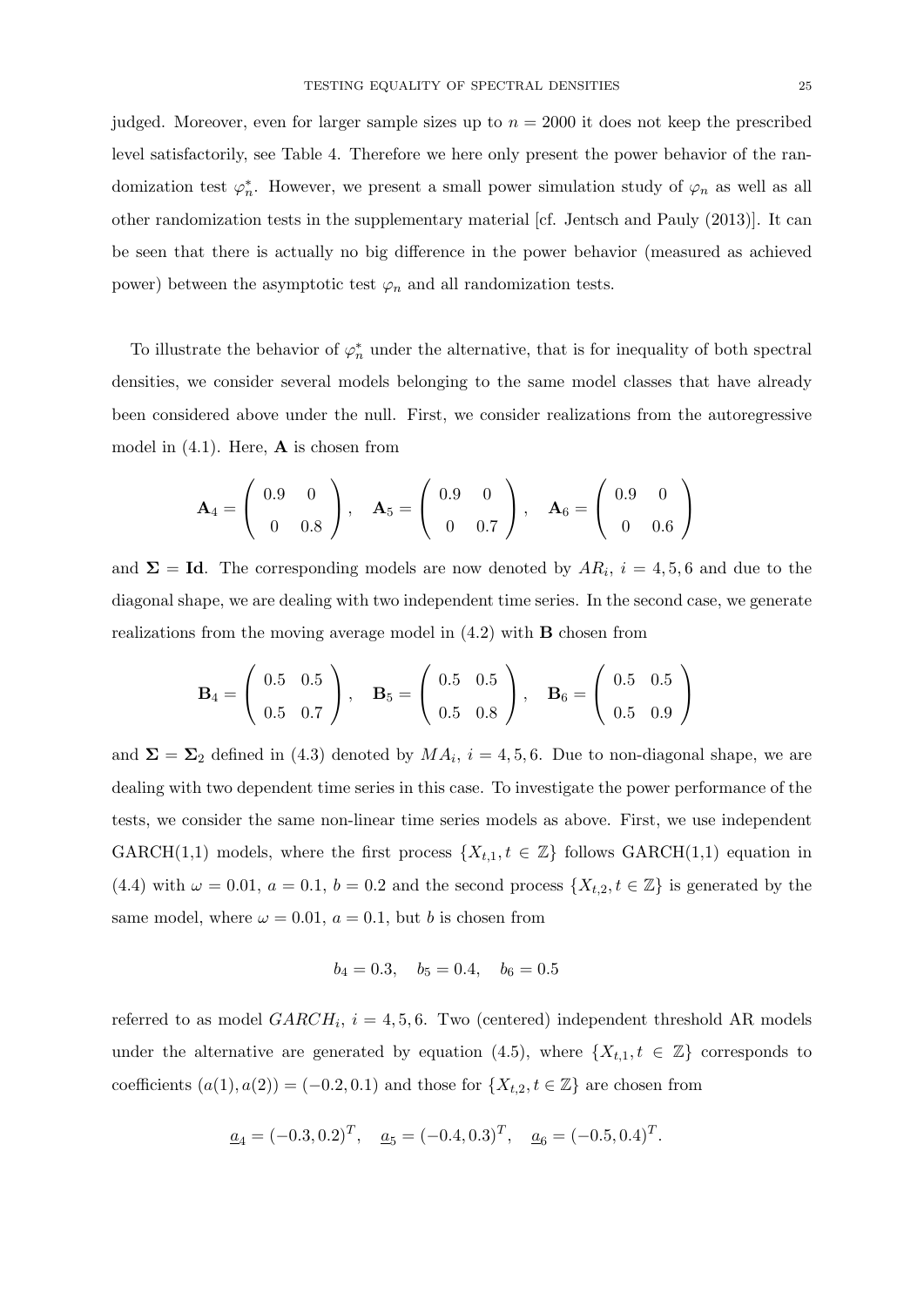Remark in this context, that for the asymptotic test  $\varphi_n$  we would observe a larger absolute power since this test is very liberal in the considered situations. In the supplementary material [cf. Jentsch and Pauly (2013)], we therefore present its power performance in comparison to all three randomization tests by a comparison of actually achieved size obtained from the simulations in Section 4.2 with rejection rates in Tables 5–6 instead of using the nominal size. There it can be seen that the power behavior of all three tests (measured as power in comparison to actual size) appear to be quite similar for all models under investigation.

#### 4.4. Discussion.

From Tables 1–4, it can be seen that the asymptotic test  $\varphi_n$  has difficulties in keeping the prescribed level and tends to over rejects the null systematically for all small  $(n = 50)$  and moderate  $(n = 100)$  sample sizes. Its performance is not even desirable for larger sample sizes  $(n \ge 200)$ . This is the case for all linear and non-linear as well as all three innovation distributions under consideration. In Table 1, especially for the most critical autoregressive models  $AR_3$ , where the AR coefficient is near to unity and the corresponding spectral densities has a non-flat shape, the null approximation of  $\varphi_n$  is extremely poor and the performance is unacceptable [see Table 1, right panel]. Nevertheless, this generally poor performance is not surprising since the slow convergence speed of  $L_2$ -type statistics is already known, see for instance Paparoditis (2000), and Table 4 in this paper.

In comparison to that, the randomization test  $\varphi_n^*$  performs better than  $\varphi_n$ . For all models under the null and innovation distributions under investigation, the randomization test holds the prescribed level more satisfactorily than  $\varphi_n$ .

Especially for Gaussian innovations and linear time series, the usage of  $\varphi_n^*$  can be recommended for all dependent and independent settings and sample sizes. In these cases a close inspection of Tables 1–3 shows also that the bandwidth choice seems to have only a slight effect on the behavior of the randomization test, where this choice appears to be more crucial for  $\varphi_n$ . To demonstrate this, compare for instance in Tables 1 and 2 the performance of model  $AR_3$  for  $n = 200$  and  $\alpha = 10\%$ , where the range of the actual size is from 22.5% to 40.5% for  $\varphi_n$  and from 8.8% to 12.3% for  $\varphi_n^*$  over the bandwidths  $0.5h_{CV}$ ,  $h_{CV}$  and  $1.5h_{CV}$ .

For linear time series with non-Gaussian innovations the performance of  $\varphi_n$  is still worse than that of  $\varphi_n^*$ . However, here the randomization test is slightly more effected by the choice of the bandwidth and its accuracy under  $H_0$  often needs larger sample sizes  $(n \ge 100$  or even  $n \ge 200$ ).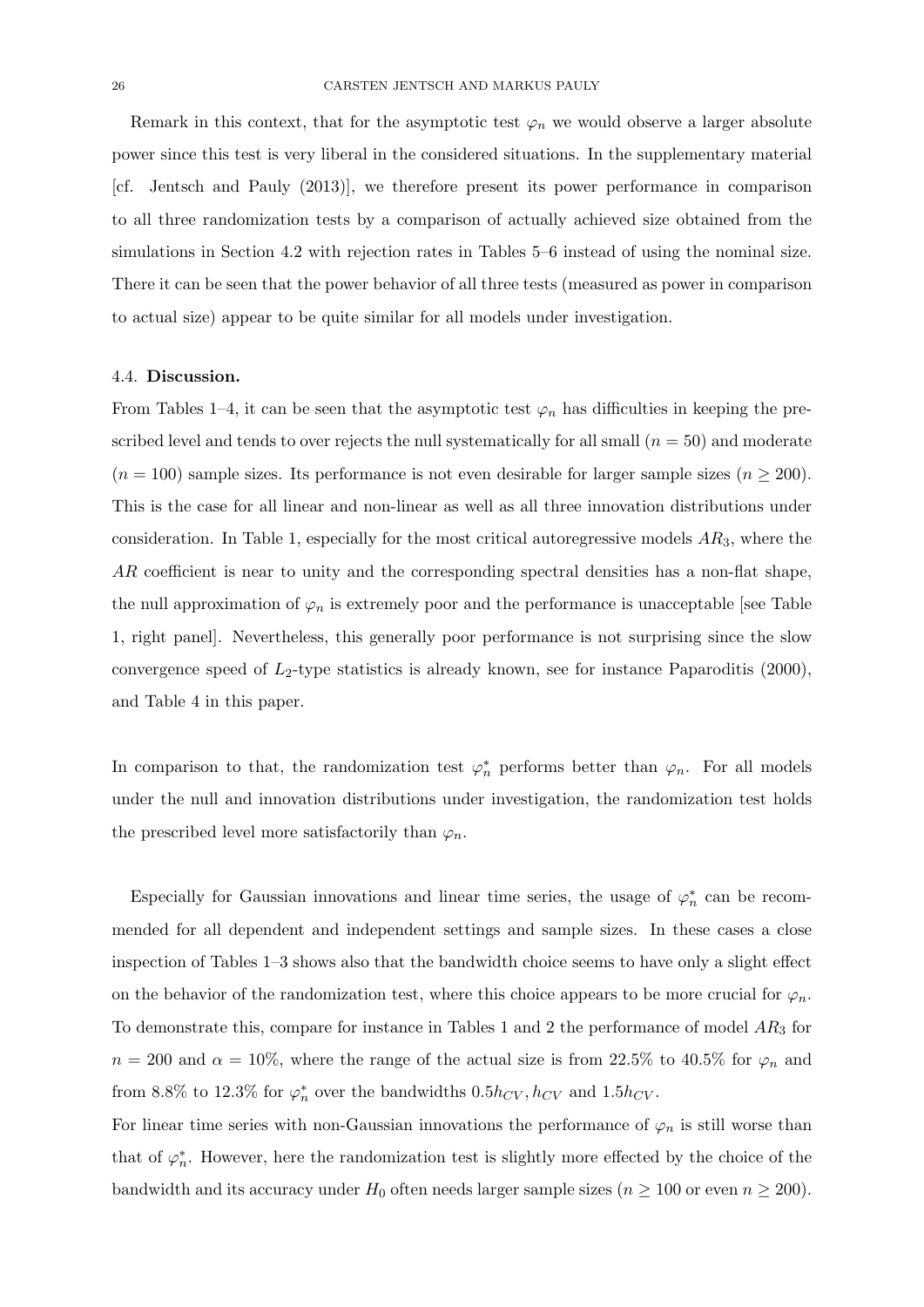For non-linear time series, see Table 3, a similar observation can be made. The performance of  $\varphi_n$  is poor for all sample sizes from 50 to 200 and  $\varphi_n^*$  again keeps the prescribed level much better. In particular, for the  $TAR$  models, the control of the nominal size is quite accurate. For the RCA and GARCH models under consideration, which are not covered by our Assumption 2.1, the performance of  $\varphi_n^*$  is still quite good and, in particular, improved in comparison to  $\varphi_n$ . However, the finite sample performance seems to be more effected by the bandwidth choice for RCA models and  $\varphi_n^*$  still tends to overreject the null for all GARCH models.

Tables 5–7 show the power behavior of the randomization test  $\varphi_n^*$ , where we compare its power to its nominal size. When studying the panels with increasing sample sizes (from left to right) the consistency results of Theorem 2.2 and Corollary 3.1 under the alternative can be confirmed by the simulations. In particular, for the non-linear RCA and GARCH models a typical consistency behavior can also be observed. Similar to the situation under the null, for Gaussian innovations and linear time series the bandwidth choice does not seem to be crucial for  $\varphi_n^*$ , but for other innovations and non-linear time series it has a considerable effect on its power behavior. To this end, we think that the typically applied cross-validation selector leads to quite adequate finite sample performances.

Our simulation experience may be summarized as follows:

- The randomization technique makes sure that  $\varphi_n^*$  keeps the prescribed level well for very small sample sizes (especially for most linear time series and T AR models under consideration) as shown in Tables  $1-3$ . Its performance is in general significantly better than those of the asymptotic benchmark test  $\varphi_n$ .
- Even for larger sample sizes up to  $n = 2000$  the asymptotic test  $\varphi_n$  cannot be recommended due to its very slow convergence as emphasized in Table 4.
- In comparison to other resampling methods applied in time series analysis, the randomization technique used here has the big advantage that their performance does not depend on the choice of any tuning parameter in addition to the bandwidth. The choice of the bandwidth can be done automatically by standard methods and does not seem to be as crucial as for  $\varphi_n$ .
- The performance of  $\varphi_n^*$  becomes even more excellent if we compare its behavior for the very small sample size of  $n = 50$  with the poor performance of the unconditional test.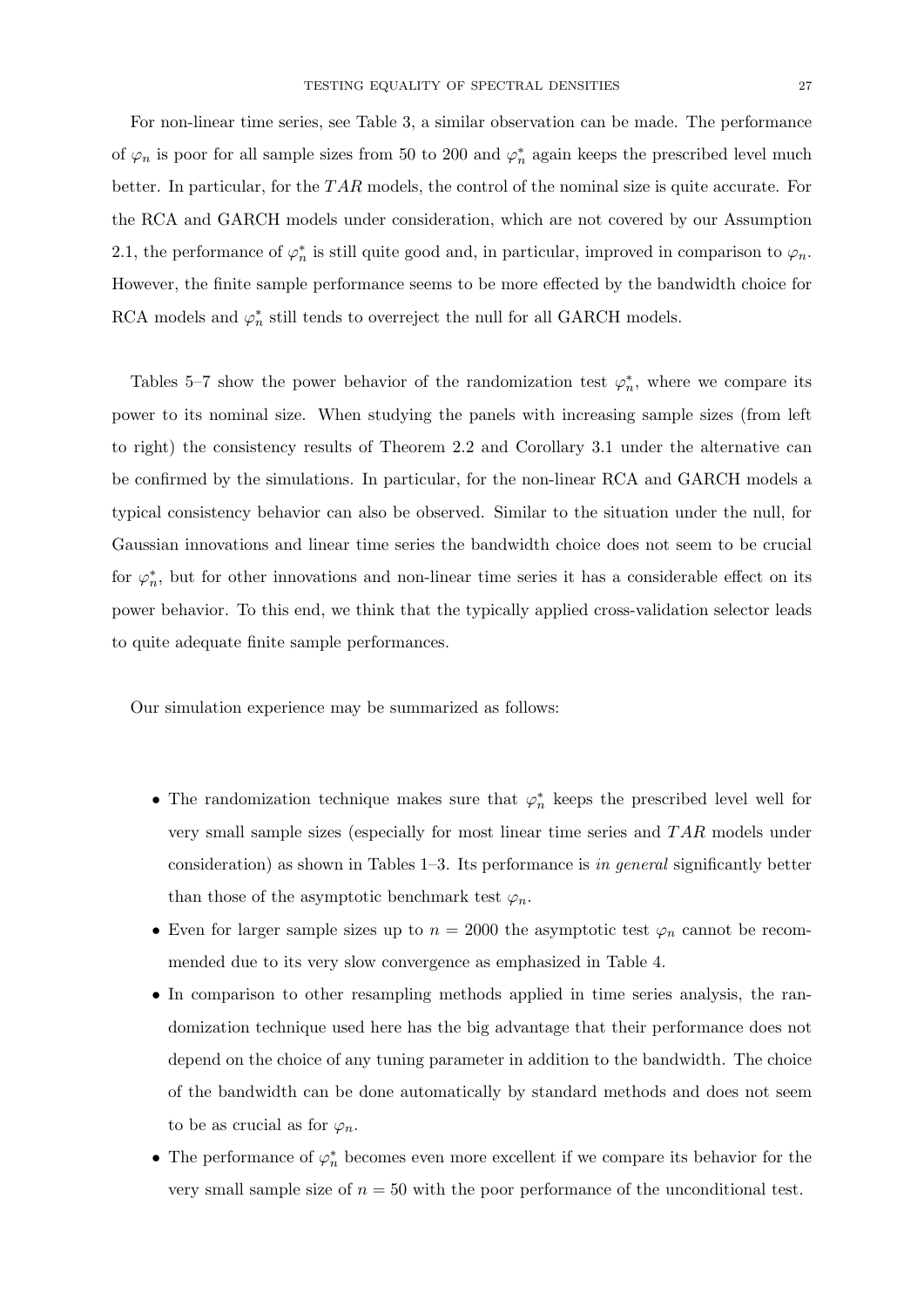• In comparison to that the only other known and mathematically analyzed resampling test for  $H_0$ , the bootstrap test of Dette and Paparoditis  $(2009)$ , needs sample sizes of  $n \geq 512$  for gaining comparable results [see Table 1 in their paper]. Remark that they have also modeled a  $VAR(1)$  model under the null with Gaussian innovations. When comparing their results with ours [see Table 1 in this paper] note that  $\rho = 0$  in their paper corresponds to our model  $AR_3$ , but with the (slightly less critical) choice

$$
\mathbf{A} = \left( \begin{array}{cc} 0.8 & 0 \\ 0 & 0.8 \end{array} \right).
$$

- Furthermore, the power performance of  $\varphi_n^*$  improves with increasing sample size (as usual under consistency). The simulations in the supplementary material even show that the power behavior (measured as power in comparison to actual size) is similar to that of the benchmark test  $\varphi_n$  and all other randomization tests.
- Finally, to sum up, the randomization procedure helps to hold the prescribed level under the null more satisfactorily and does not forfeit power under the alternative in comparison to the unconditional case.

#### 5. Final Remarks and Outlook

In this paper, we have introduced novel randomization-type tests for comparing spectral density matrices. Their theoretical properties have been analyzed in detail and we have also studied their finite sample performance in extensive simulation studies. The asymptotic behavior under the null as well as for fixed and local alternatives have been developed for non-linear time series under a joint cumulant condition (2.1), whereas for linear processes finite 32nd moments are required. Although these conditions seem to be rather strong, we like to mention that only a few mathematical results on this topic can be found in the current literature, where most of them are only developed for the one-dimensional case. Note, that such, or stronger linearity or even Gaussianity conditions are typical assumptions in recent time series publications, see e.g. Eichler (2008), Dette and Paparoditis (2009), Dette and Hildebrandt (2012), Jentsch (2012), Jentsch and Pauly (2012), Preuss and Hildebrandt (2013) or Preuss et al. (2013). Moreover, one of the main contributions of the current paper is the theoretical justification of the randomization approach, which has yet not been achieved in the time series context.

In future research we aim to get rid of the last tuning parameter (i.e. the bandwidth) by studying a different test statistic that is based on integrated periodograms rather than kernel spectral density estimators. In doing so, we also plan to relax the conditions on the process in the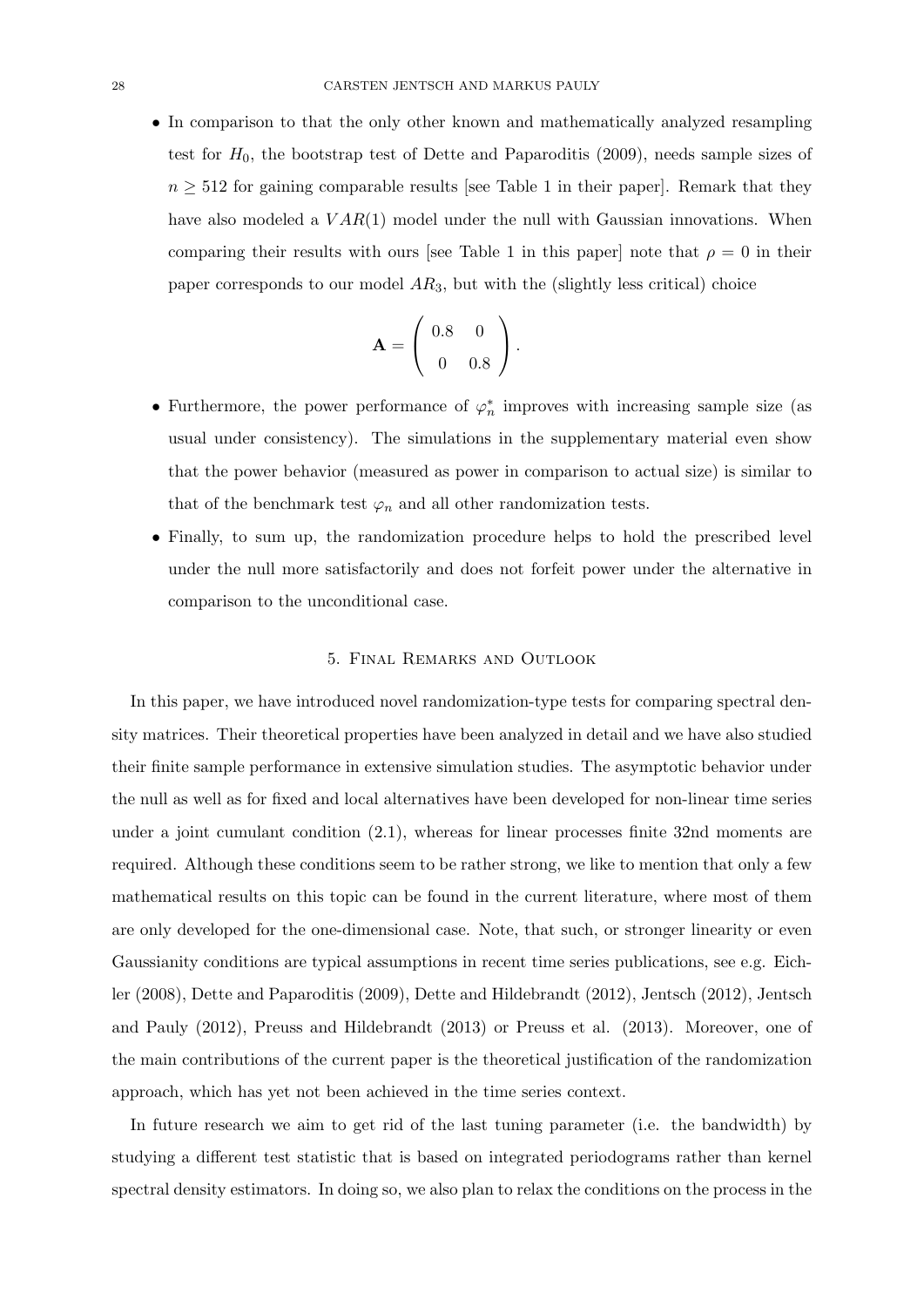non-linear case and to investigate to what extend our theory can still be established. As pointed out by one referee, a promising approach may be given by substituting our joint cumulant condition by physical-dependence-type-conditions introduced in Wu (2005) and further studied in e.g. Liu and Wu (2010) or Xiao and Wu (2013). However, to our knowledge the theory is currently not available in full strength for our setting, i.e. for multivariate  $k$ -sample problems with dependencies and triangular arrays. The latter is required to derive the local power behavior of our test statistic.

#### **ACKNOWLEDGEMENTS**

The authors are very grateful to the Associate Editor and two referees for their careful and detailed comments that led to a considerable improvement of the paper. Parts of this paper have been developed while the second author was supported by a fellowship within the Postdoc-Programme of the German Academic Exchange Service (DAAD) carried out at the University of Bern, Switzerland.

#### 6. Proofs

In the following and for a better lucidity of the proofs we will use the abbreviate notation  $I_{w,m_1,m_2;k} = I_{pw-m_1,pw-m_2}(\omega_k)$  and  $f_{w_1,w_2,m_1,m_2;k} = f_{pw_1-m_1,pw_2-m_2}(\omega_k)$ .

# 6.1. Proofs of Section 2.

Proof of Theorem 2.1.

Under the Assumptions 2.1 and 2.2, which accord with Assumption 3.1 and 3.3 (with taper function  $h(t) \equiv 1$ ) in Eichler (2008), Theorem 3.5 in his paper is applicable to the test statistic  $T_n$ , where the also required Assumption 3.2 is obviously satisfied due to the quite simple shape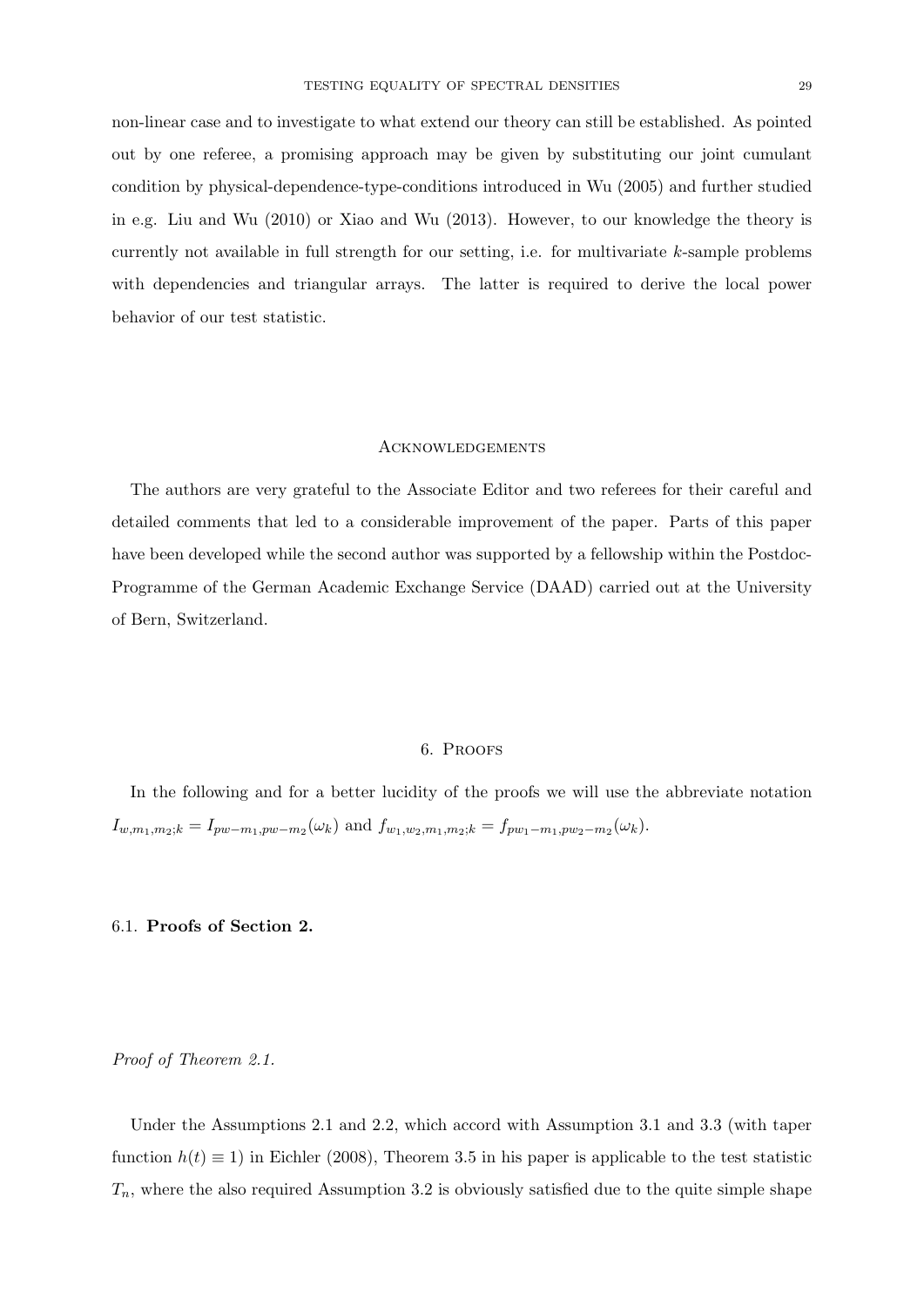of  $T_n$ . Also, by direct computation, we get

$$
E(T_n) = \frac{h^{\frac{1}{2}}}{n} \int_{-\pi}^{\pi} \sum_{m_1, m_2=0}^{p-1} \sum_{k_1, k_2} K_h(\omega - \omega_{k_1}) K_h(\omega - \omega_{k_2})
$$
  

$$
\times \frac{1}{q^2} \sum_{j_1, j_2=1}^{q} \left( \sum_{r=1}^{q} (1 - q \delta_{j_1 r}) (1 - q \delta_{j_2 r}) \right) E(I_{j_1, m_1, m_2; k_1} \overline{I_{j_2, m_1, m_2; k_2}}) d\omega
$$
  

$$
= \frac{1}{nh^{3/2}} \int_{-\pi}^{\pi} \sum_{m_1, m_2=0}^{p-1} \sum_{k} K^2 \left( \frac{\omega - \omega_k}{h} \right)
$$
  

$$
\times \frac{1}{q} \sum_{j_1, j_2=1}^{q} (-1 + q \delta_{j_1 j_2}) f_{j_1, j_2, m_1, m_1; k} \overline{f_{j_1, j_2, m_2, m_2; k}} d\omega + o(1),
$$

which is asymptotically equivalent to

$$
\frac{1}{h^{\frac{1}{2}}}\mu_0 = \frac{1}{h^{\frac{1}{2}}} \frac{1}{2\pi} \int_{-\pi}^{\pi} K^2(v) dv \int_{-\pi}^{\pi} \left( \frac{1}{q} \sum_{j_1,j_2=1}^{q} (-1 + q \delta_{j_1 j_2}) |\text{tr}(\mathbf{F}_{j_1 j_2}(\omega))|^2 \right) d\omega.
$$

For the variance, we have

$$
Var(T_n)
$$
\n
$$
= \frac{h}{n^2} \int_{-\pi}^{\pi} \int_{-\pi}^{\pi} \sum_{m_1, m_2, m_3, m_4=0}^{p-1} \sum_{k_1, k_2, k_3, k_4} K_h(\omega - \omega_{k_1}) K_h(\omega - \omega_{k_2}) K_h(\lambda - \omega_{k_3}) K_h(\lambda - \omega_{k_4})
$$
\n
$$
\times \frac{1}{q^4} \left( \sum_{j_1, j_2, j_3, j_4=1}^{q} \left( \sum_{r_1=1}^{q} (1 - q \delta_{j_1 r_1}) (1 - q \delta_{j_2 r_1}) \right) \left( \sum_{r_2=1}^{q} (1 - q \delta_{j_3 r_2}) (1 - q \delta_{j_4 r_2}) \right) \right)
$$
\n
$$
\times \left\{ E(I_{j_1, m_1, m_2; k_1} \overline{I_{j_2, m_1, m_2; k_2}} I_{j_3, m_3, m_4; k_3} \overline{I_{j_4, m_3, m_4; k_4}} \right\}
$$
\n
$$
-E(I_{j_1, m_1, m_2; k_1} \overline{I_{j_2, m_1, m_2; k_2}}) E(I_{j_3, m_3, m_4; k_3} \overline{I_{j_4, m_3, m_4; k_4}}) d\omega d\lambda.
$$

In evaluation of the difference of the expectations above, the only asymptotically non-vanishing cases are  $\omega_{k_1} = \omega_{k_3} \neq \omega_{k_2} = \omega_{k_4}, \ \omega_{k_1} = \omega_{k_4} \neq \omega_{k_2} = \omega_{k_3}, \ \omega_{k_1} = -\omega_{k_3} \neq \omega_{k_2} = -\omega_{k_4}$  and  $\omega_{k_1} = -\omega_{k_4} \neq \omega_{k_2} = -\omega_{k_3}$ , where all of them make the same contribution, which enables us to consider the first case only equipped with a factor 4. In this situation, we have

$$
\{E(\cdots) - E(\cdots)E(\cdots)\} = f_{j_1, j_3, m_1, m_4; k_1} \overline{f_{j_1, j_3, m_2, m_3; k_1} f_{j_2, j_4, m_1, m_4; k_2}} f_{j_2, j_4, m_2, m_3; k_2} \delta_{k_1 k_3} \delta_{k_2 k_4},
$$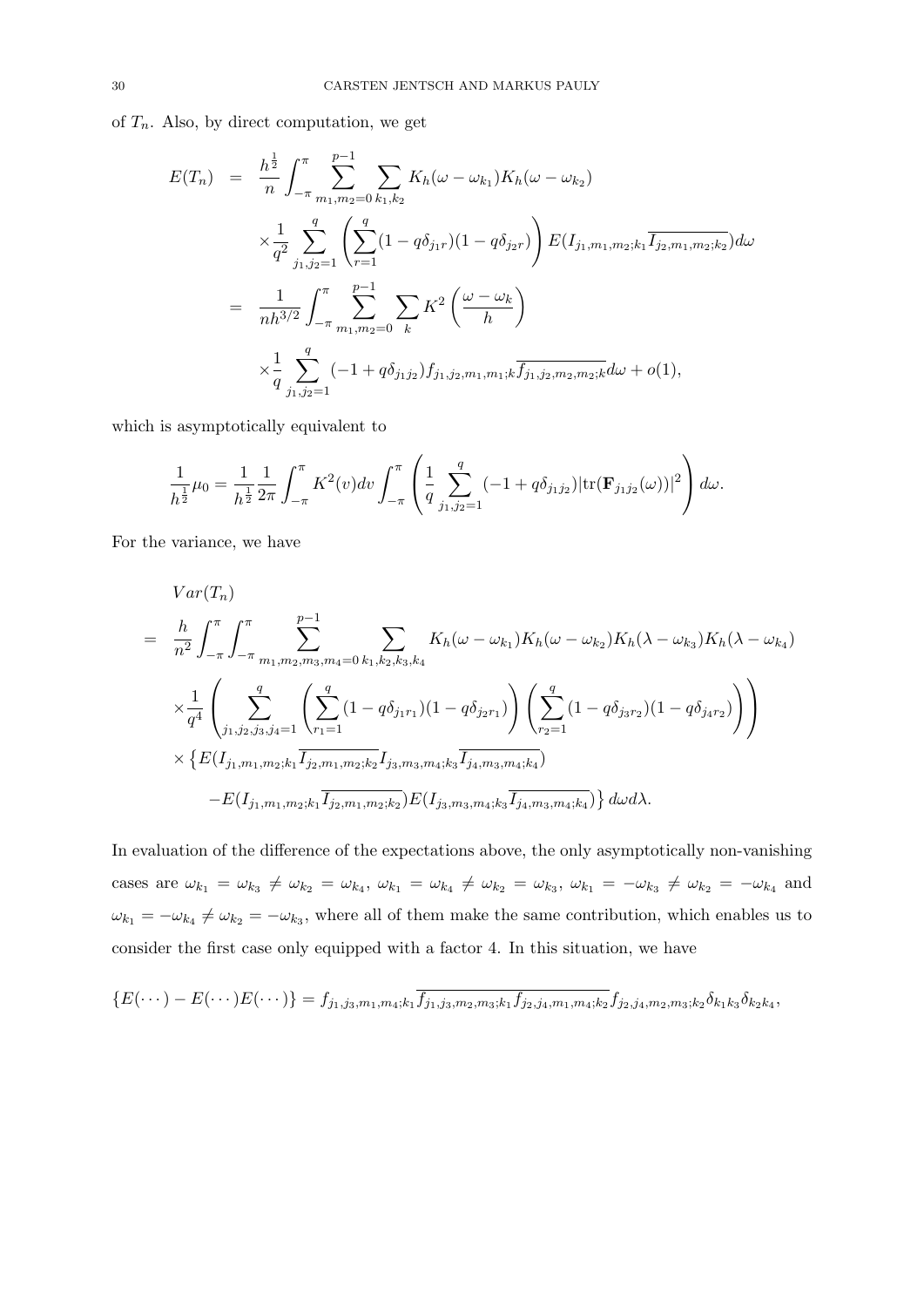which results in

$$
Var(T_n)
$$
\n
$$
= \frac{4h}{n^2} \sum_{k_1,k_2} \left( \int_{-\pi}^{\pi} K_h(\omega - \omega_{k_1}) K_h(\omega - \omega_{k_2}) d\omega \right)^2 \frac{1}{q^2} \sum_{j_1,j_2,j_3,j_4=1}^q (-1 + q \delta_{j_1j_2}) (-1 + q \delta_{j_3j_4})
$$
\n
$$
\times \left( \sum_{m_1,m_4=0}^{p-1} f_{j_1,j_3,m_1,m_4;k_1} \overline{f_{j_2,j_4,m_1,m_4;k_2}} \right) \left( \sum_{m_2,m_3=0}^{p-1} \overline{f_{j_1,j_3,m_2,m_3;k_1}} f_{j_2,j_4,m_2,m_3;k_2} \right) + o(1).
$$

The term on the right-hand side is asymptotically equivalent to

$$
\tau_0^2 = B_K \int_{-\pi}^{\pi} \left( \frac{1}{q^2} \sum_{j_1, j_2, j_3, j_4=1}^q (-1 + q \delta_{j_1 j_2}) (-1 + q \delta_{j_3 j_4}) |\text{tr}(\mathbf{F}_{j_1 j_3}(\omega) \overline{\mathbf{F}_{j_2 j_4}(\omega)}^T)|^2 \right) d\omega,
$$

which concludes this proof.  $\Box$ 

# Proof of Theorem 2.2.

Note first that the  $\sqrt{nh}$ -consistency of the kernel density estimators, see e.g. Equation (5) in Eichler (2008), implies  $\hat{\mu} - \mu_0 = o_P (h^{1/2})$ . Thus Slutsky's Lemma together with Theorem 2.1 show that under  $H_0$ 

$$
\frac{T_n - h^{-1/2}\widehat{\mu}}{\tau_0} \xrightarrow{\mathcal{D}} N(0, 1)
$$

which corresponds to the limit result for  $Q_T$  on p.976 in Eichler (2008). Together with the consistency of  $\hat{\tau}^2$  this proves the asymptotic exactness of  $\varphi_n$  under the null hypothesis. In contrast to that, similar to Eichler's Theorem 5.1, it can be verified by direct computations and Assumption 2.2 that  $h^{1/2}T_n$  converges in probability to  $+\infty$  under the alternative  $H_1$ . Thus the same hold true for  $T_n - h^{-1/2}\hat{\mu}$ , which implicates the consistency of the test.

### Proof of Theorem 2.3.

Remark that the imposed uniform mixing conditions still imply the  $\sqrt{nh}$ -consistency of the kernel density estimators for the processes. Hence the estimators for mean and variance can be replaced by their limit values and we can apply Theorem 5.4 in Eichler (2008) with the special function

$$
\Psi(\mathbf{f}) = \left( vec \left( \mathbf{F}_{rr} - \frac{1}{q} \sum_{j=1}^{q} \mathbf{F}_{jj} \right) \right)_{1 \leq r \leq q}.
$$

Noting that

$$
\frac{\partial \Psi(\mathbf{Z})}{\partial Z_{i,j}}\Big|_{\mathbf{Z}=\mathbf{f}} = vec\left((\mathbf{1}\{(r,s)=(i,j)\})_{(r,s)\in\Xi}\right) - \frac{1}{q} vec\left((\mathbf{1}\{(r,s)\in\Xi_{(i,j)}\})_{(r,s)\in\Xi}\right)
$$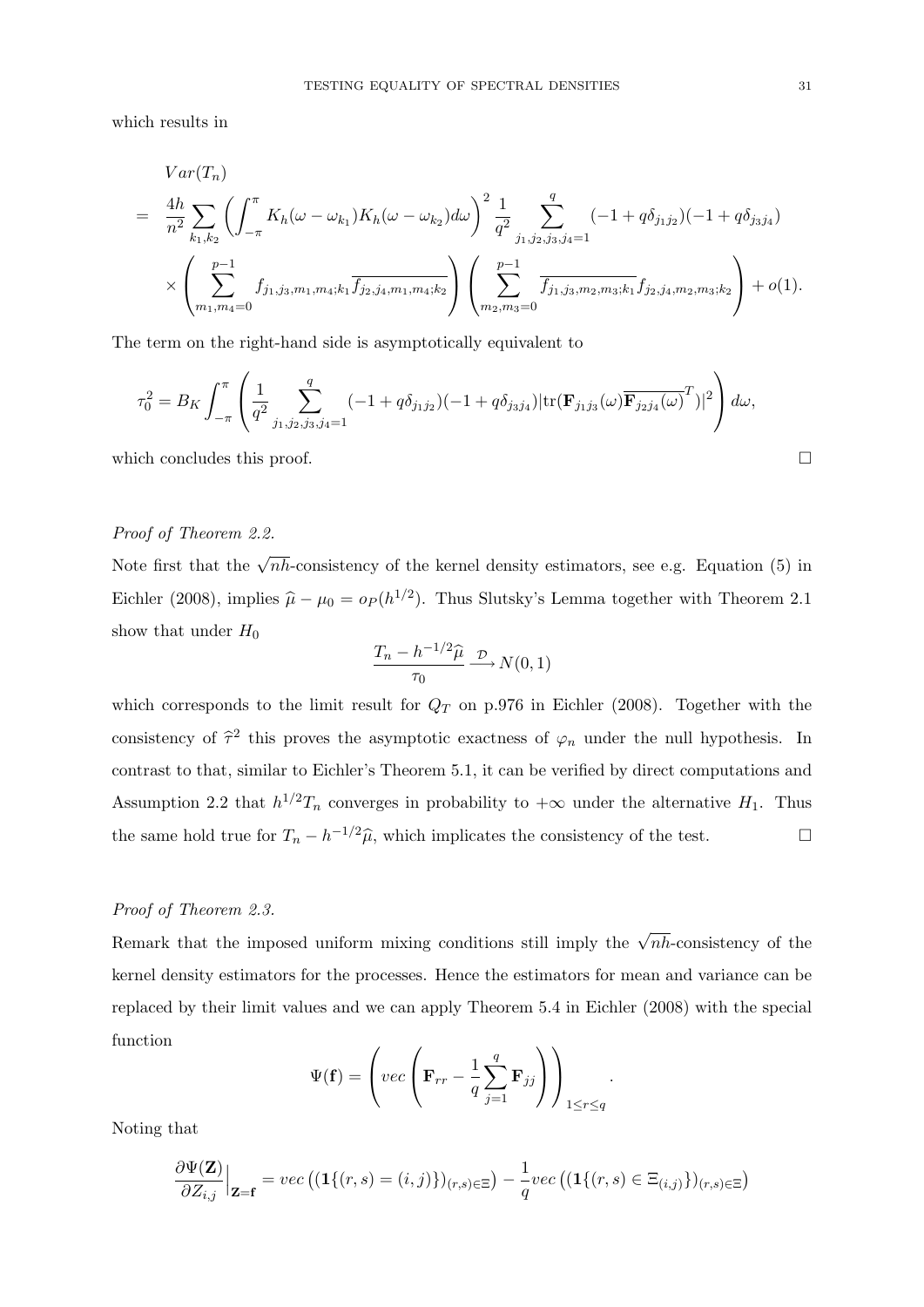for

$$
\Xi_{(i,j)} = \begin{cases} \{(r,s) \in \Xi : \exists c \in \mathbb{Z}_{\neq 0} \text{ with } (r,s) = (cp+i, cp+j)\}, & \text{for } (i,j) \in \Xi, \\ \emptyset, & \text{elsewise} \end{cases}
$$

and with  $\Xi = \bigcup_{c=1}^{q} \{(r, s) : 1 + (c-1)p \leq r, s \leq cp\}$  that theorem implies, that our standardized test statistic converges in distribution to a normally distributed random variable with mean  $\nu$ and variance  $\tau_0^2$ . Hence the results follows.

#### 6.2. Proofs of Section 3.

Throughout this section  $E^*(\cdot) := E(\cdot | \underline{X}_1, \ldots, \underline{X}_n), Var^*(\cdot) := Var(\cdot | \underline{X}_1, \ldots, \underline{X}_n)$  and  $Cov^*(\cdot, \cdot) := Cov(\cdot, \cdot | \underline{X}_1, \ldots, \underline{X}_n)$  denote mean, variance and covariance conditioned on the data, respectively.

### Lemma 6.1 (Brillinger (1981), Theorem 4.3.2).

Suppose that the mixing condition (2.1) is satisfied for all  $k \leq s \in \mathbb{N}$ . Then for any  $k \in \{1, \ldots, s\}$ and  $\omega_1, \ldots, \omega_k \in [0, 2\pi]$ , we have

$$
cum(J_{a_1}(\omega_1),...,J_{a_k}(\omega_k)) = \frac{(2\pi)^{(k/2)-1}}{n^{k/2}} f_k^{(a_1,...,a_k)}(\omega_1,...,\omega_{k-1}) \sum_{t=1}^n e^{it\sum_{j=1}^k \omega_j} + O\left(\frac{1}{n^{k/2}}\right) (6.1)
$$

where  $J_a(\omega)$  denotes the a-th component of the d-variate discrete Fourier transform  $\underline{J}(\omega)$ , see  $(1.4), f_k^{(a_1,...,a_k)}$  $\sum_{k=1}^{\infty}$  is defined as

$$
f_k^{(a_1,...,a_k)}(\omega_1,...,\omega_{k-1}) = \frac{1}{(2\pi)^{k-1}} \sum_{t_1,...,t_{k-1}=-\infty}^{\infty} c_{a_1,...,a_k}(t_1,...,t_{k-1}) \exp(i(t_1\omega_1+...+t_{k-1}\omega_{k-1}))
$$

the kth order cumulant spectral density and  $f_k$  is the  $(d \times d \times ... \times d)$  (n times) kth order cumulant spectra of the d-variate time series  $(\underline{X}_t, t \in \mathbb{Z})$ .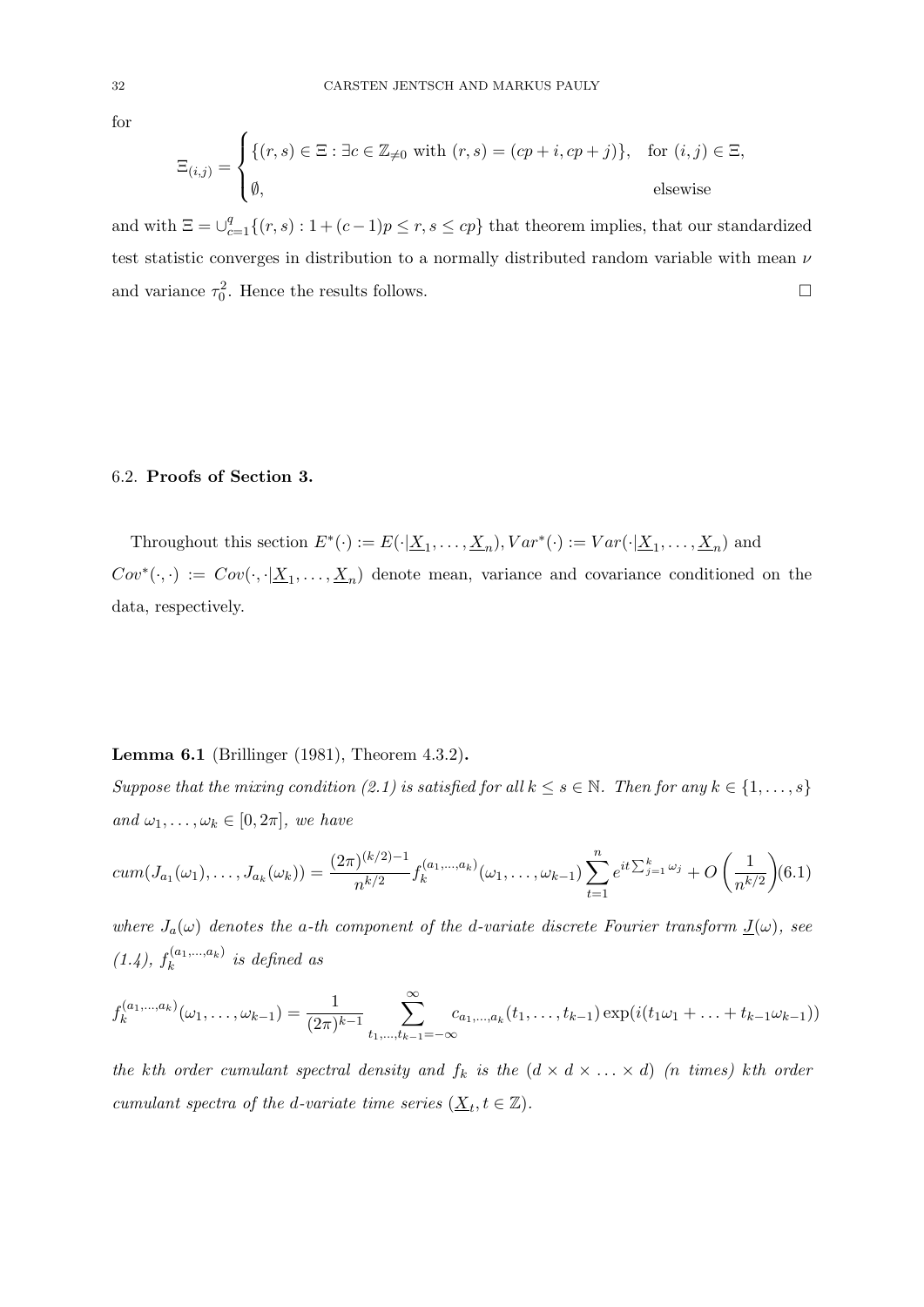#### Lemma 6.2.

It holds

$$
(i) \sum_{r=1}^{q} (1 - q \delta_{j_1, \pi_{k_1}(r)}) (1 - q \delta_{j_2, \pi_{k_2}(r)}) = -q + q^2 \sum_{r=1}^{q} \delta_{j_1, \pi_{k_1}(r)} \delta_{j_2, \pi_{k_2}(r)}
$$
\n
$$
(ii) \sum_{r=1}^{q} E^* \left( (1 - q \delta_{j_1, \pi_{k_1}(r)}) (1 - q \delta_{j_2, \pi_{k_2}(r)}) \right) = (-q + q^2 \delta_{j_1, j_2}) \delta_{|k_1|, |k_2|}
$$
\n
$$
(iii) \sum_{r_1, r_2=1}^{q} E^* \left( (1 - q \delta_{j_1, \pi_{k_1}(r_1)}) (1 - q \delta_{j_2, \pi_{k_2}(r_1)}) (1 - q \delta_{j_3, \pi_{k_3}(r_2)}) (1 - q \delta_{j_4, \pi_{k_4}(r_2)}) \right)
$$
\n
$$
= q^2 (-1 + q \delta_{j_1, j_2}) (-1 + q \delta_{j_3, j_4}) \delta_{|k_1|, |k_2|} \delta_{|k_3|, |k_4|} (1 - \delta_{|k_1|, |k_3|})
$$
\n
$$
+ q^2 \left( -1 + q \delta_{j_1, j_3} \delta_{j_2, j_4} + \frac{q}{q - 1} (1 - \delta_{j_1, j_3}) (1 - \delta_{j_2, j_4}) \right) \delta_{|k_1|, |k_3|} \delta_{|k_2|, |k_4|} (1 - \delta_{|k_1|, |k_2|})
$$
\n
$$
+ q^2 \left( -1 + q \delta_{j_1, j_4} \delta_{j_2, j_3} + \frac{q}{q - 1} (1 - \delta_{j_1, j_4}) (1 - \delta_{j_2, j_3}) \right) \delta_{|k_1|, |k_4|} \delta_{|k_2|, |k_3|} (1 - \delta_{|k_1|, |k_2|})
$$
\n
$$
+ C \delta_{|k_1|, |k_2|, |k_3|, |k_4|},
$$

for some constant  $C < \infty$ , where  $\delta_{|k_1|,|k_2|,|k_3|,|k_4|} = 1$  if  $|k_1| = |k_2| = |k_3| = |k_4|$  and 0 otherwise.

# Proof.

The first assertion (i) follows from  $\sum_{r=1}^{q} \delta_{j,\pi_k(r)} = 1$ . Due to  $\tilde{\mathbb{P}}(\pi_k(r) = j) = \frac{1}{q}$  for all k, r and  $j$ , we get

$$
E^*(\delta_{j_1, \pi_{k_1}(r_1)} \delta_{j_2, \pi_{k_2}(r_2)}) = \begin{cases} E^*(\delta_{j_1, \pi_k(r)} \delta_{j_2, \pi_k(r)}), & |k_1| = |k_2|, r_1 = r_2 \\ E^*(\delta_{j_1, \pi_k(r_1)} \delta_{j_2, \pi_k(r_2)}), & |k_1| = |k_2|, r_1 \neq r_2 \\ E^*(\delta_{j_1, \pi_{k_1}(r)}) E^*(\delta_{j_2, \pi_{k_2}(r)}), & |k_1| \neq |k_2| \end{cases}
$$

$$
= \begin{cases} \frac{1}{q} \delta_{j_1 j_2}, & |k_1| = |k_2|, r_1 = r_2 \\ \frac{1}{q(q-1)}(1 - \delta_{j_1 j_2}), & |k_1| = |k_2|, r_1 \neq r_2 \\ \frac{1}{q^2}, & |k_1| \neq |k_2| \end{cases}
$$
(6.2)

which yields (ii). Now consider (iii). First, set  $Z_{j,k,r} := 1 - q \delta_{j,\pi_k(r)}$  and note that  $E^*(Z_{j,k,r}) = 0$ for all j, k and r. Therefore, we have to consider the following non-vanishing cases a)  $|k_1|$  =  $|k_2| \neq |k_3| = |k_4|$ , b)  $|k_1| = |k_3| \neq |k_2| = |k_4|$ , c)  $|k_1| = |k_4| \neq |k_2| = |k_3|$  and d)  $|k_1| = |k_2|$  $|k_3| = |k_4|$ . The first case a) gives

$$
q^2(-1+q\delta_{j_1j_2})\left(-1+q\delta_{j_3j_4}\right)\delta_{|k_1|,|k_2|}\delta_{|k_3|,|k_4|}(1-\delta_{|k_1|,|k_3|})
$$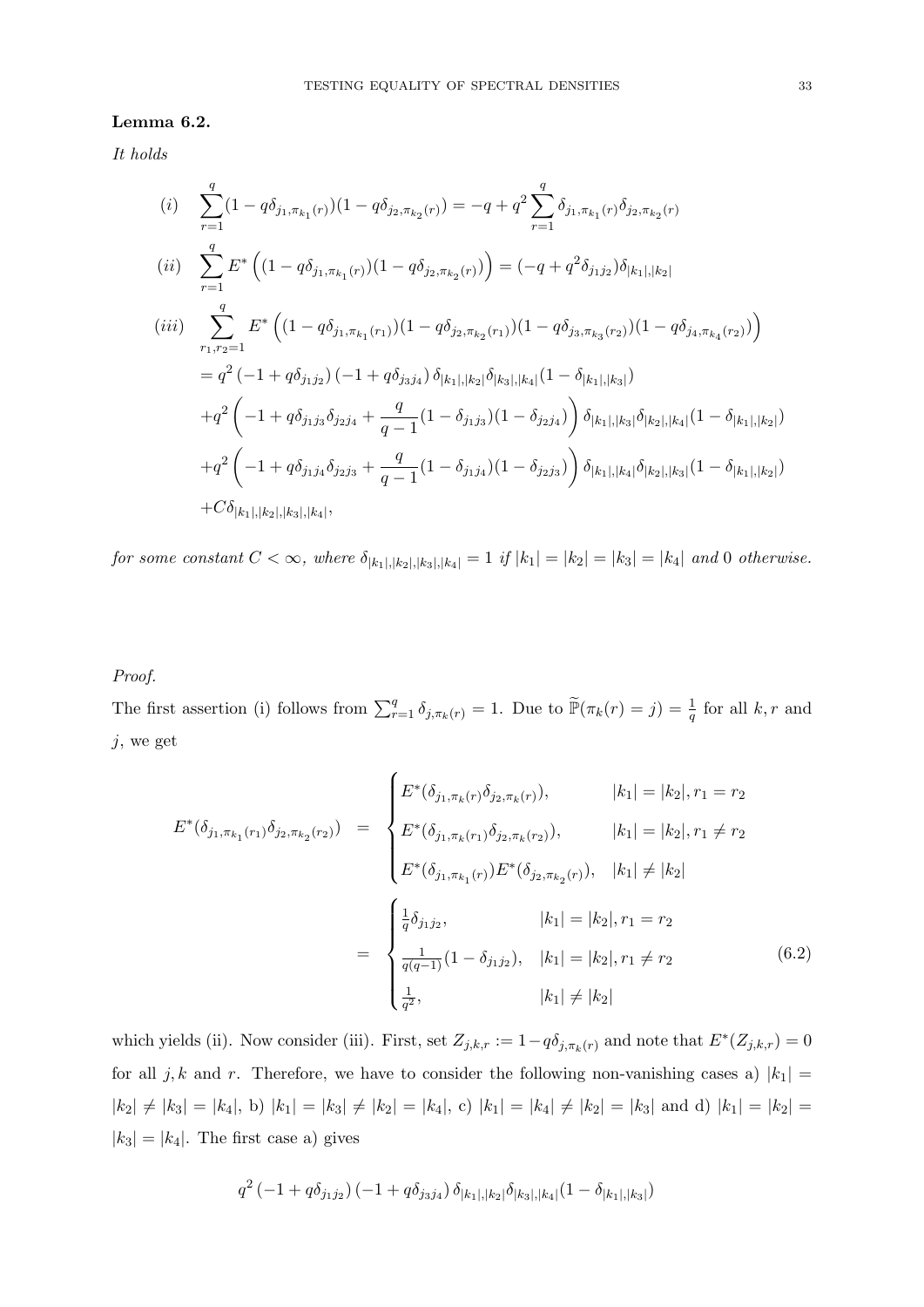which follows immediately from (ii). Case b) becomes

$$
\sum_{r_1,r_2=1}^q E^* \left( Z_{j_1,k_1,r_1} Z_{j_2,k_2,r_1} Z_{j_3,k_3,r_2} Z_{j_4,k_4,r_2} \right) = \sum_{r_1,r_2=1}^q E^* \left( Z_{j_1,k_1,r_1} Z_{j_3,k_1,r_2} \right) E^* \left( Z_{j_2,k_2,r_1} Z_{j_4,k_2,r_2} \right)
$$

and together with (6.2), we get

$$
E^*(Z_{j_1,k_1,r_1}Z_{j_3,k_1,r_2}) = -1 + q\delta_{r_1r_2}\delta_{j_1j_3} + \frac{q}{q-1}(1 - \delta_{r_1r_2})(1 - \delta_{j_1j_3})
$$

and an analogue result holds for  $E^*(Z_{j_2,k_2,r_1}Z_{j_4,k_2,r_2})$ . By multiplication and summing up, the contribution of case b) becomes

$$
q^2 \left(-1 + q \delta_{j_1 j_3} \delta_{j_2 j_4} + \frac{q}{q-1} (1 - \delta_{j_1 j_3}) (1 - \delta_{j_2 j_4})\right)
$$

and case c) contributes analogously.  $\Box$ 

With these results we can analyze the conditional expectation and variance of  $T_n^*$ .

**Theorem 6.1** (Conditional mean and variance of  $T_n^*$ ). Under the assumptions of Theorem 3.1, it holds

$$
E^*(T_n^*) = h^{-1/2}\mu_n^* + o_P(1),
$$

where

$$
\mu_n^* := \frac{1}{n} \int_{-\pi}^{\pi} \sum_{m_1, m_2=0}^{p-1} \sum_k K_h^2(\omega - \omega_k) \frac{1}{q} \sum_{j_1, j_2=1}^q (-1 + q \delta_{j_1 j_2})
$$
  
 
$$
\times I_{p j_1 - m_1, p j_1 - m_2}(\omega_k) \overline{I_{p j_2 - m_1, p j_2 - m_2}(\omega_k)} d\omega.
$$
 (6.3)

Moreover, we have

$$
Var^*(T_n^*) = \frac{4h}{n^2} \sum_{\substack{k_1,k_2 \\ |k_1| \neq |k_2|}} \left( \int_{-\pi}^{\pi} K_h(\omega - \omega_{k_1}) K_h(\omega - \omega_{k_2}) d\omega \right)^2 \sum_{m_1,m_2,m_3,m_4=0}^{p-1}
$$
  

$$
\times \frac{1}{q^2} \sum_{j_1,j_2,j_3,j_4=1}^q \left( -1 + q \delta_{j_1j_3} \delta_{j_2j_4} + \frac{q}{q-1} (1 - \delta_{j_1j_3}) (1 - \delta_{j_2j_4}) \right)
$$
  

$$
\times I_{j_1,m_1,m_2;k_1} \overline{I_{j_2,m_1,m_2;k_2}} I_{j_3,m_3,m_4;k_1} \overline{I_{j_4,m_3,m_4;k_2}} + o_P(1)
$$
  

$$
=: \tau_n^{*2} + o_P(1).
$$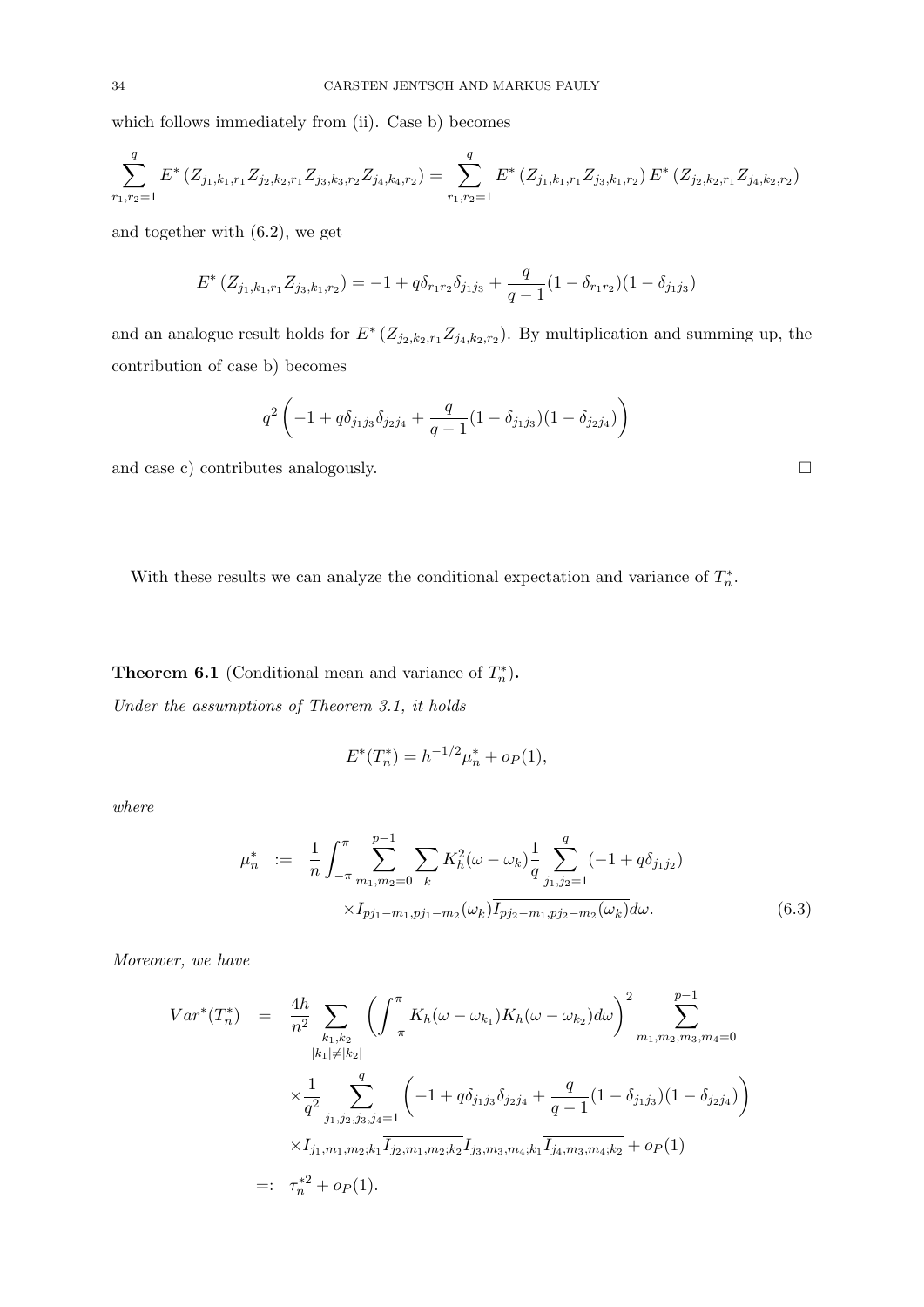Proof.

By using Lemma 6.2(ii), we get

$$
E^*(T_n^*) = \frac{h^{\frac{1}{2}}}{n} \int_{-\pi}^{\pi} \sum_{m_1,m_2=0}^{p-1} \sum_{k_1,k_2} K_h(\omega - \omega_{k_1}) K_h(\omega - \omega_{k_2}) \frac{1}{q^2} \sum_{j_1,j_2=1}^q
$$
  
 
$$
\times E^* \left( \sum_{r=1}^q (1 - q \delta_{j_1,\pi_{k_1}(r)}) (1 - q \delta_{j_2,\pi_{k_2}(r)}) \right) I_{j_1,m_1,m_2;k_1} \overline{I_{j_2,m_1,m_2;k_2}} d\omega
$$
  

$$
= \frac{h^{\frac{1}{2}}}{n} \int_{-\pi}^{\pi} \sum_{m_1,m_2=0}^{p-1} \sum_{k_1,k_2} K_h(\omega - \omega_{k_1}) K_h(\omega - \omega_{k_2}) \frac{1}{q} \sum_{j_1,j_2=1}^q (-1 + q \delta_{j_1j_2}) \delta_{|k_1|,|k_2|}
$$
  

$$
\times I_{j_1,m_1,m_2;k_1} \overline{I_{j_2,m_1,m_2;k_2}} d\omega.
$$

Furthermore, the case  $k_1 = -k_2$  is asymptotically negligible, which yields the first assertion of Theorem 6.1. Considering the conditional variance of  $T_n^*$ , we get

$$
Var^{*}(T_{n}^{*2})
$$
\n
$$
= \frac{h}{n^{2}} \int_{-\pi}^{\pi} \int_{-\pi}^{\pi} \sum_{m_{1}, m_{2}, m_{3}, m_{4}=0}^{p-1} \sum_{k_{1}, k_{2}, k_{3}, k_{4}} K_{h}(\omega - \omega_{k_{1}}) K_{h}(\omega - \omega_{k_{2}}) K_{h}(\lambda - \omega_{k_{3}}) K_{h}(\lambda - \omega_{k_{4}})
$$
\n
$$
\times \frac{1}{q^{4}} \sum_{j_{1}, j_{2}, j_{3}, j_{4}=1}^{q} \sum_{r_{1}, r_{2}=1}^{q} Cov^{*}(Z_{j_{1}, k_{1}, r_{1}} Z_{j_{2}, k_{2}, r_{1}}, Z_{j_{3}, k_{3}, r_{2}} Z_{j_{4}, k_{4}, r_{2}})
$$
\n
$$
\times I_{j_{1}, m_{1}, m_{2}; k_{1}} \overline{I_{j_{2}, m_{1}, m_{2}; k_{2}}} I_{j_{3}, m_{3}, m_{4}; k_{3}} \overline{I_{j_{4}, m_{3}, m_{4}; k_{4}}} d\omega d\lambda.
$$

By using Lemma 6.2(ii) and (iii), only the cases  $|k_1| = |k_3| \neq |k_2| = |k_4|$  and $|k_1| = |k_4| \neq |k_2|$ |k<sub>3</sub>| play a role asymptotically. More precisely, only the four cases  $k_1 = k_3 \neq k_2 = k_4$  and  $k_1 = -k_3 \neq k_2 = -k_4$  and  $k_1 = k_4 \neq k_2 = k_3$  and  $k_1 = -k_4 \neq k_2 = -k_3$  do not vanish, but all of them make the same contribution asymptotically. This gives a factor 4 and we get up to an  $o_P(1)$ -term

$$
Var^{*}(T_{n}^{*2})
$$
\n
$$
= \frac{4h}{n^{2}} \int_{-\pi}^{\pi} \int_{-\pi}^{\pi} \sum_{m_{1}, m_{2}, m_{3}, m_{4}=0}^{p-1} \sum_{k_{1}, k_{2}} K_{h}(\omega - \omega_{k_{1}}) K_{h}(\omega - \omega_{k_{2}}) K_{h}(\lambda - \omega_{k_{1}}) K_{h}(\lambda - \omega_{k_{2}})
$$
\n
$$
\times \frac{1}{q^{2}} \sum_{j_{1}, j_{2}, j_{3}, j_{4}=1}^{q} \left( -1 + q \delta_{j_{1}j_{3}} \delta_{j_{2}j_{4}} + \frac{q}{q-1} (1 - \delta_{j_{1}j_{3}}) (1 - \delta_{j_{2}j_{4}}) \right)
$$
\n
$$
\times I_{j_{1}, m_{1}, m_{2}; k_{1}} \overline{I_{j_{2}, m_{1}, m_{2}; k_{2}} I_{j_{3}, m_{3}, m_{4}; k_{1}} \overline{I_{j_{4}, m_{3}, m_{4}; k_{2}}} d\omega d\lambda,
$$

which concludes this proof.  $\Box$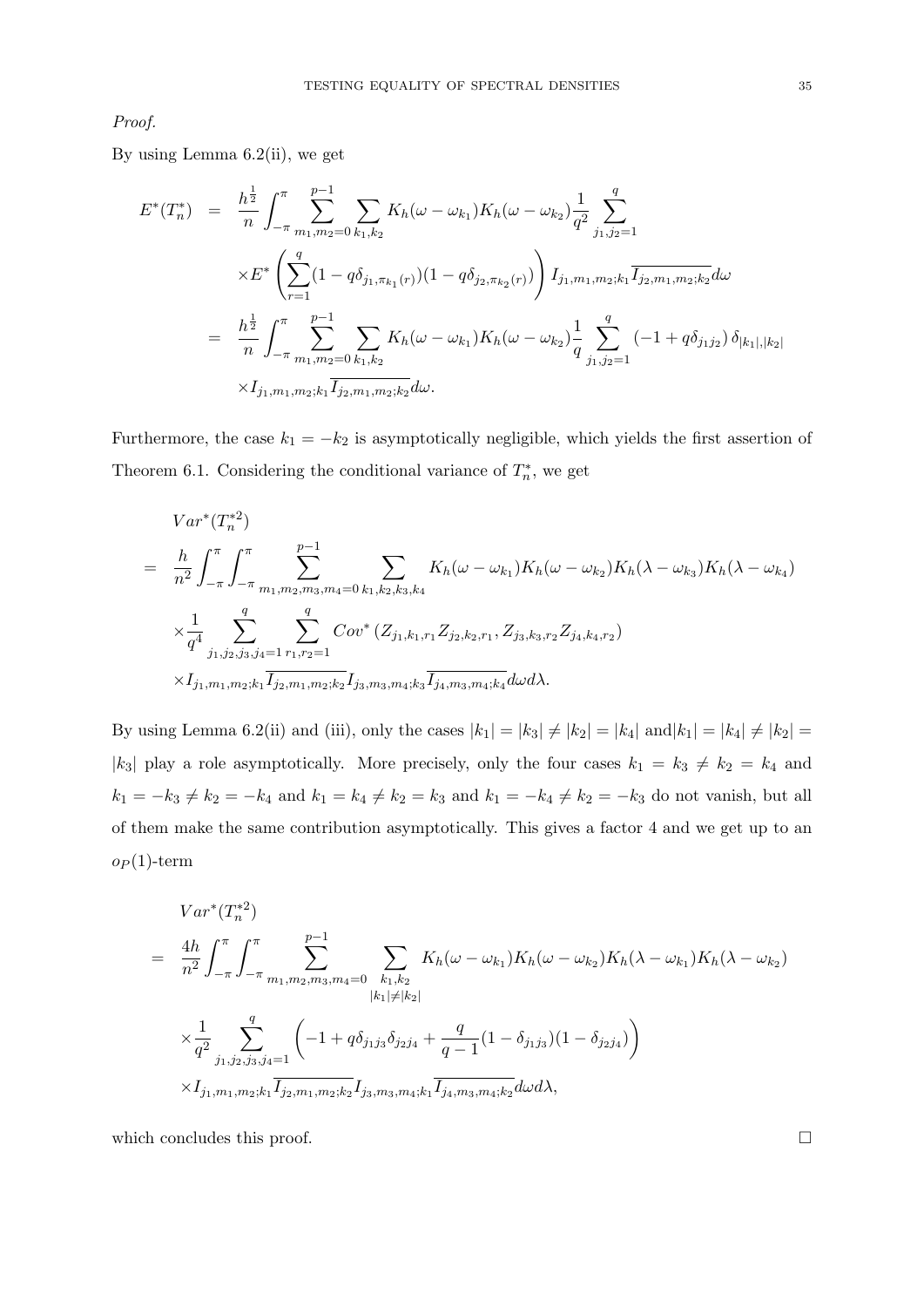**Theorem 6.2** (On  $E(\mu_n^*), Var(\mu_n^*), E(\tau_n^{*2})$  and  $Var(\tau_n^{*2}))$ .

Under the assumptions of Theorem 3.1, it holds

$$
E(\mu_n^*) = \mu^* + o(h^{1/2})
$$
 and  $Var(\mu_n^*) = o(h),$ 

$$
E(\tau_n^{*2}) = \tau^{*2} + o(1) \quad and \quad Var(\tau_n^{*2}) = o(1) \tag{6.4}
$$

as  $n \to \infty$ .

#### Proof.

Because arguments are completely analogue, we prove only the more complicated part that deals with  $\tau_n^{*2}$ . First, by introducing the notation  $J_{j,m;k} = \frac{1}{\sqrt{2k}}$  $\frac{1}{2\pi n} \sum_{t=1}^{n} X_{t,pj-m} e^{-it\omega_k}$ , we get

$$
E(\tau_n^{*2}) = \frac{4h}{n^2} \sum_{\substack{k_1,k_2 \\ |k_1| \neq |k_2|}} \left( \int_{-\pi}^{\pi} K_h(\omega - \omega_{k_1}) K_h(\omega - \omega_{k_2}) d\omega \right)^2 \sum_{m_1,m_2,m_3,m_4=0}^{p-1}
$$
  
 
$$
\times \frac{1}{q^2} \sum_{j_1,j_2,j_3,j_4=1}^q \left( -1 + q \delta_{j_1j_3} \delta_{j_2j_4} + \frac{q}{q-1} (1 - \delta_{j_1j_3}) (1 - \delta_{j_2j_4}) \right) \times E(J_{j_1,m_1;k_1} \overline{J_{j_1,m_2;k_1}} J_{j_3,m_3;k_1} \overline{J_{j_3,m_4;k_1}} J_{j_2,m_1;k_2} J_{j_2,m_2;k_2} \overline{J_{j_4,m_3;k_2}} J_{j_4,m_4;k_2}).
$$
 (6.5)

The last expectation above can be expressed in terms of cumulants and we have

$$
E(J_1 \cdots J_8) = \sum_{\sigma} \prod_{B \in \sigma} cum(J_i : i \in B), \tag{6.6}
$$

where we identify the DFTs with  $J_1, \ldots, J_8$  for notational convenience,  $cum(J_i : i \in B)$  is the joint cumulant of  $(J_i : i \in B)$ ,  $\sigma$  runs through the list of all partitions of  $\{1, \ldots, 8\}$  and B runs through the list of all blocks of the partition  $\sigma$ . Note that the largest contribution in (6.6) is made by products of four cumulants of second order. Moreover, all of those combinations where cumulants  $cum(J_{\cdot,\cdot;k_i},J_{\cdot,\cdot;k_j})$  or  $cum(J_{\cdot,\cdot;k_i},\overline{J_{\cdot,\cdot;k_j}})$  for  $i \neq j$  occur, contain a factor  $\delta_{k_1k_2}$ or  $\delta_{k_1-k_2}$ , respectively, but these cases are excluded in the summation in (6.5). The cases with  $cum(J_{\cdot,\cdot;k_i},J_{\cdot,\cdot;k_i})$  or  $cum(J_{\cdot,\cdot;k_i},J_{\cdot,\cdot;k_i})$  contain a factor  $\delta_{k_i0}$ , which causes the sum over  $k_i$  to collapse and, therefore, they are of lower order and asymptotically negligible. The only two remaining products consisting of four cumulants of second order are by (6.1)

$$
cum(J_{j_1,m_1;k_1}, J_{j_1,m_2;k_1}) cum(J_{j_3,m_3;k_1}, J_{j_3,m_4;k_1})
$$

$$
\times cum(\overline{J_{j_2,m_1;k_2}}, J_{j_2,m_2;k_2}) cum(\overline{J_{j_4,m_3;k_2}}, J_{j_4,m_4;k_2})
$$

$$
= f_{j_1,j_1,m_1,m_2;k_1} f_{j_3,j_3,m_3,m_4;k_1} \overline{f_{j_2,j_2,m_1,m_2;k_2} f_{j_4,j_4,m_3,m_4;k_2}} + O\left(\frac{1}{n}\right)
$$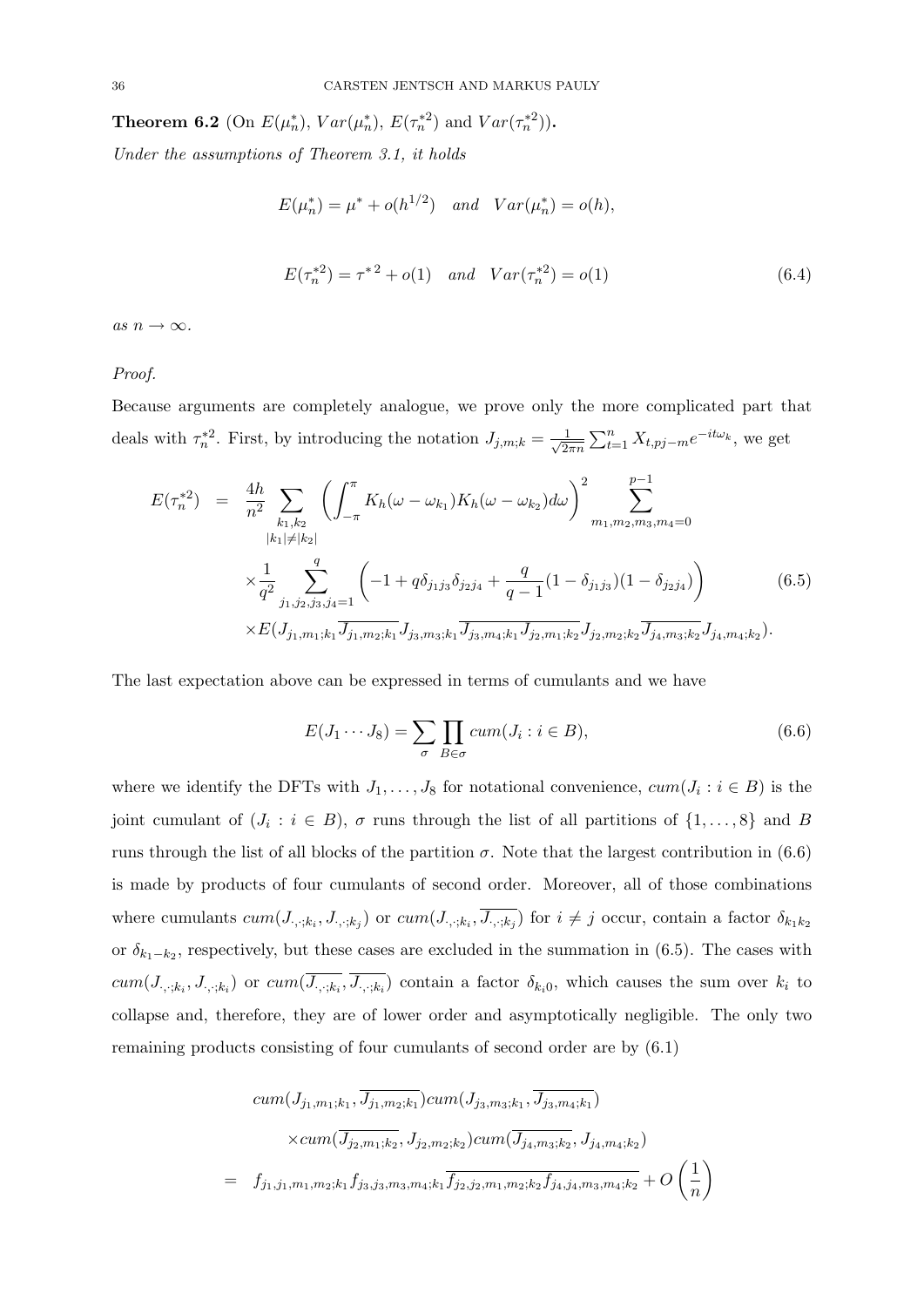and

$$
cum(J_{j_1,m_1;k_1}, \overline{J_{j_3,m_4;k_1}}) cum(\overline{J_{j_1,m_2;k_1}}, J_{j_3,m_3;k_1})
$$

$$
\times cum(\overline{J_{j_2,m_1;k_2}}, J_{j_4,m_4;k_2}) cum(J_{j_2,m_2;k_2}, \overline{J_{j_4,m_3;k_2}})
$$

$$
= f_{j_1,j_3,m_1,m_4;k_1} \overline{f_{j_1,j_3,m_2,m_3;k_1} f_{j_2,j_4,m_1,m_4;k_2} f_{j_2,j_4,m_2,m_3;k_2} + O\left(\frac{1}{n}\right).
$$

Now, by taking the sums over  $m_1, m_2, m_3, m_4$  of both expressions, we get

$$
\operatorname{tr}(\mathbf{F}_{j_1j_1}(\omega_{k_1}) \overline{\mathbf{F}_{j_2j_2}(\omega_{k_2})}^T) \operatorname{tr}(\overline{\mathbf{F}_{j_3j_3}(\omega_{k_1})} \mathbf{F}_{j_4j_4}(\omega_{k_2})^T) + O\left(\frac{1}{n}\right)
$$
(6.7)

and

$$
\operatorname{tr}(\mathbf{F}_{j_1j_3}(\omega_{k_1})\overline{\mathbf{F}_{j_2j_4}(\omega_{k_2})}^T)\operatorname{tr}(\overline{\mathbf{F}_{j_1j_3}(\omega_{k_1})}\mathbf{F}_{j_2j_4}(\omega_{k_2})^T)+O\left(\frac{1}{n}\right),
$$

respectively. Asymptotically equivalent to (6.5), this results in

$$
B_K \int_{-\pi}^{\pi} \frac{1}{q^2} \sum_{j_1,j_2,j_3,j_4=1}^{q} \left( -1 + q \delta_{j_1 j_3} \delta_{j_2 j_4} + \frac{q}{q-1} (1 - \delta_{j_1 j_3}) (1 - \delta_{j_2 j_4}) \right) \times \left\{ \text{tr}(\mathbf{F}_{j_1 j_1}(\omega_{k_1}) \overline{\mathbf{F}_{j_2 j_2}(\omega_{k_2})}^T) \text{tr}(\mathbf{F}_{j_3 j_3}(\omega_{k_1}) \overline{\mathbf{F}_{j_4 j_4}(\omega_{k_2})}^T) + |\text{tr}(\mathbf{F}_{j_1 j_3}(\omega) \overline{\mathbf{F}_{j_2 j_4}(\omega)})|^2 \right\} d\omega,
$$

which shows the first assertion of (6.4). For its second part, we have

$$
Var(\tau_n^{*2}) = \frac{16h^2}{n^4} \sum_{k_1,k_2} \sum_{k_3,k_4} \left( \int_{-\pi}^{\pi} K_h(\omega - \omega_{k_1}) K_h(\omega - \omega_{k_2}) d\omega \right)^2
$$
(6.8)  

$$
\times \left( \int_{-\pi}^{\pi} K_h(\lambda - \omega_{k_3}) K_h(\lambda - \omega_{k_4}) d\omega \right)^2 \sum_{m_1,\dots,m_8=0}^{p-1}
$$
  

$$
\times \frac{1}{q^4} \sum_{j_1,\dots,j_8=1}^q \left( -1 + q \delta_{j_1 j_3} \delta_{j_2 j_4} + \frac{q}{q-1} (1 - \delta_{j_1 j_3}) (1 - \delta_{j_2 j_4}) \right)
$$
  

$$
\times \left( -1 + q \delta_{j_5 j_7} \delta_{j_6 j_8} + \frac{q}{q-1} (1 - \delta_{j_5 j_7}) (1 - \delta_{j_6 j_8}) \right)
$$
  

$$
\times \left\{ E(J_{j_1,m_1;k_1} \overline{J_{j_1,m_2;k_1}} J_{j_3,m_3;k_1} \overline{J_{j_3,m_4;k_1}} J_{j_2,m_1;k_2} \overline{J_{j_2,m_2;k_2}} \overline{J_{j_4,m_3;k_2}} J_{j_4,m_4;k_2}
$$
  

$$
\times J_{j_5,m_5;k_3} \overline{J_{j_5,m_6;k_3}} J_{j_7,m_7;k_3} \overline{J_{j_7,m_5;k_3}} J_{j_8,m_5;k_4} J_{j_6,m_6;k_4} \overline{J_{j_8,m_7;k_4}} J_{j_8,m_8;k_4}
$$
  

$$
-E(J_{j_1,m_1;k_1} \overline{J_{j_1,m_2;k_1}} J_{j_3,m_3;k_1} \overline{J_{j_3,m_4;k_1}} J_{j_2,m_1;k_2} J_{j_2,m_2;k_2} \overline{J_{j_4,m_3;k_2}} J_{j_4,m_4;k_2})
$$
  

$$
\times E(J_{j_5,m_5;k_3} \overline{J_{j_5,m_6;k_3}} J_{j_7,m_7;k_3} \over
$$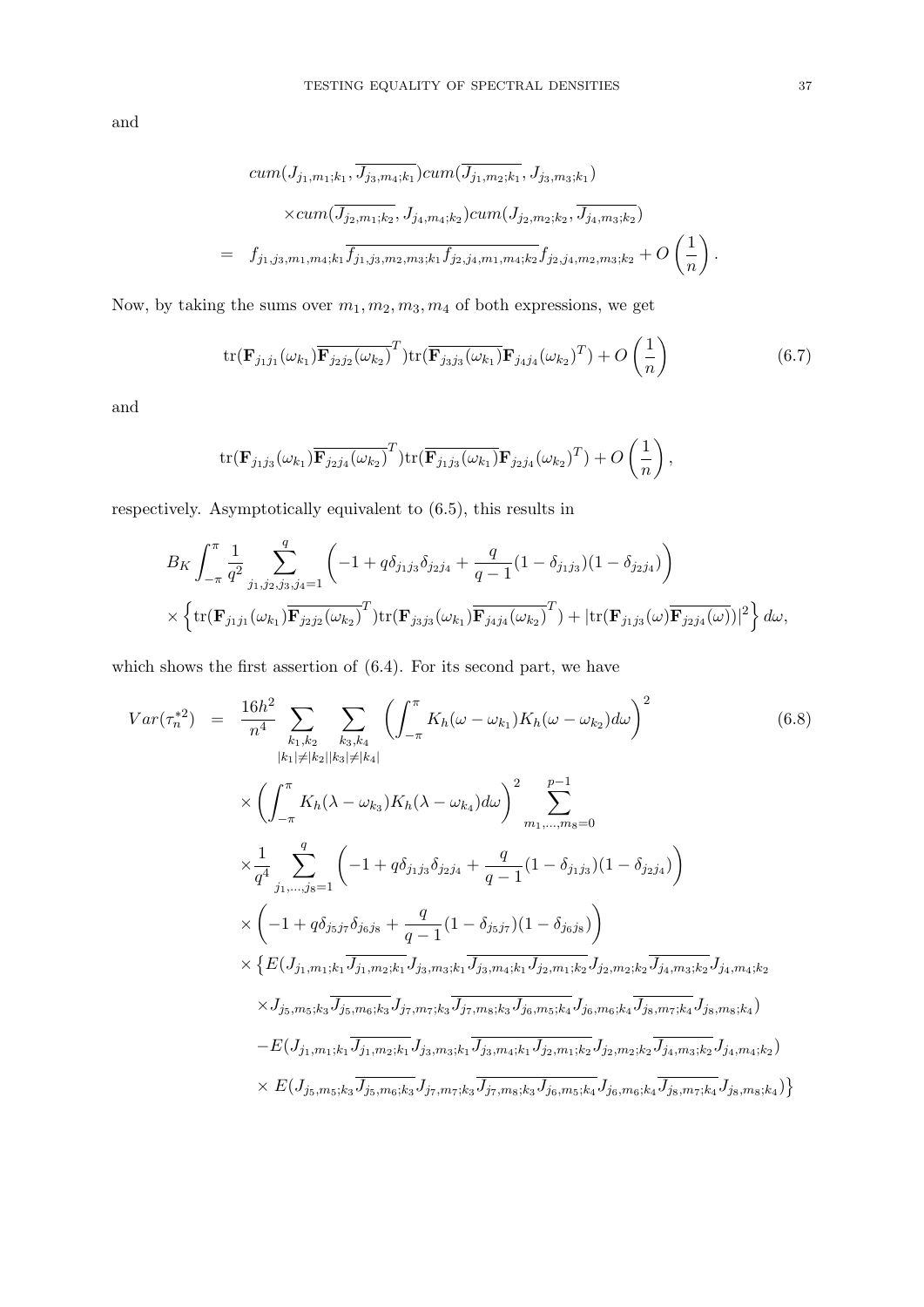and similar to the computations for  $E(\tau_n^{*2})$ , we are able to express the 16th and both 8th moments with cumulants and the difference above becomes

$$
\{E(J_1\cdots J_{16})-E(J_1\cdots J_8)E(J_9\cdots J_{16})\}=\sum_{\tilde{\sigma}}\prod_{B\in\tilde{\sigma}}cum(J_i:i\in B),\tag{6.9}
$$

where we identify the DFTs  $J_{l,m;k}$  from above with  $J_1, \ldots, J_{16}$  for notational convenience and now  $\tilde{\sigma}$  runs through the list of all partitions of  $\{1, \ldots, 16\}$  that can not be written as cumulants depending on subsets of  $\{J_1, \ldots, J_8\}$  multiplied with cumulants depending on subsets of  $\{J_9,\ldots,J_{16}\}\$  and B runs through the list of all blocks of the partition  $\tilde{\sigma}$ . Now, we can use Lemma 6.1 and insert (6.1) in (6.9). Again the largest contribution comes from products of eighth cumulants of second order and due to  $\sum_{t=1}^{n} e^{it \sum_{j=1}^{k} \omega_j} = n$  if  $\sum_{j=1}^{k} \omega_j = 0$  and  $\sum_{t=1}^{n} e^{it \sum_{j=1}^{k} \omega_j} = 0$ otherwise, all these combinations that occur in (6.9) contain a factor  $\delta_{|k_i|,|k_j|}$  for  $i \neq j$ . This is either excluded in the summation in (6.8) or results in at least one collapsing sum, which eventually implies  $Var(\tau_n^{*2}) = o(1)$ .

### Proof of Remark 3.1.

We only treat the variance. Under  $H_0$ , the second summand in (3.4) does not depend on  $j_1, \ldots, j_4$ , so that this case vanishes thanks to

$$
\sum_{j_1,j_2,j_3,j_4=1}^q \left(-1+q\delta_{j_1j_3}\delta_{j_2j_4}+\frac{q}{q-1}(1-\delta_{j_1j_3})(1-\delta_{j_2j_4})\right)=0,
$$

which yields the desired assertion.

# Proof of Theorem 3.1.

Note first that by Theorem 6.2 and the  $\sqrt{nh}$ -consistency of the spectral density estimators, see the proof of Theorem 2.2, we have  $\mu_n^* - \hat{\mu}^* = o_P(h^{1/2})$ . Hence it is sufficient to prove a central limit theorem for  $T_n^* - h^{-1/2} \mu_n^*$ .

By using Lemma 6.2(i), we have

$$
T_n^* = \frac{h^{\frac{1}{2}}}{n} \sum_{k_1, k_2} \int_{-\pi}^{\pi} K_h(\omega - \omega_{k_1}) K_h(\omega - \omega_{k_2}) d\omega \sum_{m_1, m_2 = 0}^{p-1} \sum_{j_1, j_2 = 1}^{q}
$$
  
 
$$
\times \left( -\frac{1}{q} + \sum_{r=1}^{q} \delta_{j_1, \pi_{k_1}(r)} \delta_{j_2, \pi_{k_2}(r)} \right) I_{j_1, m_1, m_2; k_1} \overline{I_{j_2, m_1, m_2; k_2}}
$$
  
=: 
$$
\sum_{k_1, k_2} w_{n, k_1, k_2}^*(\pi_{k_1}, \pi_{k_2})
$$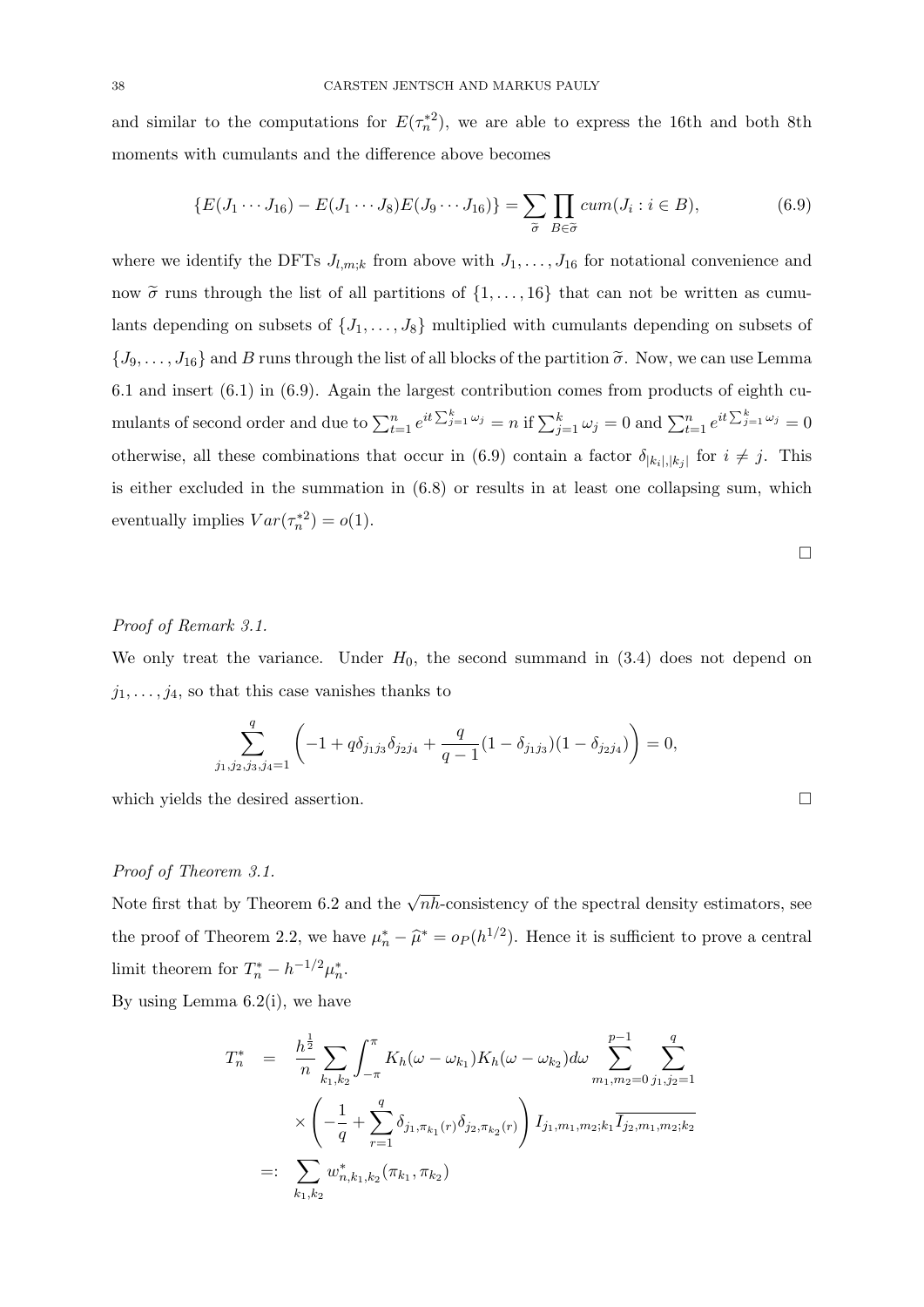with an obvious notation for  $w_{n,k_1,k_2}^*(\pi_{k_1}, \pi_{k_2}) =: w_{k_1,k_2}^*(\pi_{k_1}, \pi_{k_2})$ . Because of

$$
E^*(\sum_{r=1}^q \delta_{\pi_{k_1}(r),j_1} \delta_{\pi_{k_2}(r),j_2} | \pi_{k_1}) = \begin{cases} q^{-1}, & |k_1| \neq |k_2| \\ \delta_{j_1j_2}, & |k_1| = |k_2| \end{cases}
$$
 (6.10)

it follows that

$$
T_n^* = \sum_{|k_1| \neq |k_2|} w_{k_1,k_2}^*(\pi_{k_1}, \pi_{k_2}) + \sum_{|k_1| = |k_2|} w_{k_1,k_2}^*(\pi_{k_1}, \pi_{k_2})
$$
  

$$
=: W_n^* + \sum_{|k_1| = |k_2|} w_{k_1,k_2}^*(\pi_{k_1}, \pi_{k_2}) = W_n^* + h^{-1/2} \mu_n^* + o_{P^*}(1),
$$

see Theorem 6.1 above. Setting  $\widetilde{W}^*_{k_1,k_2} := w^*_{k_1,k_2}(\pi_{k_1}, \pi_{k_2}) + w^*_{k_2,k_1}(\pi_{k_2}, \pi_{k_1})$ , we obtain up to an negligible term

$$
W_n^* = \sum_{0 \le k_1 < k_2 \le \lfloor n/2 \rfloor} \widetilde{W}_{k_1, k_2}^* + \widetilde{W}_{-k_1, k_2}^* + \widetilde{W}_{k_1, -k_2}^* + \widetilde{W}_{-k_1, -k_2}^*
$$
\n
$$
=: \sum_{0 \le k_1 < k_2 \le \lfloor n/2 \rfloor} W_{k_1, k_2}^*.
$$

Since the random variables  $W^*_{k_1,k_2}$  are clean by (6.10) in the sense of Definition 2.1. of De Jong (1987), i.e.  $E^*(W^*_{k_1,k_2}|\pi_{k_1})=0$  holds a.s., we are in the situation to apply Proposition 3.2. of his paper. Hence, for obtaining convergence in distribution (conditioned on the data)

$$
\frac{1}{\tau_n^*} W_n^* \xrightarrow{\mathcal{D}} N(0, 1) \tag{6.11}
$$

in probability, it remains to prove that

$$
G_1 := \sum_{0 \le k_1 < k_2 \le \lfloor n/2 \rfloor} E^*(W_{k_1, k_2}^{*4}),\tag{6.12}
$$

$$
G_2 := \sum_{0 \le k_1 < k_2 < k_3 \le \lfloor n/2 \rfloor} E^*(W_{k_1,k_2}^{*2} W_{k_1,k_3}^{*2} + W_{k_2,k_1}^{*2} W_{k_2,k_3}^{*2} + W_{k_3,k_1}^{*2} W_{k_3,k_2}^{*2}) \tag{6.13}
$$

and

$$
G_4 := \sum_{0 \le k_1 < k_2 < k_3 < k_4 \le \lfloor n/2 \rfloor} E^*(W_{k_1,k_2}^* W_{k_1,k_3}^* W_{k_4,k_2}^* W_{k_4,k_3}^* + \tag{6.14}
$$
\n
$$
W_{k_1,k_2}^* W_{k_1,k_4}^* W_{k_3,k_2}^* W_{k_3,k_4}^* + W_{k_1,k_3}^* W_{k_4,k_1}^* W_{k_2,k_3}^* W_{k_2,k_4}^*)
$$

are all of lower order (in probability) than  $\tau_n^*{}^2$ , i.e. are all negligible. We prove the requested result only for the most contributing case (6.14). Because of the inherited symmetries and the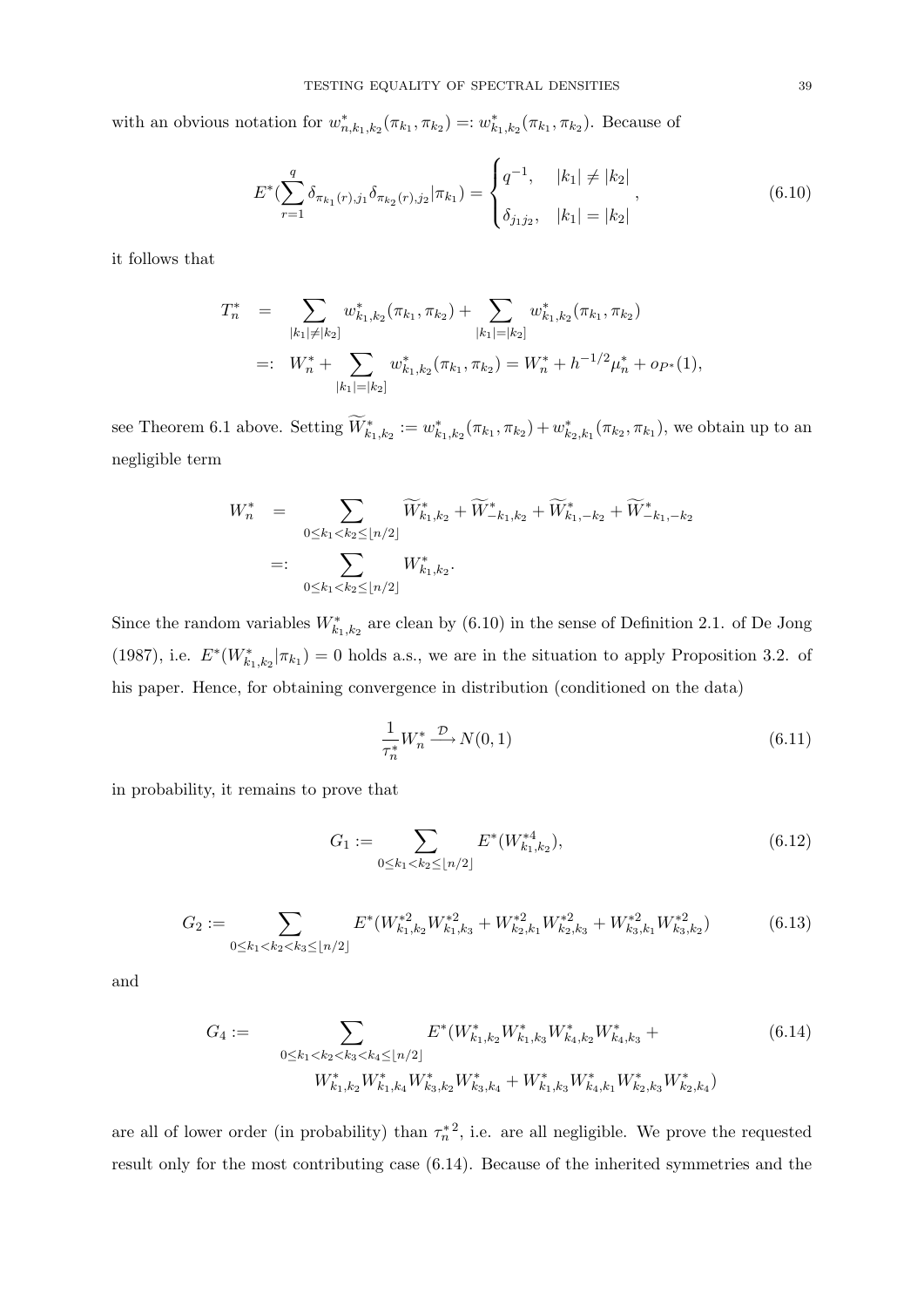constant number of periodogram factors with frequencies  $\omega_{k_1}, \omega_{k_2}, \omega_{k_3}$  and  $\omega_{k_4}$ , it suffices to consider the representative

$$
\widetilde{G}_{4} := \sum_{0 \leq k_{1} < k_{2} < k_{3} < k_{4} \leq \lfloor n/2 \rfloor} E^{*}(w_{k_{1},k_{2}}^{*}(\pi_{k_{1}},\pi_{k_{2}})w_{k_{1},k_{3}}^{*}(\pi_{k_{1}},\pi_{k_{3}})w_{k_{4},k_{2}}^{*}(\pi_{k_{4}},\pi_{k_{2}})w_{k_{4},k_{3}}^{*}(\pi_{k_{4}},\pi_{k_{3}}))
$$
\n
$$
= \sum_{0 \leq k_{1} < k_{2} < k_{3} < k_{4} \leq \lfloor n/2 \rfloor} \frac{h^{2}}{n^{4}} \sum_{m_{1},\ldots,m_{8}=0}^{n-1} \sum_{j_{1},\ldots,j_{8}=1}^{q}
$$
\n
$$
\times \int_{-\pi}^{\pi} K_{h}(\lambda_{1} - \omega_{k_{1}})K_{h}(\lambda_{1} - \omega_{k_{2}})d\lambda_{1} \int_{-\pi}^{\pi} K_{h}(\lambda_{2} - \omega_{k_{1}})K_{h}(\lambda_{2} - \omega_{k_{3}})d\lambda_{2}
$$
\n
$$
\times \int_{-\pi}^{\pi} K_{h}(\lambda_{3} - \omega_{k_{4}})K_{h}(\lambda_{3} - \omega_{k_{2}})d\lambda_{3} \int_{-\pi}^{\pi} K_{h}(\lambda_{4} - \omega_{k_{4}})K_{h}(\lambda_{4} - \omega_{k_{3}})d\lambda_{4}
$$
\n
$$
\times I_{j_{1},m_{1},m_{2};k_{1}} \overline{I_{j_{2},m_{1},m_{2};k_{2}} I_{j_{3},m_{3},m_{4};k_{1}} \overline{I_{j_{4},m_{3},m_{4};k_{3}}}
$$
\n
$$
\times L^{*} \left( \sum_{r_{1},\ldots,r_{4}=1}^{q} (\delta_{\pi_{k_{1}}(r_{1}),j_{1}} \delta_{\pi_{k_{2}}(r_{1}),j_{2}} - q^{-1}) \cdot \cdots (\delta_{\pi_{k_{4}}(r_{4}),j_{7}} \delta_{\pi_{k_{3}}(r_{4}),j_{8}} - q^{-1}) \right).
$$

Since the last conditional expectation above is bounded by 0 from below and by  $q<sup>4</sup>$  from above, taking the expectation above and applying  $(6.1)$  for  $k = 16$  results in

$$
E(\widetilde{G}_{4}) = \left(\sum_{0 \leq k_{1} < k_{2} < k_{3} < k_{4} \leq \lfloor n/2 \rfloor} \frac{h^{2}}{n^{4}} \sum_{m_{1}, \ldots, m_{8} = 0}^{p-1} \sum_{j_{1}, \ldots, j_{8} = 1}^{q} \times \int_{-\pi}^{\pi} K_{h}(\lambda_{1} - \omega_{k_{1}}) K_{h}(\lambda_{1} - \omega_{k_{2}}) d\lambda_{1} \int_{-\pi}^{\pi} K_{h}(\lambda_{2} - \omega_{k_{1}}) K_{h}(\lambda_{2} - \omega_{k_{3}}) d\lambda_{2} \times \int_{-\pi}^{\pi} K_{h}(\lambda_{3} - \omega_{k_{4}}) K_{h}(\lambda_{3} - \omega_{k_{2}}) d\lambda_{3} \int_{-\pi}^{\pi} K_{h}(\lambda_{4} - \omega_{k_{4}}) K_{h}(\lambda_{4} - \omega_{k_{3}}) d\lambda_{4} \right) O(1).
$$

Approximating all Riemann sums by their corresponding integrals and by using standard substitutions, the expression above becomes an  $O(h)$  term. Similar arguments and using (6.1) for  $k = 32$  yield  $Var(\widetilde{G}_4) = O(h^2)$ . This completes the proof.

#### Proof of Corollary 3.1.

By comparing the results in Theorem 2.1 and Theorem 3.1, we have asymptotic exactness of  $\varphi_{n,cent}^*$  if and only if  $\tau_0^2 = {\tau_0^*}^2$  holds under  $H_0$ . Rearrangements of the summations over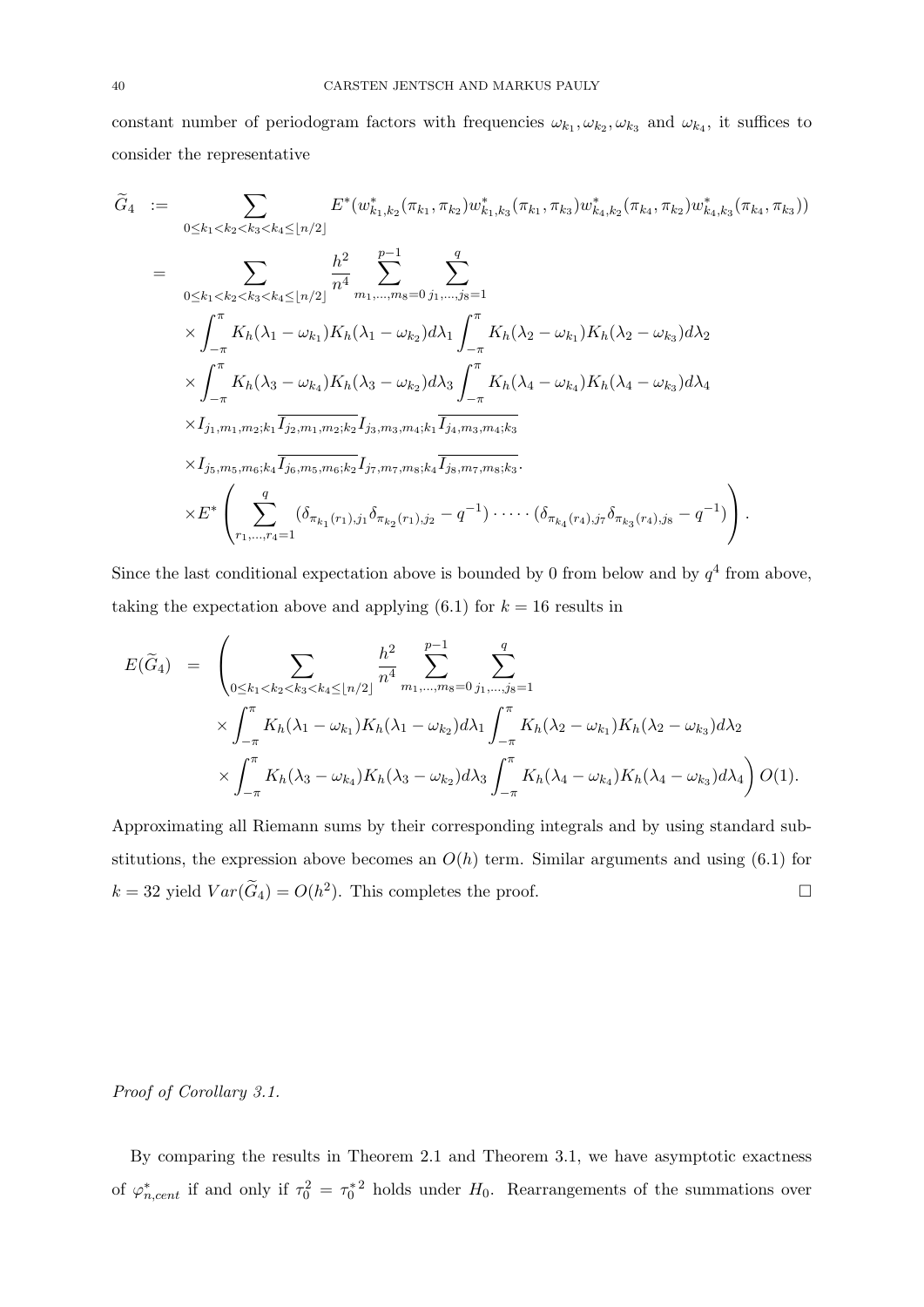$j_1, j_2, j_3, j_4$  in the integrands of  $(2.5)$  and  $(3.7)$  yield to the condition that

$$
(q-1)|\text{tr}(\mathbf{F}_{11}(\omega)\overline{\mathbf{F}_{11}(\omega)}^T)|^2 - \frac{2}{q}\sum_{\substack{j_2,j_4=1 \ j_2 \neq j_4}}^q |\text{tr}(\mathbf{F}_{11}(\omega)\overline{\mathbf{F}_{j_2j_4}(\omega)}^T)|^2
$$
  
+ 
$$
\sum_{\substack{j_1,j_2,j_3,j_4=1 \ j_1 \neq j_3,j_2 \neq j_4}}^q (-q+q^2\delta_{j_1j_2})(-q+q^2\delta_{j_3j_4})|\text{tr}(\mathbf{F}_{j_1j_3}(\omega)\overline{\mathbf{F}_{j_2j_4}(\omega)}^T)|^2
$$
(6.15)

and

$$
(q-1)|\text{tr}(\mathbf{F}_{11}(\omega)\overline{\mathbf{F}_{11}(\omega)}^T)|^2 - \frac{2}{q}\sum_{\substack{j_2,j_4=1 \ j_2 \neq j_4}}^q |\text{tr}(\mathbf{F}_{11}(\omega)\overline{\mathbf{F}_{j_2j_4}(\omega)}^T)|^2
$$
  
+ 
$$
\sum_{\substack{j_1,j_2,j_3,j_4=1 \ j_1 \neq j_3,j_2 \neq j_4}}^q \frac{1}{q^2(q-1)} |\text{tr}(\mathbf{F}_{j_1j_3}(\omega)\overline{\mathbf{F}_{j_2j_4}(\omega)}^T)|^2,
$$
(6.16)

have to be equal. Equalizing both quantities and another rearrangement of both last sums in  $(6.15)$  and in  $(6.16)$  gives the desired result. By Lemma 1 in Janssen and Pauls  $(2003)$  this even shows the asymptotic equivalence of the tests (3.9). Since we have  $\hat{\mu} - \mu_n^* = o_P(h^{1/2})$  under  $H_0$ , the same holds true for the other version  $\varphi_n^*$ .

Consistency for  $\varphi_{n,cent}^*$  follows as in the proof of Theorem 2.1 since  $T_n - h^{-1/2}\hat{\mu}$  converges in probability to  $+\infty$  under  $H_1$  but the critical value still converges in probability to a quantile of a normal distribution. For the other test we can rewrite  $\varphi_n^*$  asymptotically equivalent as  $\mathbf{1}_{(c_n^*(\alpha),\infty)}(T_n - h^{-1/2}\mu_n^*)$  and consistency follows as above since  $T_n - h^{-1/2}\mu_n^*$  also converges in probability to  $+\infty$  under  $H_1$ .

# Proof of Corollary 3.2.

For  $q = 2$  the ratios occurring in the first and in the third sum in  $(3.10)$  are zero and the second sum does not occur at all. In the cases (ii) and (iii), we can treat  $|\text{tr}(\mathbf{F}_{j_1j_3}(\omega)\overline{\mathbf{F}_{j_2j_4}(\omega)}^T)|^2$ as a constant, which causes the three sums in (3.10) to cumulate to zero. For (iv) the right-hand side of Corollary 3.1(ii) becomes

$$
\frac{8}{9} (|f_{12}(\omega)|^4 + |f_{13}(\omega)|^4 + |f_{23}(\omega)|^4)
$$
  
\n
$$
-\frac{8}{9} (|f_{12}(\omega)|^2 |f_{13}(\omega)|^2 + |f_{12}(\omega)|^2 |f_{23}(\omega)|^2 + |f_{13}(\omega)|^2 |f_{23}(\omega)|^2)
$$
  
\n
$$
= \frac{4}{9} \{ (|f_{12}(\omega)|^2 - |f_{13}(\omega)|^2)^2 + (|f_{12}(\omega)|^2 - |f_{23}(\omega)|^2)^2 + (|f_{13}(\omega)|^2 - |f_{23}(\omega)|^2)^2 \},
$$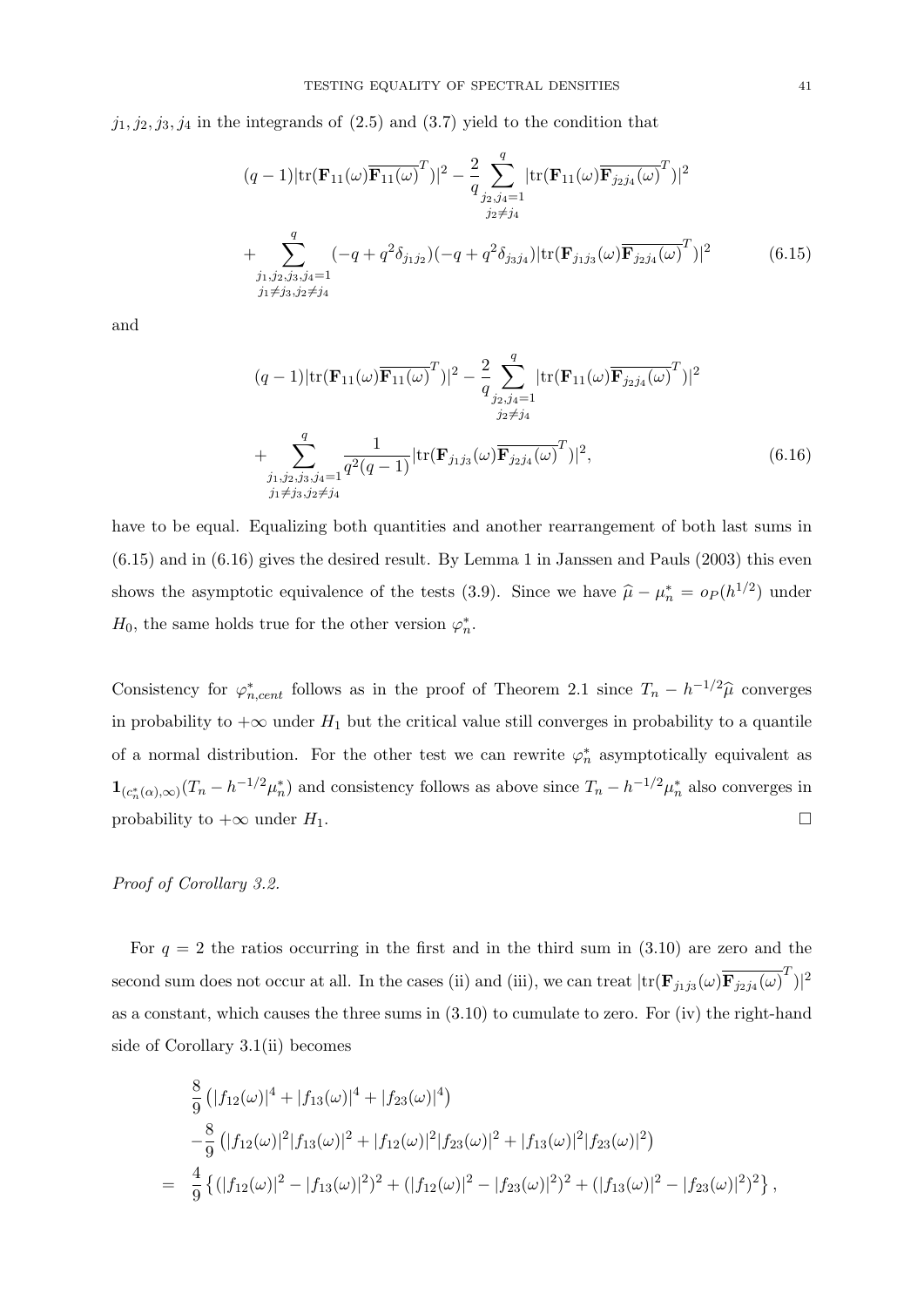which gives the desired result.

### Proof of Corollary 3.3.

Since  $\hat{\tau}^*$  converges in  $\mathbb{P} \otimes \tilde{\mathbb{P}}$  probability to  $\tau^*$ , the critical value  $c^*_{n,stud}(\alpha)$  always converges in probability to  $u_{1-\alpha}$ . Hence we can close the proof as in Theorem 2.1.

# Proof of Remark 3.2.

Note that the assumptions guarantee that the conditional CLT, see Theorem 3.1, holds true as above. Moreover, the test statistic also satisfies the CLT stated in Theorem 2.1 under the null, see Equations (2.4)-(2.6) in Dette and Paparoditis (2009), which shows the asymptotic exactness under the null. Finally consistency of the tests follows from Theorem 2 of their paper.  $\Box$ 

# Proof of Corollary 3.4.

Checking through the proof of Theorem 3.1 (where the central limit theorem (3.3) holds under the null as well as for fixed alternatives) we see that all results even remain valid for the processes  $\underline{X}_1^n, \ldots, \underline{X}_n^n$  with spectral density given by  ${\bf f}^n$ , i.e. we also have convergence in distribution given the data

$$
(\widehat{\tau}^*)^{-1}\Big(T_n^*-\frac{\widehat{\mu}^*}{\sqrt{h}}\Big)\stackrel{\mathcal{D}}{\longrightarrow} \mathcal{N}(0,1)
$$

in probability in this case. Since the test statistic is asymptotically normally distributed with mean  $\nu$  and variance  $\tau_0^2$ , see the proof of Theorem 2.3, the result (i) follows as in the proof of Corollary 3.3.

For proving (ii) recall that our mixing conditions imply the  $\sqrt{nh}$ -consistency of the kernel density estimators for the processes. This shows that  $\hat{\mu} - \hat{\mu}^* = o_P (h^{1/2})$  even holds under the given local alternatives (2.7) with  $\alpha_n = h^{-1/4} n^{-1/2}$ . Since we also have  $\hat{\tau} - \hat{\tau}^* = o_P(h^{1/2})$  the result follows from Slutzky's Lemma as in the proof of Corollary 3.1.  $\Box$ 

### **SUPPLEMENT**

In the supplement to the current paper [cf. Jentsch and Pauly (2013)] we provide additional supporting simulations for the asymptotic test and all three randomization tests under consideration in a variety of examples.

#### **REFERENCES**

- [1] Basrak, B., Davis, R.A. and Mikosch, T. (2002). Regular variation of GARCH processes. Stochastic Processes and their Applications 99, 95 – 115.
- [2] Beltrão, K. I. and Bloomfield, P. (1987) Determining the bandwidth of a kernel spectrum estimate. Journal of Time Series Analysis 8, 21-38.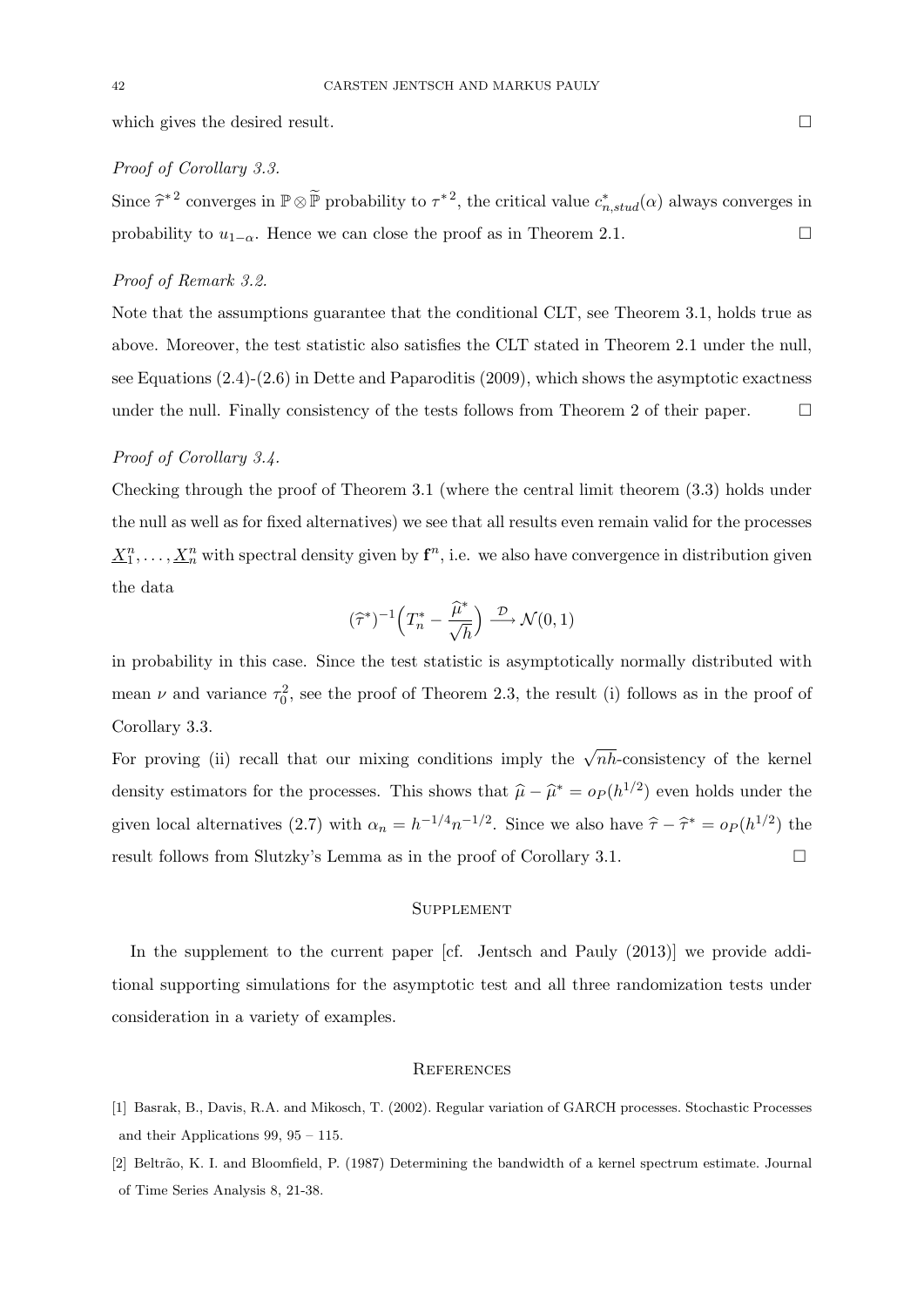- [3] Brillinger, D.R. (1981). Time series. Data analysis and theory. Holden-Day Series in Time Series Analysis, San Francisco.
- [4] Brockwell, P.J. and Davis, R.A. (1991). Time series: theory and methods. 2nd ed. Springer-Verlag, Berlin.
- [5] Caiado, J., Crato, N. and Peña, D. (2009). Comparison of times series with unequal length in the frequency domain. Commun. Stat., Simulation Comput. 38, 527-540.
- [6] Caiado, J., Crato, N. and Peña, D. (2006). A periodogram-based metric for time series classification. Comput. Stat. Data Anal. 50, 2668-2684.
- [7] Coates, D.S. and Diggle, P.J. (1986). Tests for comparing two estimated spectral densities. J. Time Ser. Anal. 7, 7-20.
- [8] De Jong, P. (1987). A central limit theorem for generalized quadratic forms. Probab. Theory Relat. Fields 75, 261-277.
- [9] Dette, H. and Paparoditis, E. (2009). Bootstrapping frequency domain tests in multivariate time series with an application to comparing spectral densities. J. R. Stat. Soc. B, 71, 831-857.
- [10] Dette, H. and Hildebrandt, T. (2012). A note on testing hypotheses for stationary processes in the frequency domain. Journal of Multivariate Analysis 104, 101-114.
- [11] Diggle, P.J. and Fisher, N.I. (1991). Nonparametric comparison of cumulative periodograms. J. R. Stat. Soc. C 40, 423-434.
- [12] Eichler, M. (2008). Testing nonparametric and semiparametric hypotheses in vector stationary processes. J. Multivariate Anal. 99, 968-1009.
- [13] Härdle, W. and Mammen, E. (1993). Comparing nonparametric versus parametric regression fits. Ann. Stat. 21, 1926-1947.
- [14] Hannan, E.J. (1970). Multiple time series. Wiley Series in Probability and Mathematical Statistics, New York.
- [15] Janssen, A. and Pauls, T. (2003). How do Bootstrap and permutation tests work? Ann. Stat. 31, 768-806.
- [16] Jentsch, C. (2012): A new frequency domain approach of testing for covariance stationarity and for periodic stationarity in multivariate linear processes. Journal of Time Series Analysis 33, 177-192.
- [17] Jentsch, C. and Pauly, M. (2012). A note on using periodogram-based distances for comparing spectral densities. Stat. Probab. Lett. 82, 158-164.
- [18] Jentsch, C. and Pauly, M. (2013). Supplement to the paper "Testing equality of spectral densities using randomization techniques". Submitted to Bernoulli.
- [19] Lehmann, E.L. and Romano, J.P. (2005). Testing Statistical Hypotheses. Springer, New York.
- [20] Liu, W. and Wu, W.B (2010). Asymptotics of Spectral Density Estimates. Econometric Theory, 26, 1218- 1245.
- [21] Maharaj, E.A. (2002). Comparison of non-stationary time series in the frequency domain. Comput. Stat. Data Anal. 40, 131-141.
- [22] Paparoditis, E. (2000). Spectral Density Based Goodness-of-Fit Tests for Time Series Models. Scand. J. Stat. 27, 143-176.
- [23] Paparoditis, E. (2005). Testing the fit of autoregressive moving average model. J. Time Ser. Anal. 26, 1-26.